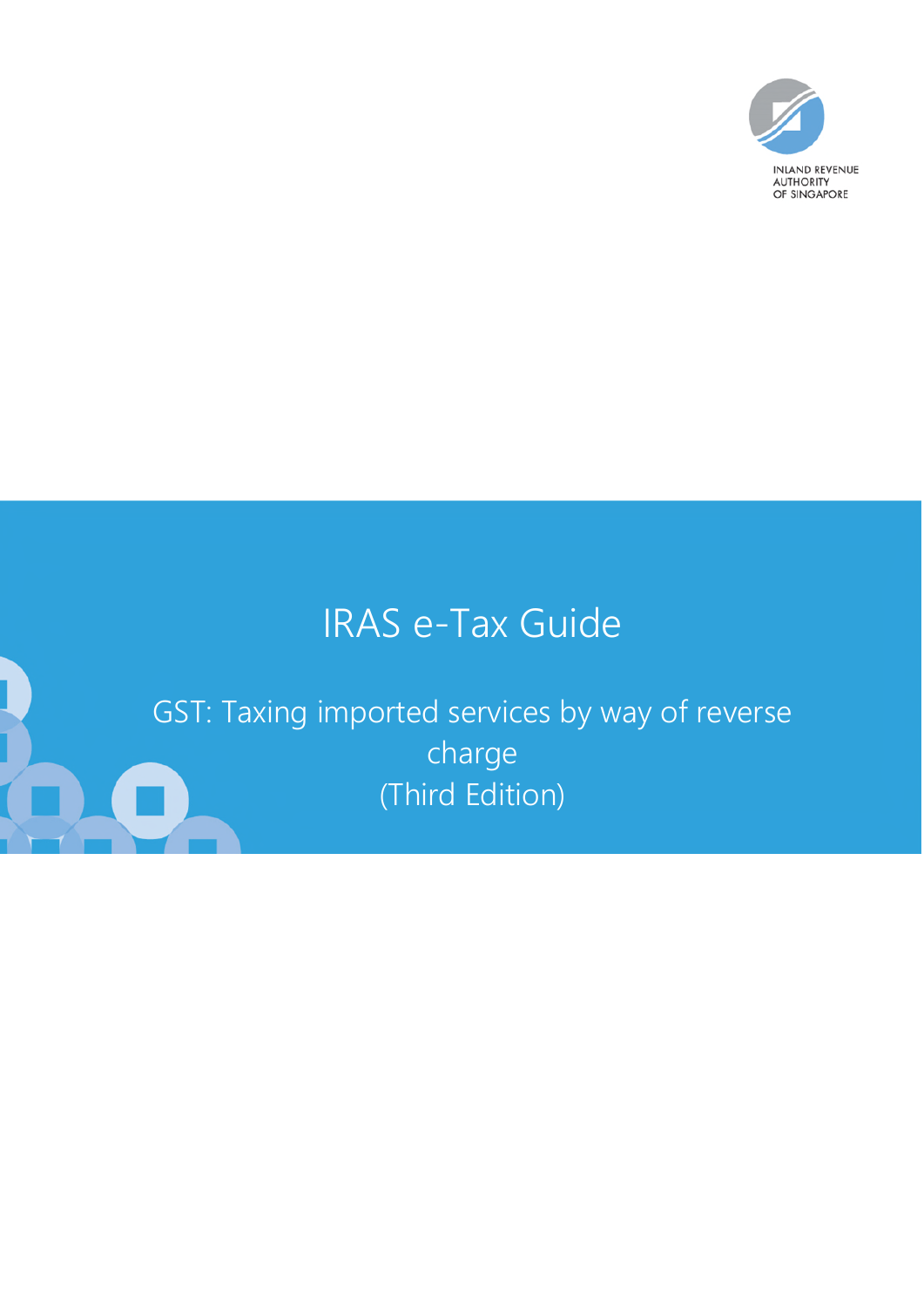Published by Inland Revenue Authority of Singapore

Published on 11 Feb 2022

First Edition on 4 Feb 2019 Second Edition on 22 Aug 2019

> Disclaimers: IRAS shall not be responsible or held accountable in any way for any damage, loss or expense whatsoever, arising directly or indirectly from any inaccuracy or incompleteness in the Contents of this e-Tax Guide, or errors or omissions in the transmission of the Contents. IRAS shall not be responsible or held accountable in any way for any decision made or action taken by you or any third party in reliance upon the Contents in this e-Tax Guide. This information aims to provide a better general understanding of taxpayers' tax obligations and is not intended to comprehensively address all possible tax issues that may arise. While every effort has been made to ensure that this information is consistent with existing law and practice, should there be any changes, IRAS reserves the right to vary its position accordingly.

© Inland Revenue Authority of Singapore

All rights reserved. No part of this publication may be reproduced or transmitted in any form or by any means, including photocopying and recording without the written permission of the copyright holder, application for which should be addressed to the publisher. Such written permission must also be obtained before any part of this publication is stored in a retrieval system of any nature.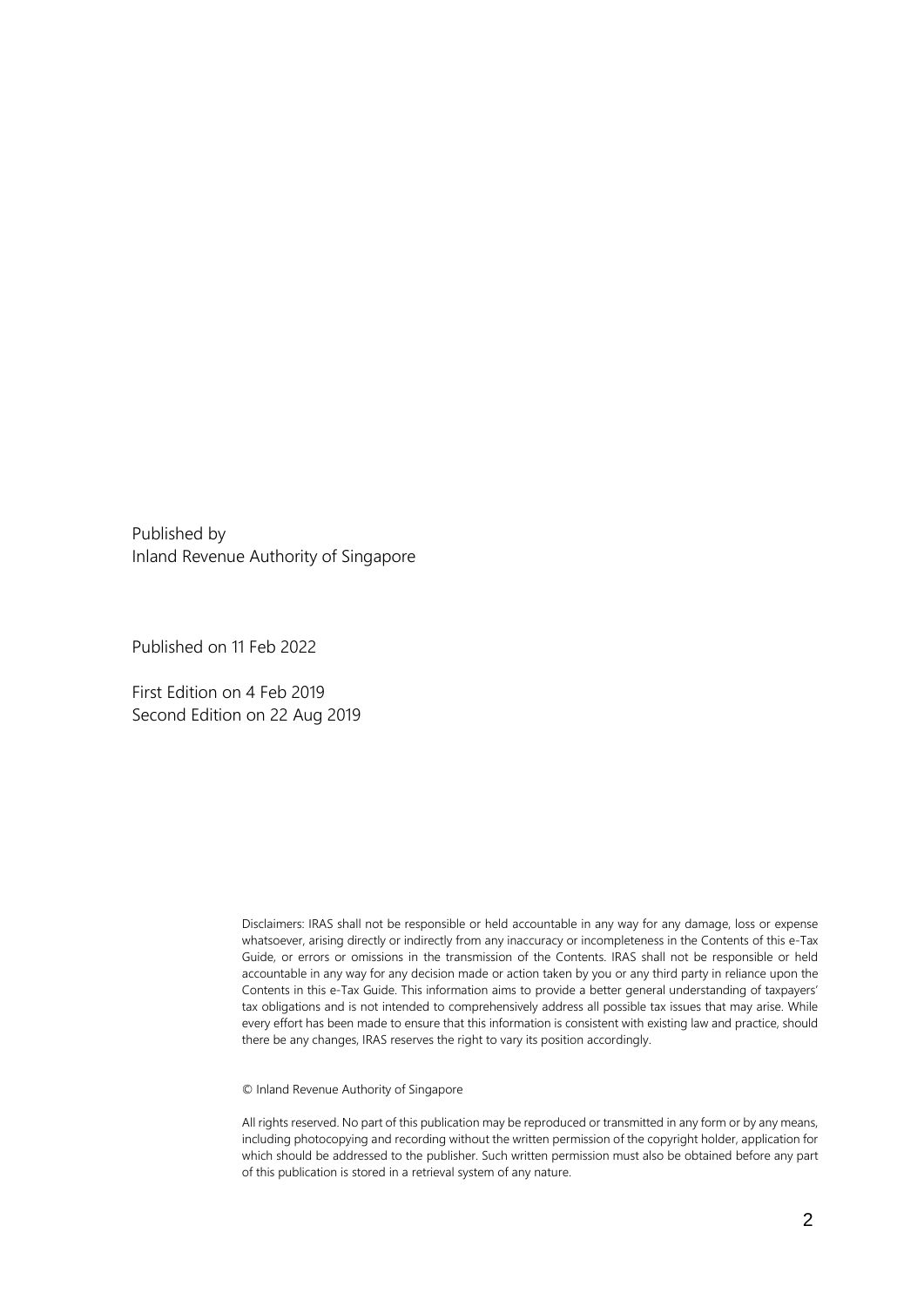# [1 Aim ............................................................................................................... 4](#page-3-0) [2 At a Glance .................................................................................................. 4](#page-3-1) [3 Background .................................................................................................. 5](#page-4-0) [4 The Reverse Charge Mechanism ................................................................. 6](#page-5-0) [4.1 Persons subject to reverse charge ............................................................... 6](#page-5-1) *(1) GST-registered persons* [........................................................................ 6](#page-5-2) *(2) Non-GST registered persons* [............................................................... 10](#page-9-0) [4.2 Scope of imported services ........................................................................ 11](#page-10-0) [4.3 Reverse charge does not apply if the supply has been taxed previously .... 13](#page-12-0) [4.4 Time of supply for transactions on/ after 1 Jan 2020 .................................. 14](#page-13-0) [4.5 Value of supply ........................................................................................... 20](#page-19-0) [4.6 Intra-GST group and inter-branch transactions .......................................... 22](#page-21-0) [4.7 Claiming of input tax ................................................................................... 24](#page-23-0) [4.8 Digital services procured from GST-registered overseas vendors .............. 24](#page-23-1) [5 Registration and Reporting Requirements .................................................. 25](#page-24-0) [5.1 Registration rules ....................................................................................... 25](#page-24-1) [5.2 Exemption from GST registration ............................................................... 28](#page-27-0) [5.3 Voluntary GST registration ......................................................................... 29](#page-28-0) [5.4 Registration procedures ............................................................................. 29](#page-28-1) [5.5 Reporting requirements .............................................................................. 29](#page-28-2) [5.6 De-registration ............................................................................................ 30](#page-29-0) [5.7 Adjustment for unpaid invoices ................................................................... 30](#page-29-1) [5.8 Documentary evidence and record keeping ............................................... 32](#page-31-0) [6 Amendment to "Directly Benefit" Condition ................................................. 33](#page-32-0) [7 Transactions Straddling Implementation Date of 1 Jan 2020 ..................... 33](#page-32-1) [8 Frequently Asked Questions ...................................................................... 37](#page-36-0) [9 Contact Information .................................................................................... 42](#page-41-0) [10 Updates and Amendments ......................................................................... 43](#page-41-1) [Annex A – Whether you are subject to reverse charge .............................................. 45](#page-43-0) [Annex B – Services that fall within or outside the scope of reverse charge \("RC"\) .... 47](#page-46-0) [Annex C – Connected persons .................................................................................. 57](#page-56-0) [Annex D – Checklist for applying tax on reverse charge transactions straddling](#page-58-0)  [1 Jan 2020 ................................................................................................................. 59](#page-58-0) [Annex E – Step-by-step guide for reverse charge transactions straddling](#page-60-0)  [1 Jan 2020 ................................................................................................................. 61](#page-60-0)

## **Table of Contents**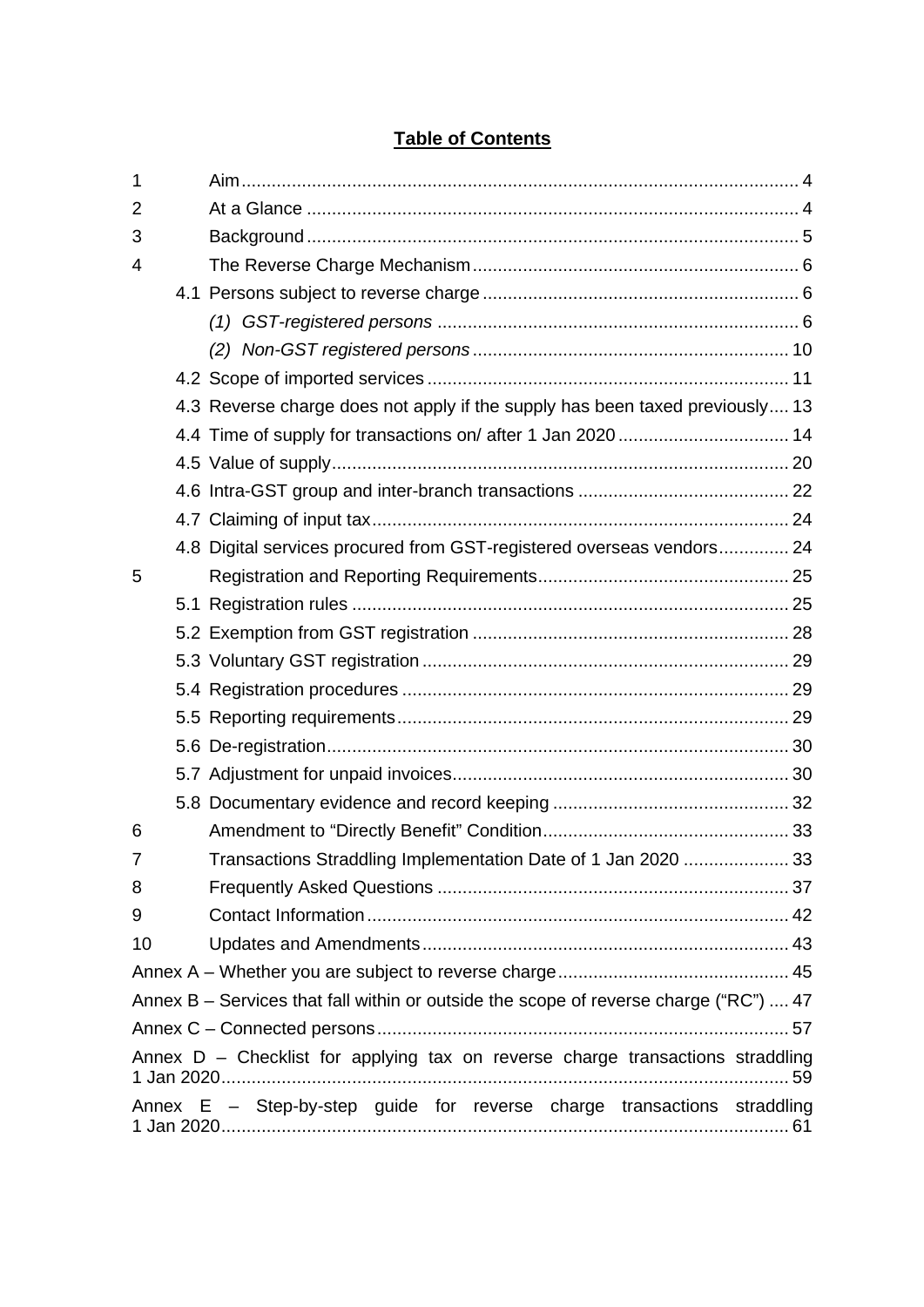## <span id="page-3-0"></span>**1 Aim**

- 1.1 The Minister for Finance announced in Budget 2018 that GST would be applied on imported services in the context of business-to-business ("B2B") transactions by way of a reverse charge mechanism with effect from **1 Jan 2020**. 1
- 1.2 This guide explains the features of the reverse charge mechanism and the related registration and compliance rules. It also covers the amendments to the zero-rating provisions and transitional rules for transactions spanning the implementation date of 1 Jan 2020.
- 1.3 This guide is applicable to:
	- (i) GST-registered persons who procure services from overseas suppliers and are either not entitled to full input tax credit or belong to GST groups that are not entitled to full input tax credit; and
	- (ii) Non-GST registered persons who procure services from overseas suppliers exceeding S\$1 million in a 12-month period and would not be entitled to full input tax credit even if GST-registered.

## <span id="page-3-1"></span>**2 At a Glance**

- 2.1 Under the reverse charge mechanism, when a supplier who belongs outside Singapore<sup>2</sup> makes a B2B supply of services<sup>3</sup> to a GST-registered person who belongs in Singapore, the GST-registered recipient would be required to account for GST on the value of his imported services as if he were the supplier, to the extent the imported services fall within the scope of reverse charge. The GST-registered recipient would be allowed to claim the corresponding GST as his input tax, subject to the normal input tax recovery rules.<sup>4</sup>
- 2.2 A non-GST registered recipient of supplies of imported services may become liable for GST registration by virtue of the reverse charge rules. Once registered, he would be required to apply reverse charge and account for GST on his imported services just like any GST-registered business who is subject to reverse charge.
- 2.3 For the purposes of reverse charge, inter-branch transactions (i.e. transactions between a Singapore branch and its offshore head office, or

<sup>1</sup> An overseas vendor registration regime would also be implemented on 1 Jan 2020 to tax business-toconsumer ("B2C") cross-border supplies of digital services. Refer to the e-Tax Guide "GST: Taxing imported services by way of an Overseas Vendor Registration Regime" for information on the overseas vendor registration regime.

<sup>&</sup>lt;sup>2</sup> Refer to the e-Tax Guide "GST: Guidelines on Determining the Belonging Status of Supplier and Customer" for the guidelines for determining the belonging status of the supplier.

<sup>&</sup>lt;sup>3</sup> Reverse charge does not apply to imported goods. Import of goods would be subject to GST at the point of importation into Singapore unless it qualifies for import GST relief.

<sup>4</sup> Where applicable, businesses may apply their prescribed fixed input tax recovery rates or special input tax recovery formula to compute the input tax claimable on reverse charge transactions.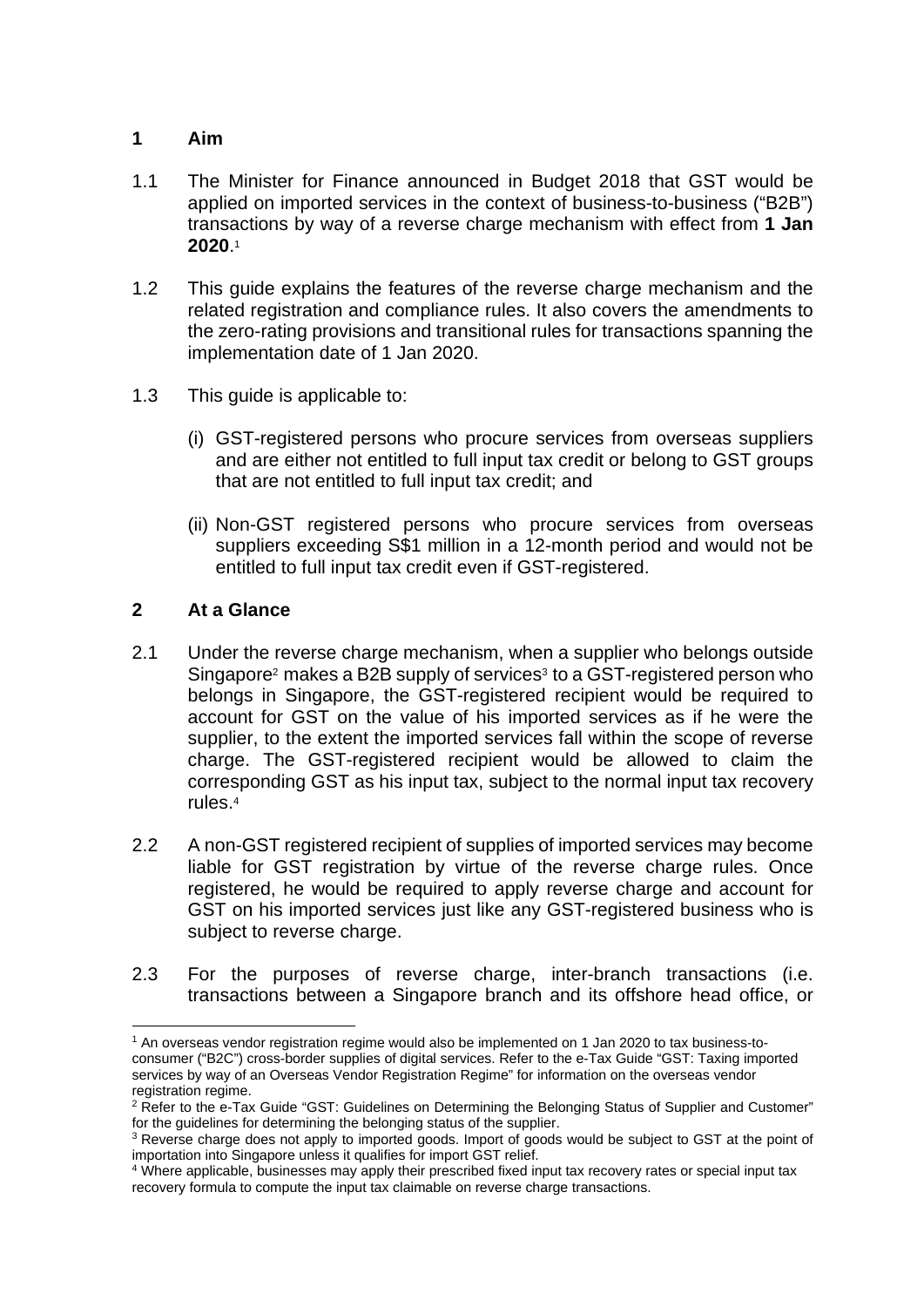Singapore head office and its offshore branches) and intra-GST group transactions<sup>5</sup> (i.e. transactions between a Singapore member and its offshore members who are registered as a GST group under section 30 of the GST Act) are not disregarded.

- 2.4 With the implementation of reverse charge, the "directly benefit" condition in the zero-rating provisions would also be modified.
- 2.5 For imported services that span 1 Jan 2020, there are transitional rules that ascertain whether and to what extent the transactions are subject to tax and when the tax has to be accounted.

## <span id="page-4-0"></span>**3 Background**

- 3.1 With the advent of technology, businesses in Singapore may increasingly procure services from overseas that in the past could only be supplied by local service providers. Under the current GST regime, a supply of services (other than an exempt supply) procured from a local GST-registered supplier is subject to GST, while the same supply of services, if provided from an overseas supplier (i.e. imported), is not subject to GST even if the services are consumed in Singapore.
- 3.2 Example 1 illustrates the current difference in the GST treatment between locally sourced services and imported services.

#### Example 1

Co. A engages a local advertising firm to provide media planning services. As the local advertising firm is GST-registered, it charges GST on the fees billed to Co. A. Co. A being a partially exempt business is not able to recover the GST as its input tax in full. If Co. A now engages an overseas advertising firm, the overseas advertising firm does not charge GST and Co. A will not bear any GST, under the current GST regime.

- 3.3 As shown in Example 1, all things being equal, the local advertising firm may have to lower its fee in order to be on par with the overseas advertising firm. Hence, the absence of GST on imported services results in an uneven playing field between the local advertising firm and the overseas one and puts local service providers at a disadvantage.
- 3.4 To level the GST treatment for services procured from overseas and those procured locally so as to achieve parity in GST treatment for all services consumed in Singapore, the reverse charge mechanism will be implemented on 1 Jan 2020 with the intent of taxing imported services.

<sup>&</sup>lt;sup>5</sup> This does not refer to transactions between separate legal entities within the same corporate group (e.g. transactions between an overseas holding company and a Singapore subsidiary).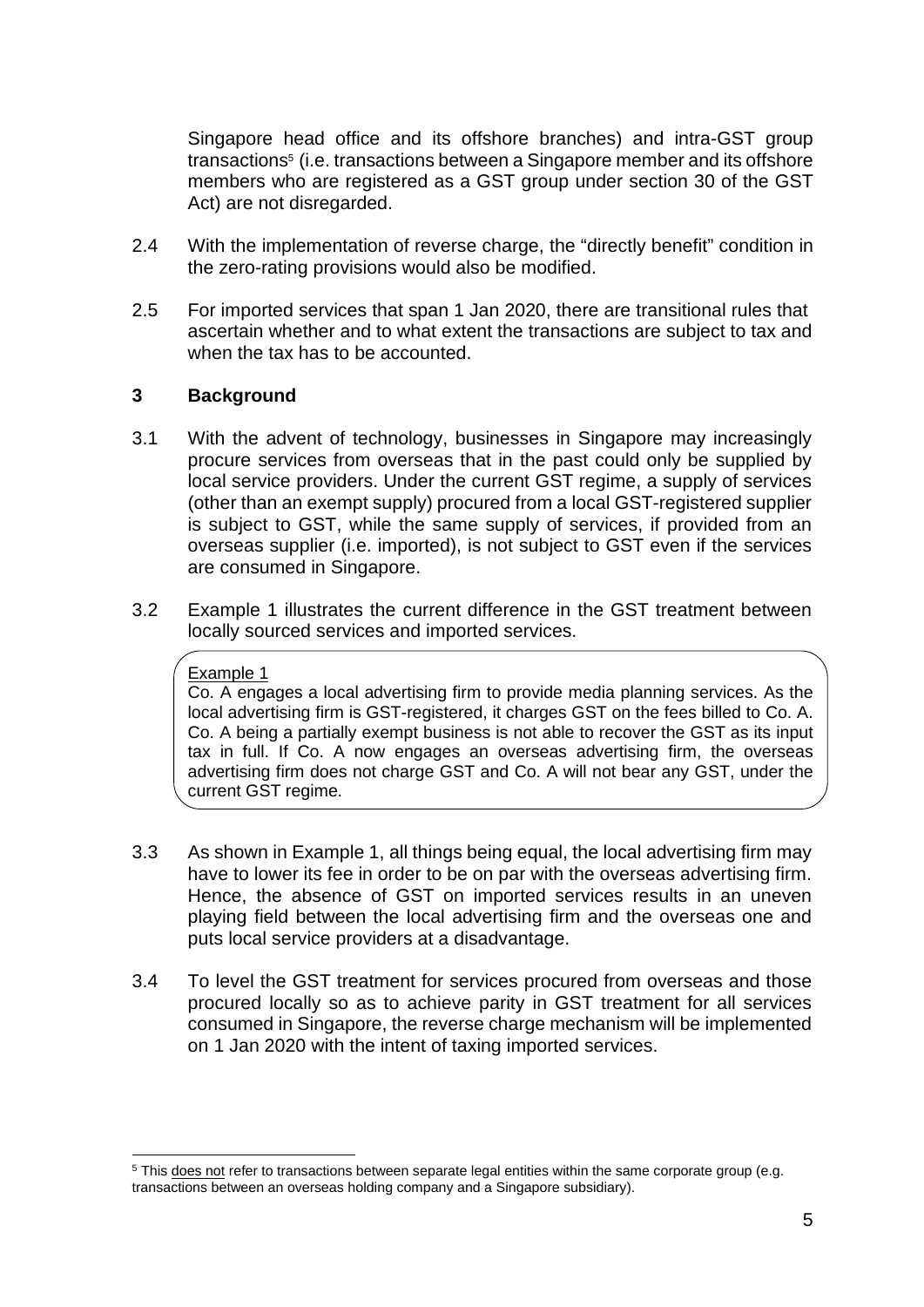## <span id="page-5-0"></span>**4 The Reverse Charge Mechanism**

## <span id="page-5-1"></span>4.1 **Persons subject to reverse charge**

4.1.1 In this e-Tax Guide, we refer to a person who is subject to reverse charge as an "**RC Business**".

## *(1) GST-registered persons*

- <span id="page-5-2"></span>4.1.2 If you are a GST-registered person who procures services from overseas suppliers<sup>6</sup>, you are an RC Business when:
	- (a) You are not entitled to full input tax credit; or
	- (b) You belong to a GST group that is not entitled to full input tax credit.<sup>7</sup>
- 4.1.3 If you are an RC Business, you must account for GST on the value of your imported services as if you were the supplier with effect from 1 Jan 2020. You can claim the GST accounted for on your imported services as your input tax.

Examples of RC Businesses:

- Taxable businesses that make substantial exempt supplies such as interest from inter-company loans
- Partially exempt businesses such as developers of mixed-use properties, banks and other financial institutions
- Fully taxable businesses that do not make any exempt supplies but are GST group registered with partially exempt members
- Charities and voluntary welfare organizations ("VWO") that receive outright grants, donations and sponsorships and provide free/ subsidised services
- Investment-holding companies that derive dividend income

## *To determine whether you are entitled to full input tax credit*

- 4.1.4 You are not entitled to full input tax credit if you fall under either of the following circumstances:
	- (a) You carry out non-business activities (i.e. provide free or subsidised services)<sup>8</sup>; or
	- (b) You fail the De Minimis Rule under regulation 28 of the GST (General) Regulations<sup>9</sup> at the end of any prescribed accounting period, unless you meet the conditions in paragraph 4.1.5.

<sup>&</sup>lt;sup>6</sup> Refer to e-Tax Guide "GST: Guidelines on Determining the Belonging Status of Supplier and Customer" for the guidelines for determining whether the supplier belongs in or outside Singapore.

<sup>&</sup>lt;sup>7</sup> Where a GST group has any member who is not entitled to full input tax credit, reverse charge will apply to every member in the GST group.

<sup>&</sup>lt;sup>8</sup> As charities and VWOs provide free/ subsidised activities, they are not entitled to full input tax credit. Refer to e-Tax Guide "GST: Guide For Charities And Non-Profit Organisations" for the input tax rules for charities and VWOs.

<sup>9</sup> The De Minimis Rule is satisfied if the total value of all exempt supplies made does not exceed (a) an average of S\$40,000 a month; and (b) 5% of the total value of all taxable supplies and exempt supplies made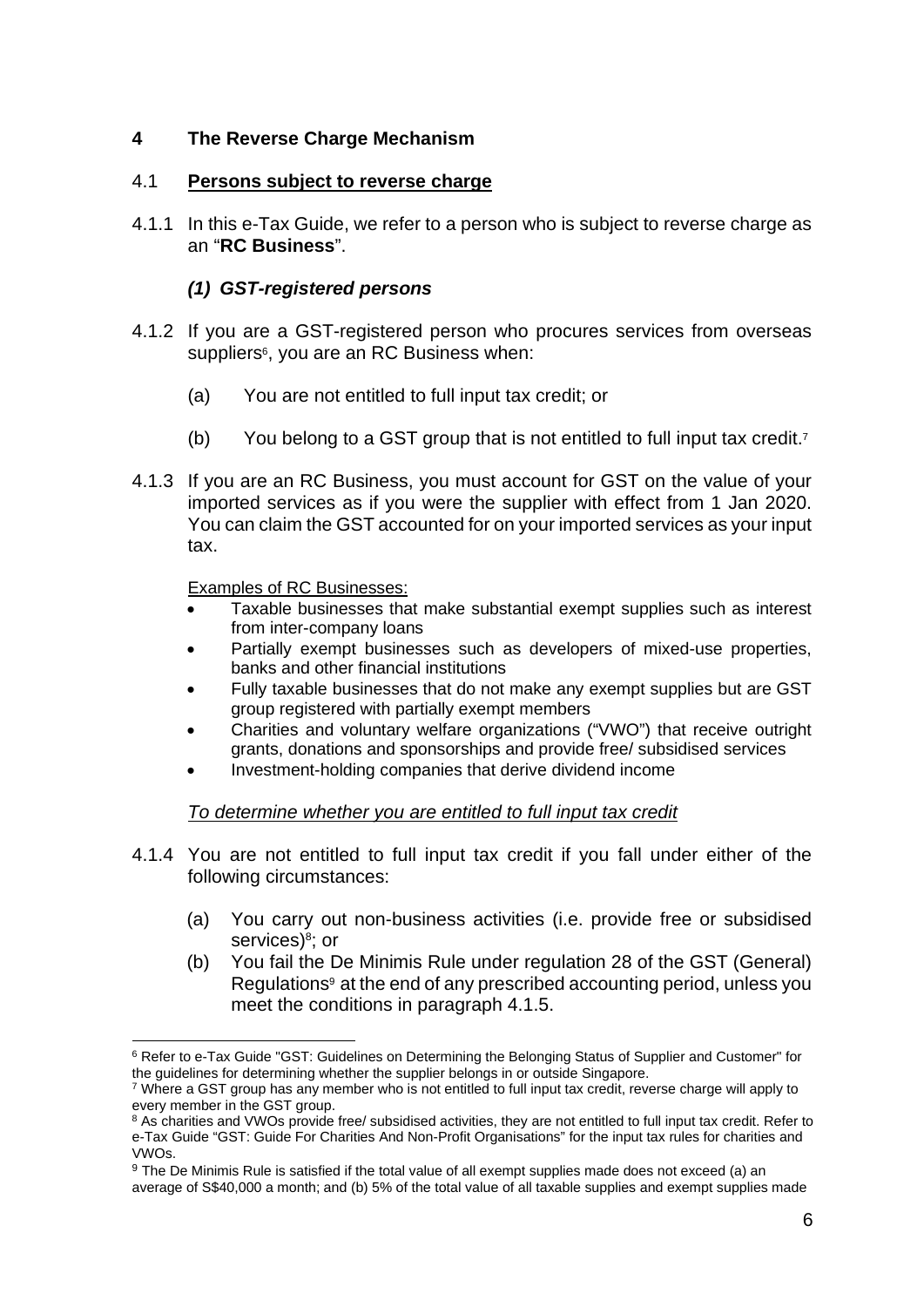In either case, you would be an RC Business.

- 4.1.5 Even if you fail the De Minimis Rule, you may be entitled to full input tax credit<sup>10</sup> (and hence not an RC Business), when you meet any of the following conditions:
	- (a) You make only exempt supplies listed in regulation 33 of the GST (General) Regulations ("regulation 33 exempt supplies") and the nature of your business is not one of those listed in regulation 34 of the GST (General) Regulations ("regulation 34 business");

#### Example 2

Co. B is a manufacturing company (i.e. not a regulation 34 business). At the end of the prescribed accounting period 31 Mar 2020, Co. B determined that it does not satisfy the De Minimis Rule. The nature of the exempt supplies made by Co. B are realised foreign exchange differences and interest income received in respect of a fixed deposit account placed with a local bank (i.e. regulation 33 exempt supplies). Notwithstanding that Co. B does not satisfy the De Minimis Rule, the input tax for the prescribed accounting period ending 31 Mar 2020 is claimable in full. Hence, Co. B is not required to apply reverse charge.

(b) You are entitled to apply a provision in the GST legislation that grants you the right to claim your input tax in full; or

#### Example 3

Co. C is an Approved Refiner under section 37B of the GST Act. Although Co. C makes both taxable supplies and exempt supplies comprising local sales of Investment Precious Metals, it is able to recover all its input tax incurred in the course or furtherance of its business pursuant to regulation 46A(16) of the GST (General) Regulations. Hence, Co. C is not required to apply reverse charge.

(c) Your non-regulation 33 exempt supplies do not exceed 5% of the total value of your taxable and exempt supplies (i.e. you pass the Regulation 35 test), you do not incur expenses (including imported services that are within the scope of reverse charge) that are directly attributable to the making of non-regulation 33 exempt supplies, and your recoverable residual input tax ratio is 100%.

in that period. The value of taxable supplies in (b) shall exclude the value of imported services subject to reverse charge, value of digital services supplied by an electronic marketplace operator on behalf of underlying suppliers under the overseas vendor registration regime and value of relevant supplies received from your supplier that are subject to customer accounting.

 $10$  Input tax disallowed under regulations 26 and 27 of the GST (General) Regulations is still not claimable.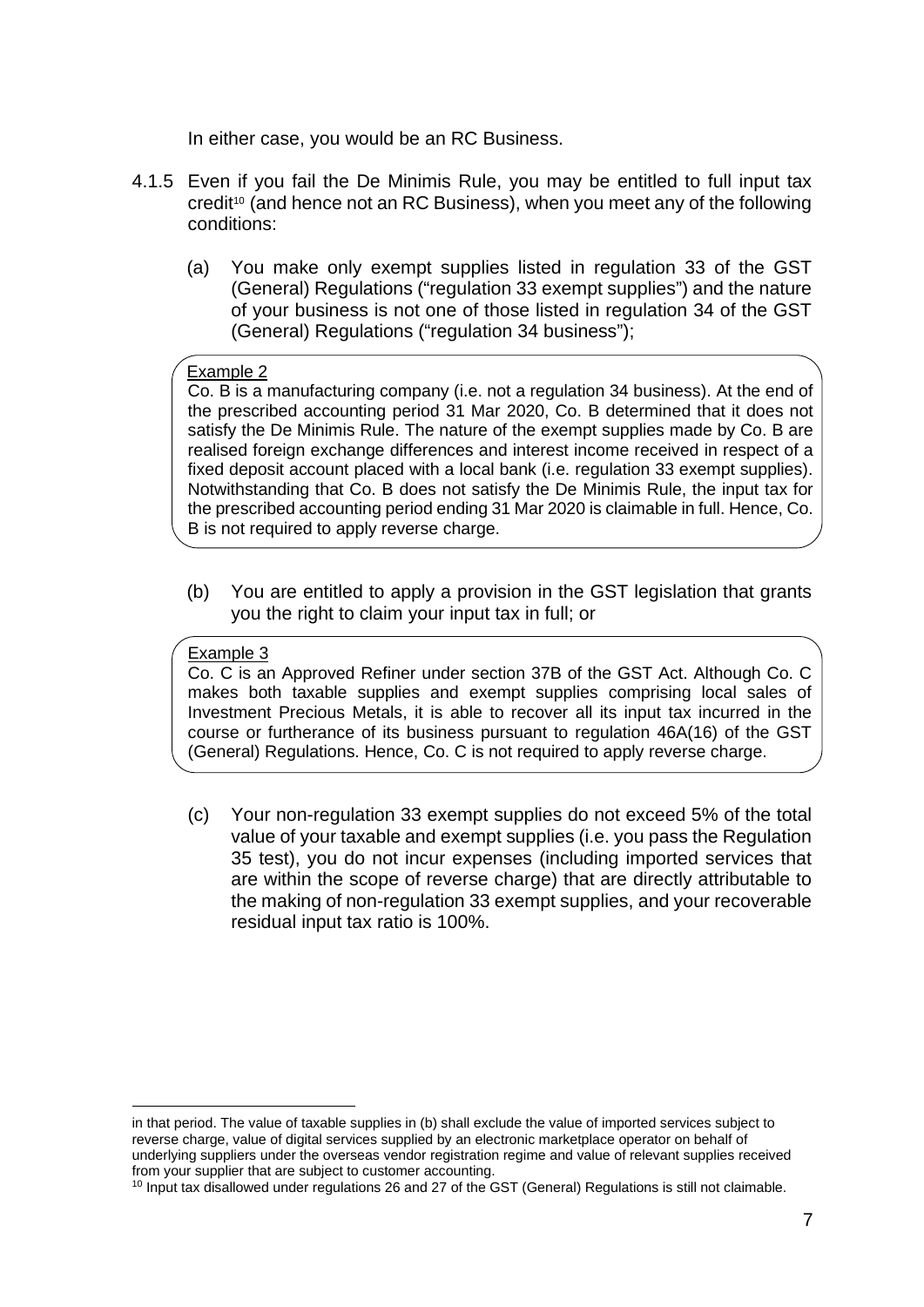*GST-registered persons with fluctuating exempt supplies may elect to apply reverse charge at the end of the longer period* 

4.1.6 GST-registered persons with fluctuating exempt supplies may be liable to apply reverse charge in one accounting period but not so in the next accounting period.

For administrative ease, they may elect to apply reverse charge only at the end of the longer period, instead of each accounting period.<sup>11</sup> There is no need to write in for the Comptroller's approval.

To make the election, the GST-registered person has to:

- (1) Complete the "Declaration of Reverse Charge Election" form12 and keep it as part of his records. He may be asked to provide the form in the course of an audit; and
- (2) Proceed to only apply reverse charge at the end of the longer period, if necessary.

#### Example 4

Co. D makes both taxable and exempt supplies comprising the supply of management services and provision of inter-company loans respectively. The value of its exempt supplies fluctuates from period to period depending on the prevailing interest rate and amount of outstanding loans to related companies. Hence, Co. D makes the election to determine if it is subject to reverse charge at the end of the longer period. If Co. D determines that it is entitled to full input tax credit for the longer period, it would not be required to apply reverse charge on its imported services for the longer period.

The election shall be made yearly, within one month from the end of the first accounting period of the longer period in which the GST-registered person imports services which are within the scope of reverse charge.<sup>13</sup>

Once made, the election will apply to the current and the subsequent accounting period(s) of the longer period.

<sup>&</sup>lt;sup>11</sup> This option is not applicable to businesses that are accorded fixed input tax recovery rates as they are not required to perform longer period adjustments.

<sup>&</sup>lt;sup>12</sup> This form will be posted on IRAS website a[t www.iras.gov.sg](http://www.iras.gov.sg/) > Quick Links > Forms > GST > Self-review. <sup>13</sup> As imported services will only be subject to reverse charge from 1 Jan 2020, such election shall only be made on/ after 1 Jan 2020.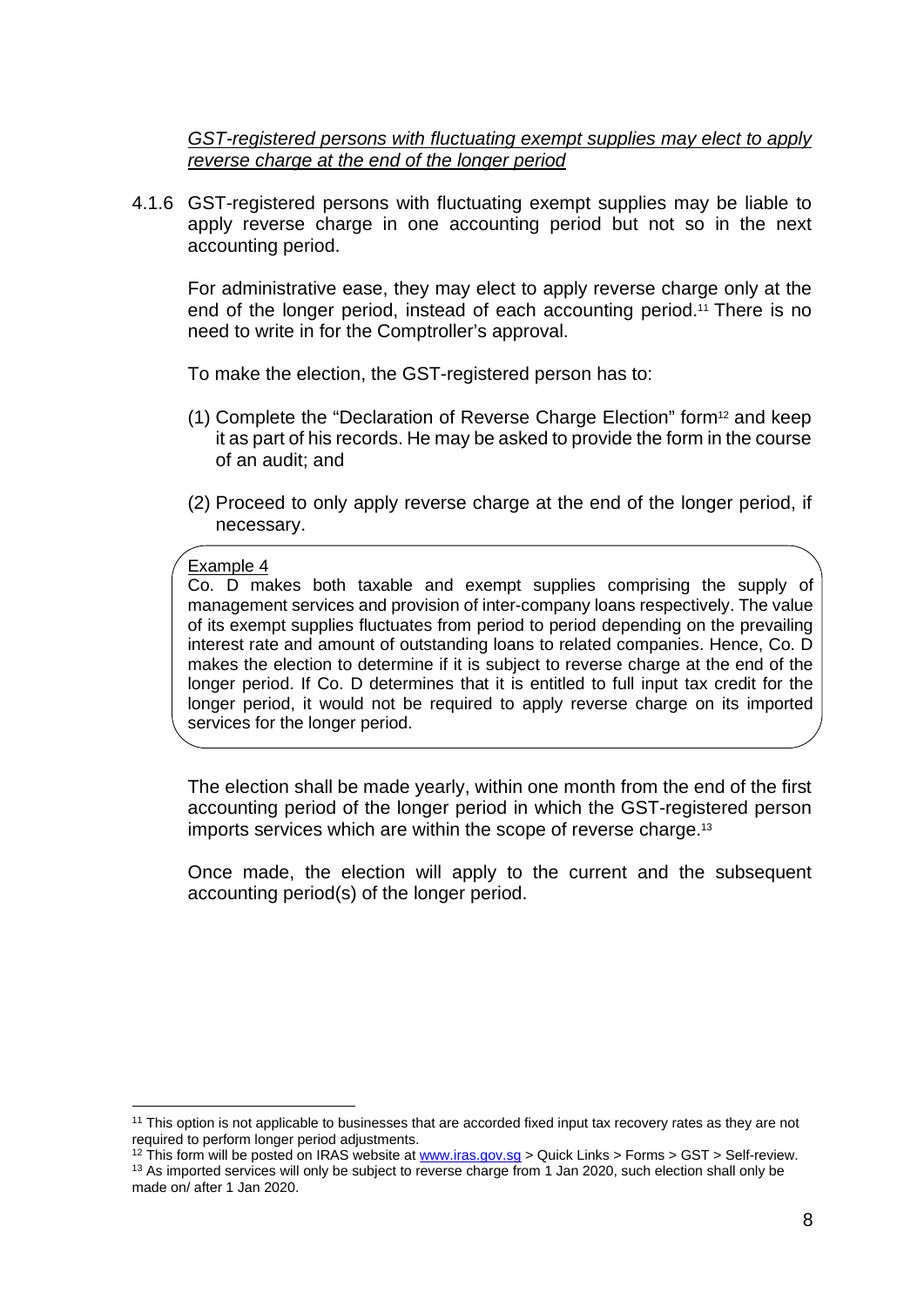

<sup>&</sup>lt;sup>14</sup> Co. E shall use the value of supplies made in the tax year from 1 Jun 2019 to 31 May 2020 to perform the De Minimis test and input tax apportionment computation.

<sup>&</sup>lt;sup>15</sup> Co. F shall use the value of supplies made in the tax year from 1 Apr 2020 to 31 Mar 2021 to perform the De Minimis test and input tax apportionment computation.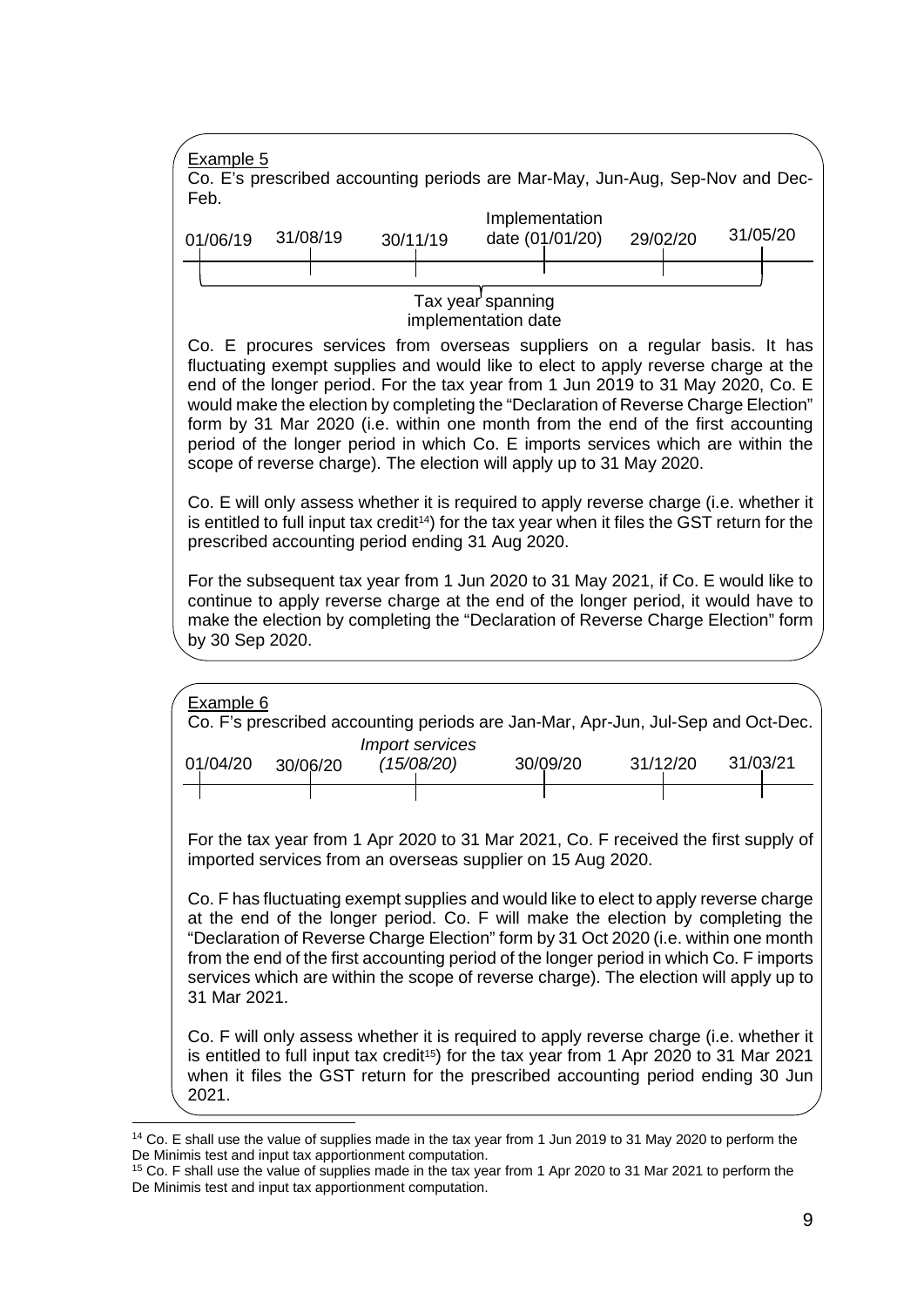*GST-registered persons who are entitled to full input tax credit may elect to apply reverse charge* 

4.1.7 Although you are not required to apply reverse charge, you may elect to do so. There is no need to write in for the Comptroller's approval.

To make the election, you have to:

- (1) Complete the "Declaration of Reverse Charge Election" form16 and keep it as part of your records. You may be asked to provide the completed form in the course of an audit; and
- (2) Proceed to apply reverse charge on your imported services that are within the scope of reverse charge<sup>17</sup>.

The election must be made yearly, within one month from the end of the first accounting period from which you wish to apply reverse charge.

Once you make the election, you must consistently account for GST on your imported services for one year. You will be subject to the same rules and record keeping requirements that apply to RC Businesses.

Examples of GST-registered businesses that may wish to elect to apply reverse charge:

- Businesses that make infrequent and irregular non-regulation 33 exempt supplies. They may elect to apply reverse charge to avoid having to constantly track if they meet the De Minimis Rule, to determine if they are required to apply reverse charge.
- Fully taxable persons that belong to corporate groups (which consist of both fully taxable persons and partially exempt persons) with centralised accounting functions or share the same accounting system. Administratively, it might be easier for all GST-registered persons in the corporate group to apply reverse charge.

## *(2) Non-GST registered persons*

- <span id="page-9-0"></span>4.1.8 If you are a non-GST registered person who procures services from overseas suppliers, you would be liable for GST registration by virtue of the reverse charge rules if you satisfy the following conditions:
	- (a) Your imported services which are within the scope of reverse charge<sup>18</sup> exceed S\$1 million in a 12-month period (under either the retrospective or prospective basis)19; and
	- (b) You would not be entitled to full input tax credit if you were GSTregistered.

<sup>&</sup>lt;sup>16</sup> This form will be posted on IRAS website at [www.iras.gov.sg >](http://www.iras.gov.sg/) Quick Links > Forms > GST > Self-review.

 $17$  The scope of imported services which are subject to reverse charge is defined in paragraph 4.2.1 below.

 $18$  The scope of imported services which are subject to reverse charge is defined in paragraph 4.2.1 below.

 $19$  The definition of retrospective basis and prospective basis is in paragraph 5.1.1 below.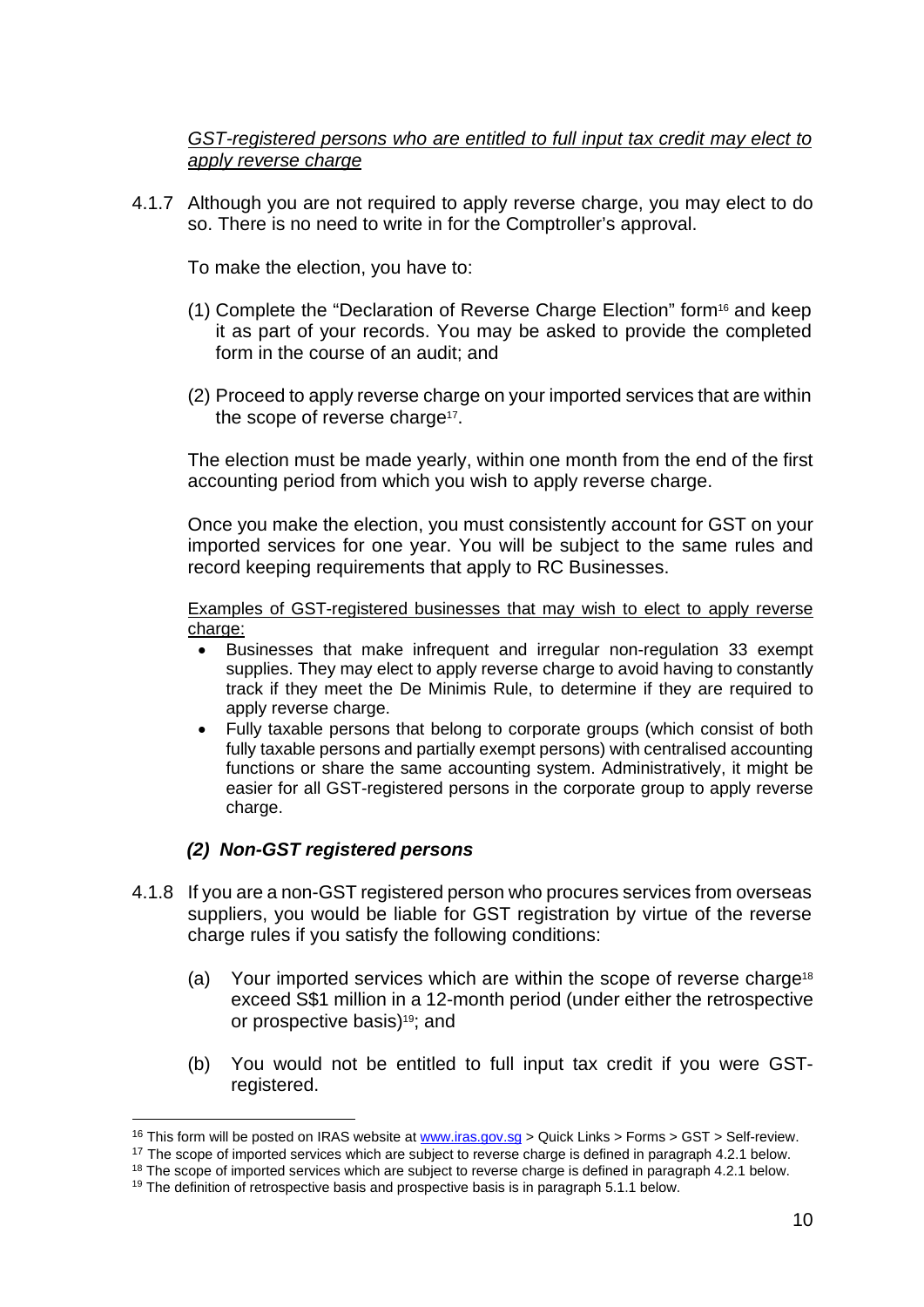Once you are liable for GST registration by virtue of the reverse charge rules, you would be an RC Business.

*To determine whether you would be entitled to full input tax credit if you were registered* 

- 4.1.9 You would not be entitled to full input tax credit even if you were registered, if you fall within either of the circumstances under paragraph 4.1.4. To determine if you fail the De Minimis Rule, you are required to apply the tests under the De Minimis Rule using the same basis you have applied in determining if your imported services exceed S\$1 million. For example, if your imported services exceed S\$1 million on a retrospective basis, you too are required to apply the tests under the De Minimis Rule on a retrospective basis.
- 4.1.10 If a non-GST registered person becomes registered or liable for registration by virtue of the reverse charge rules, he must comply with the responsibilities and obligations of a GST-registered person<sup>20</sup>. Besides accounting for GST on imported services, he would also be required to report his supplies and account for GST on any standard-rated supplies made in the course or furtherance of his business. At the same time, he would be entitled to input tax claims, subject to the normal input tax recovery rules.
- 4.1.11 Annex A provides diagrammatic flowcharts for determining whether a person would be subject to reverse charge.

## <span id="page-10-0"></span>4.2 **Scope of imported services**

- 4.2.1 RC Businesses must account for GST on all imported services other than:
	- (a) services that fall within the description of exempt supplies under the Fourth Schedule to the GST Act;
	- (b) services that qualify for zero-rating under section 21(3) of the GST Act had the services been made to them by a taxable person belonging in Singapore;
	- (c) services provided by the government of a jurisdiction outside Singapore, if the services are of a nature that fall within the description of non-taxable government supplies under the Schedule to the GST (Non-Taxable Government Supplies) Order of the GST Act; and
	- (d) services that are directly attributable to taxable supplies (*this exclusion is only applicable to RC Businesses that are not prescribed a fixed input*

<sup>&</sup>lt;sup>20</sup> Refer to e-Tax Guide "GST: General Guide For Businesses" for details on the responsibilities and obligations of a GST-registered person.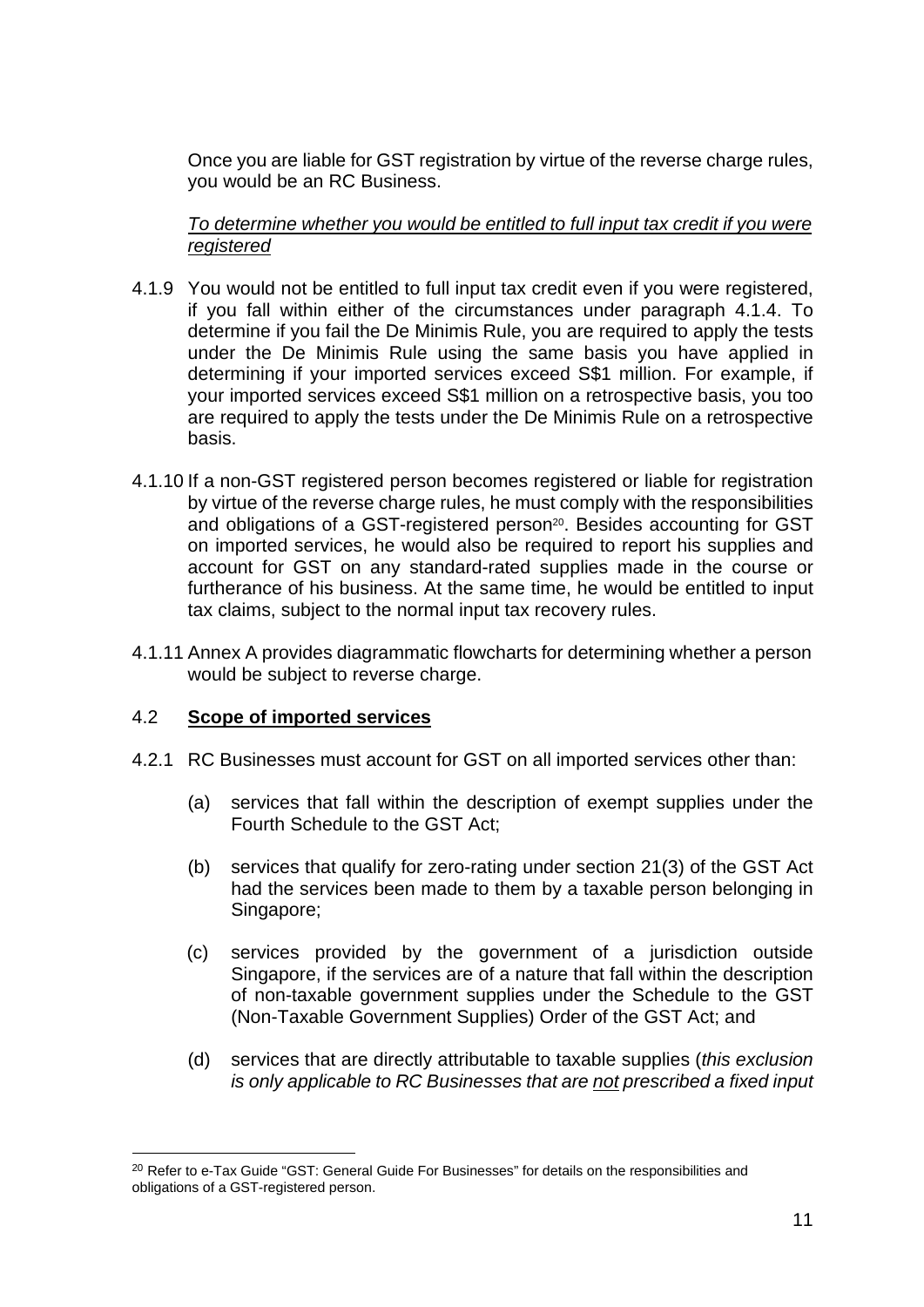*tax recovery rate or on special input tax recovery formula to be applied on all input tax claims 21)*.

Examples of (d):

- RC Business procures shared services (e.g. IT, legal, marketing services) from overseas service providers and recovers a portion of the shared service fees from his related entities. The recovery of the shared service fees constitutes taxable supplies made by the RC Business. Hence, the portion of the shared service fees which is recovered is considered directly attributable to his taxable supplies and therefore not subject to reverse charge.
- RC Business procures overseas brokerage services in respect of his sale of shares on an overseas exchange, which is zero-rated supplies. Hence, the overseas brokerage services procured is not subject to reverse charge.
- 4.2.2 Refer to Annex B for examples of imported services that fall in and out of the scope of reverse charge.

## 4.2.3 RC Businesses may elect to apply reverse charge on all imported services

You may elect to account for GST on all your imported services, including services that are specifically excluded from the scope of reverse charge (as listed in paragraph 4.2.1 above) and services that have been subject to Singapore GST previously (as described in paragraph 4.3.1 below). You will be allowed to recover the corresponding input tax, subject to the normal input tax recovery rules. There is no need to write in for the Comptroller's approval.

To make the election, you have to:

- (1) Complete the "Declaration of Reverse Charge Election" form<sup>22</sup> and keep it as part of your records. You may be asked to provide the completed form in the course of an audit; and
- (2) Proceed to apply reverse charge on all your imported services, including services that are specifically excluded from the scope of reverse charge <sup>23</sup> and services that have been subject to Singapore GST previously.

The election must be made yearly, within one month from the end of the first accounting period in which you wish to start applying reverse charge on all imported services.

Once you make the election, you must account for GST on all your imported services consistently for one year, from the first day of the accounting period for which you make the election.

<sup>22</sup> This form will be posted on IRAS website at [www.iras.gov.sg](http://www.iras.gov.sg/) > Quick Links > Forms > GST > Self-review.

<sup>&</sup>lt;sup>21</sup> An RC Business that is required to directly attribute its input tax and is granted a special input tax recovery formula that applies only on its residual input tax is entitled to exclude imported services which are directly attributable to his taxable supplies from RC.

On the other hand, an RC Business that is accorded fixed input tax recovery rates or granted the use of a special input tax recovery formula to be applied on all input tax claims is not entitled to this exclusion, unless it reverts to the use of the standard input tax recovery formula as agreed with the Comptroller.

 $^{23}$  The scope of imported services which are subject to reverse charge is defined in paragraph 4.2.1 above.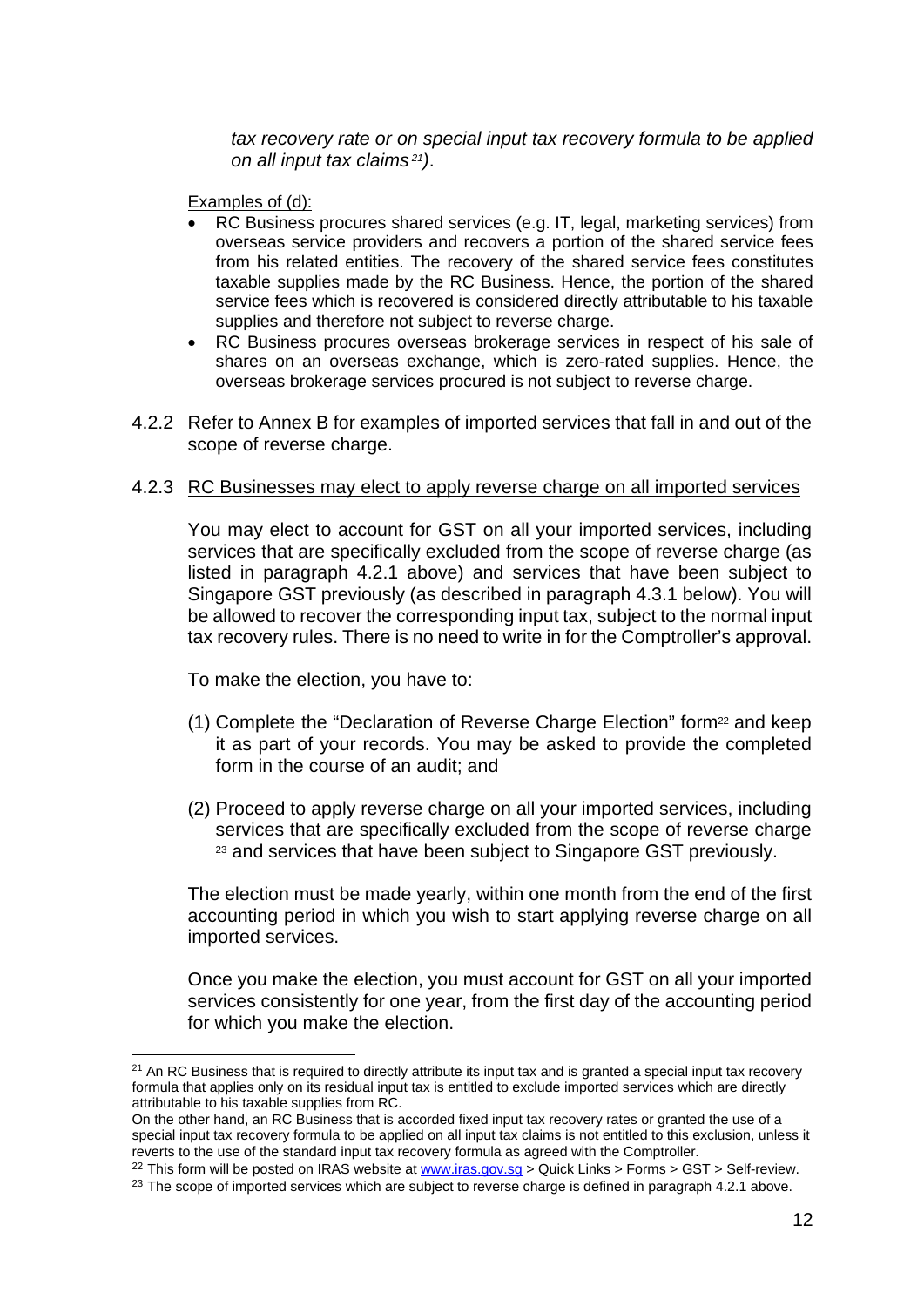Example 7

 $\overline{a}$ 

Co. G is a partially exempt business. Its prescribed accounting periods are Jan-Mar, Apr-Jun, Jul-Sep and Oct-Dec.

For compliance ease, Co. G decides to make an election to subject all its imported services to reverse charge, from the implementation of reverse charge on 1 Jan 2020.

As the first accounting period for which reverse charge will apply is from 1 Jan 2020 to 31 Mar 2020, Co. G can make the election by completing the "Declaration of Reverse Charge Election" form any time from 1 Jan 2020 to 30 Apr 2020 (i.e. within one month from the end of the first accounting period in which Co. G wishes to apply reverse charge on all imported services).

Once the election is made, Co. G will have to apply reverse charge on all its imported services for one year, from 1 Jan 2020 (i.e. first day of the accounting period for which Co. G makes the election) to 31 Dec 2020.

If Co. G would like to continue to apply reverse charge on all its imported services after 2020, it will have to make a yearly election by completing the "Declaration of Reverse Charge Election" form by 30 Apr each year.

#### <span id="page-12-0"></span>4.3 **Reverse charge does not apply if the supply has been taxed previously**

- 4.3.1 Notwithstanding the rules set out in paragraph 4.2.1, when a supply of imported services has been subject to Singapore GST previously, an RC Business is not required to account for GST on the imported services to the extent the supply has been taxed in Singapore. The RC Business is required to maintain supporting documents (e.g. invoice on the first leg of transaction showing that GST has been charged on the services) to substantiate that the imported services have been subject to Singapore GST previously.
- 4.3.2 Example 8 illustrates a scenario where a supply of imported services was subject to GST previously and the extent to which reverse charge does not have to be applied on the imported services.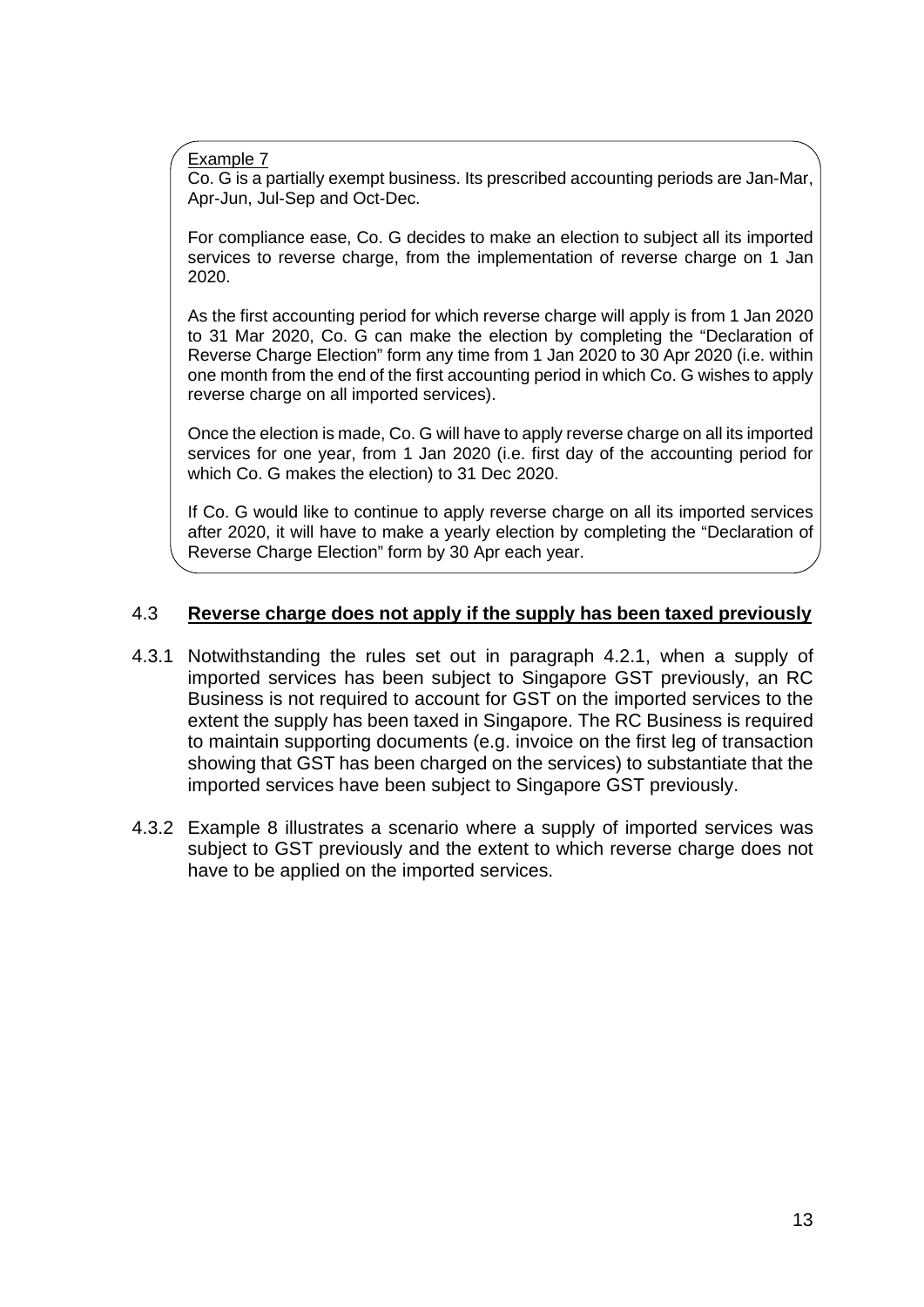## Example 8

Local Supplier A is engaged by Foreign Business B to provide valuation services in respect of a commercial building in Singapore. As Local Supplier A is GSTregistered and the valuation services cannot qualify for zero-rating, it charges GST on the valuation fees billed to Foreign Business B. Foreign Business B onward supplies the same valuation services to Local Customer C. In this instance, Local Customer C will not be required to account for GST on the supply of valuation services by Foreign Business B to the extent the supply has been subject to GST in Singapore.

- *(i) Supply from Local Supplier A to Foreign Business B:* 
	- *Valuation fee charged by Local Supplier A to Foreign Business B = S\$10,000*
	- *GST charged by Local Supplier A to Foreign Business B = S\$10,000 x 7% = S\$700*
- *(ii) Supply from Foreign Business B to Local Customer C:* 
	- *Valuation fee charged by Foreign Business B to Local Customer C = S\$12,000 (i.e. S\$2,000 more than the fee charged by Local Supplier A to Foreign Business B)*
	- *GST charged by Foreign Business B to Local Customer C = Nil (Foreign Business B is not GST-registered in Singapore)*

Local Customer C is required to account for GST on S\$2,000 (i.e. S\$12,000 – S\$10,000; the portion of the valuation fee charged by Foreign Business B that has not been subject to GST).

Accordingly, Local Customer C must account for the imported valuation services as follows:

> Value of imported services = S\$12,000 – S\$10,000 = S\$2,000 Value of GST on imported services =  $$$2,000 \times 7\% = $$140$

## <span id="page-13-0"></span>4.4 **Time of supply for transactions on/ after 1 Jan 2020<sup>24</sup>**

- 4.4.1 The general time of supply rule for reverse charge is the earlier of the following two events:
	- (a) When invoice in respect of the supply is issued; and
	- (b) When payment in respect of the supply is made.

## *RC Business*

4.4.2 You are required to account for GST on your imported services based on the date of the supplier's invoice or the date you pay the supplier, whichever is earlier.

 $24$  Refer to paragraph 7 for the transitional time of supply rule for transactions straddling 1 Jan 2020.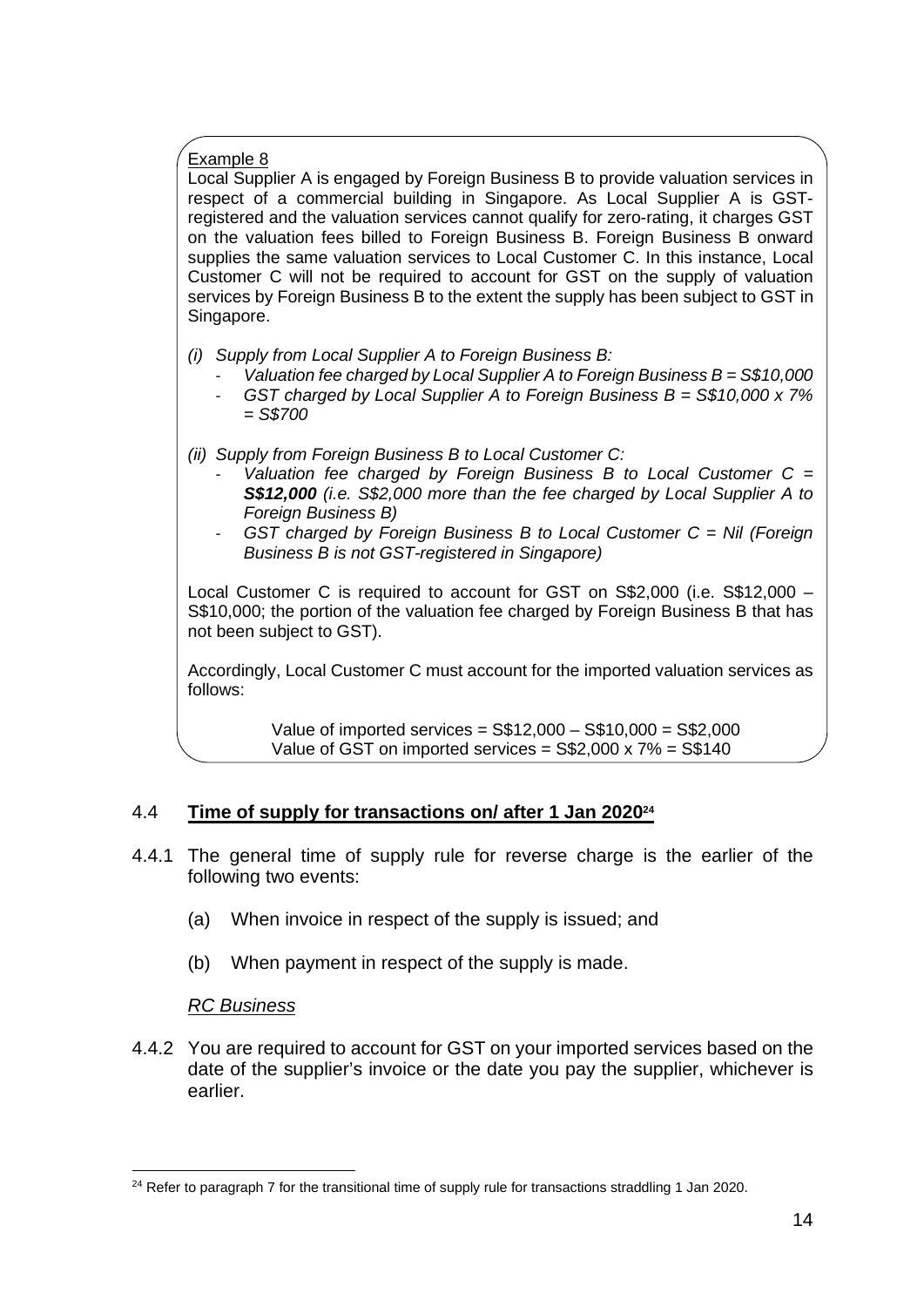| Example 9                    |                            |          |          |                 |
|------------------------------|----------------------------|----------|----------|-----------------|
| 15/06/20                     |                            | 15/07/20 | 01/10/20 |                 |
| <b>Services</b><br>performed | Supplier's<br>invoice date |          |          | Payment<br>made |

According to the general time of supply rule for reverse charge, the time of supply shall be on 15 Jul 2020, i.e. the earlier of the date of the supplier's invoice and the date of payment. If your prescribed accounting periods are Jan-Mar, Apr-Jun, Jul-Sep and Oct-Dec, you will account for GST on the imported services in the prescribed accounting period ended 30 Sep 2020. The date the services are performed does not trigger the time of supply for this reverse charge transaction.



shall be on 30 Jun 2020, i.e. the earlier of the date of the supplier's invoice and the date of payment. If your prescribed accounting periods are Jan-Mar, Apr-Jun, Jul-Sep and Oct-Dec, you shall account for GST on the imported services in the prescribed accounting period ended 30 Jun 2020.

## *Non-GST registered business*

4.4.3 If you are a non-GST registered business, you will apply the general time of supply rule for reverse charge to determine when your imported services exceed the S\$1 million threshold. You will treat the date of the supplier's invoice or the date of payment to the supplier, whichever is earlier, as the date the imported services are being supplied to you.

## Example 11

You are a non-GST registered business who would not be entitled to full input tax credit if you were GST-registered. You make a procurement of IT services from an overseas supplier. You paid S\$1.1 million for the imported IT services.

| 31/10/20        | 15/12/20           | 31/01/21 |
|-----------------|--------------------|----------|
| <b>Services</b> | Supplier's invoice | Payment  |
| performed       | date               | made     |

Based on the general time of supply rule for reverse charge, the supply of imported IT services is considered as being made on 15 Dec 2020, i.e. the earlier of the date of the supplier's invoice and the date of payment. To the extent the IT services fall within the scope of reverse charge, you will be liable for GST registration on 31 Dec 2020 (i.e. the end of the calendar year in which the total value of your imported services exceed S\$1 million).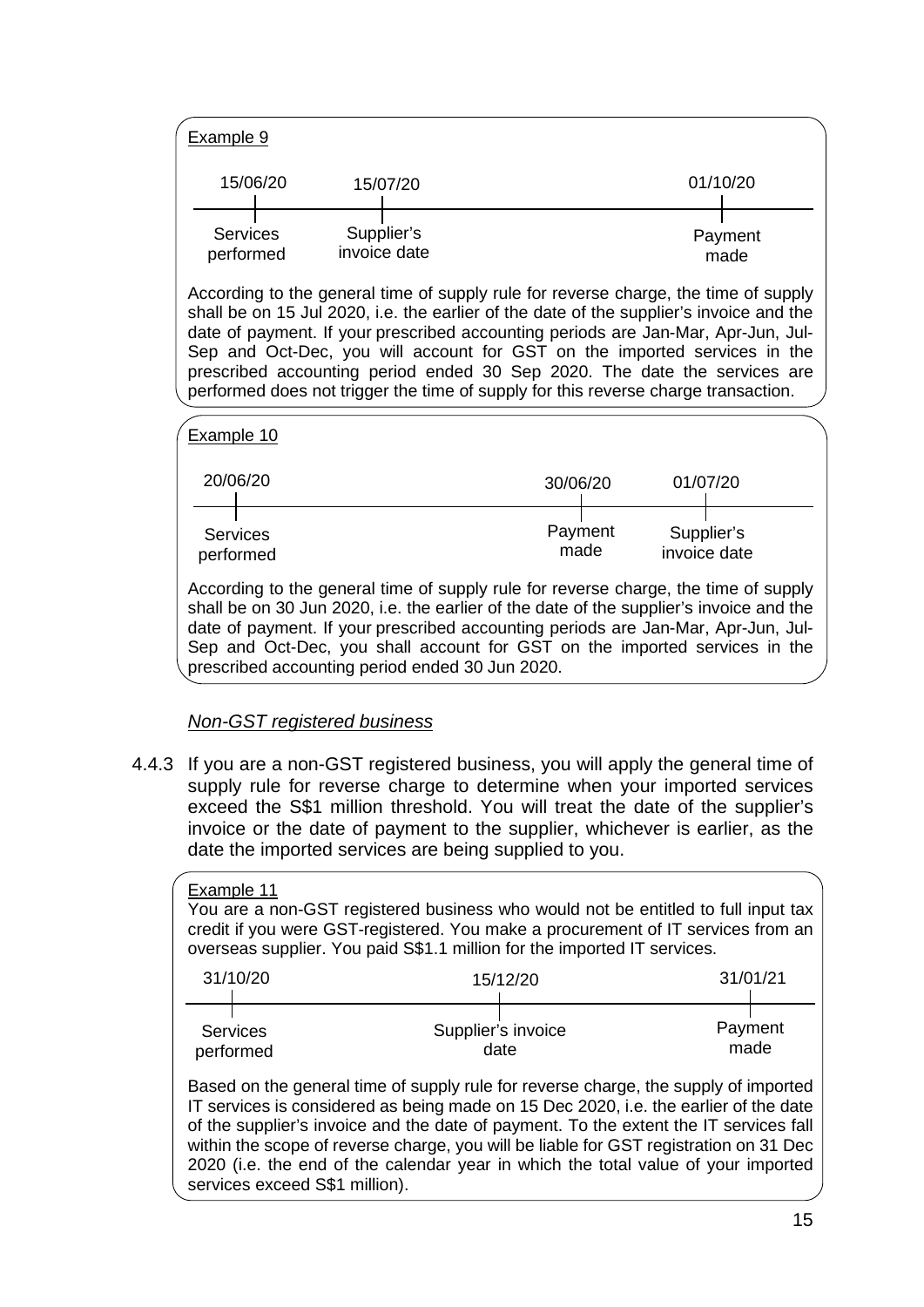## *RC Business that elected to apply reverse charge at the end of the longer period*

4.4.4 Notwithstanding the above, if you are a GST-registered RC Business that elected to apply reverse charge at the end of the longer period (as mentioned in paragraph 4.1.6), the time of supply of your imported services shall be on the day immediately after the last day of the longer period, i.e. the first day of the accounting period in which the longer period adjustment is made. Hence, you will only be required to account for GST on your imported services for the longer period in the GST return following the end of the longer period.



According to the general time of supply rule for reverse charge, the time of supply is 15 Jul 2020. However, as you have elected to apply reverse charge at the end of the longer period, the time of supply for this imported service is 1 Apr 2021. At the end of the tax year 1 Apr 2020 to 31 Mar 2021:

- if you establish that you are not entitled to full input tax credit, you will account for GST on the imported services in the GST return for the prescribed accounting period ended 30 Jun 2021.
- if you establish that you are entitled to full input tax credit, you are not required to account for GST on the imported services.

## Example 13

Your prescribed accounting periods are Jan-Mar, Apr-Jun, Jul-Sep and Oct-Dec, you have elected to apply reverse charge at the end of the longer period. You started making exempt supplies from 1 May 2020.

| 01/05/20                    | 02/05/20                     | 03/05/20                   | 30/09/20 31/03/21                  |
|-----------------------------|------------------------------|----------------------------|------------------------------------|
| Date of GST<br>registration | <b>Services</b><br>performed | Supplier's invoice<br>date | Payment End of tax<br>made<br>vear |

According to the general time of supply rule for reverse charge, the time of supply is 3 May 2020. However, as you have elected to apply reverse charge at the end of the longer period, the time of supply for this imported service is 1 Apr 2021. At the end of the longer period 1 May 2020 to 31 Mar 2021:

- if you establish that you are not entitled to full input tax credit, you will account for GST on the imported services in the GST return for the prescribed accounting period ended 30 Jun 2021.
- if you establish that you are not subject to reverse charge, you are not required to account for GST on the imported services.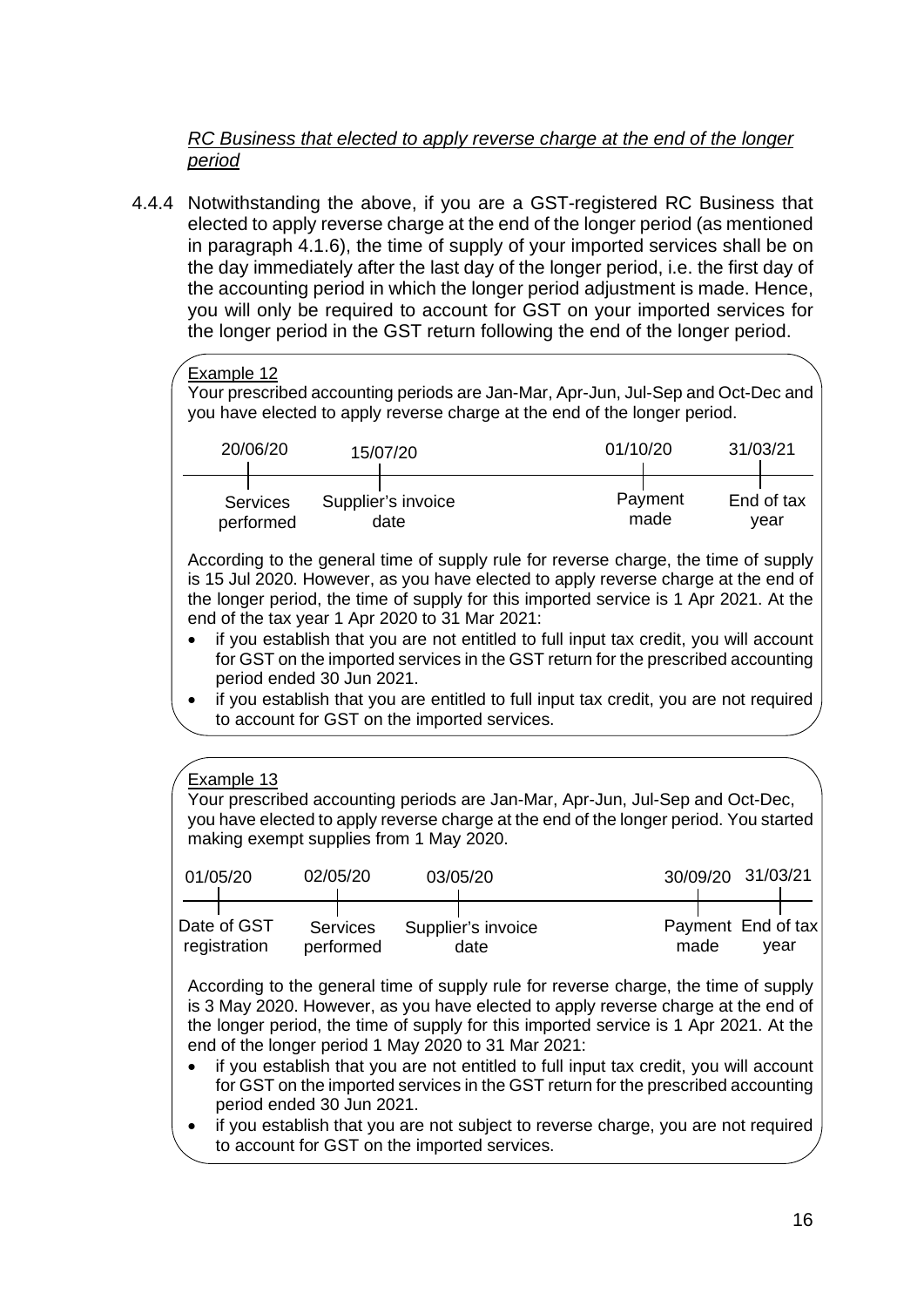4.4.5 The table below summarises the general time of supply rules for reverse charge:

| <b>Types of businesses</b>                                                                                       | Time of supply                                                                                                                                           |
|------------------------------------------------------------------------------------------------------------------|----------------------------------------------------------------------------------------------------------------------------------------------------------|
| <b>RC Business</b>                                                                                               | Earlier of issuance of supplier's<br>invoice or payment made                                                                                             |
| Non-GST registered business (to                                                                                  |                                                                                                                                                          |
| determine GST registration liability)                                                                            |                                                                                                                                                          |
| RC Business that elected to<br>determine the application of reverse<br>charge at the end of the longer<br>period | Day immediately after the last day<br>of the longer period (i.e. first day of<br>the accounting period in which the<br>longer period adjustment is made) |

*Situations where RC Businesses must track the time the imported services are performed* 

4.4.6 The following are situations where RC Businesses must track the time the imported services are performed (i.e. the Basic Tax Point):

## **(1) To determine whether an imported service that straddles GSTregistration date25 is subject to reverse charge**

Imported services received by a newly-registered RC Business may straddle its GST registration date.

In such circumstances, if the supplier's invoice is issued and payment is made after the RC Business' effective date of GST registration, the supply of the imported services shall be treated as taking place after the RC Business' date of GST registration and hence, reverse charge shall apply.

However, if the Basic Tax Point takes place before the RC Business becomes GST-registered, the RC Business may rely on the Basic Tax Point to determine when the supply is made and hence, not apply reverse charge on the imported services which are performed before its GST registration. If the RC Business wishes to rely on the Basic Tax Point to determine the time of supply, the RC Business must maintain supporting documents (e.g. service contracts) to substantiate that the Basic Tax Point took place before its GST registration.

 $25$  A transaction would be considered as straddling the GST-registration date if one or two of these three events occur(s) before the RC Business' effective date of GST registration: services performed, supplier's invoice issued, payment made.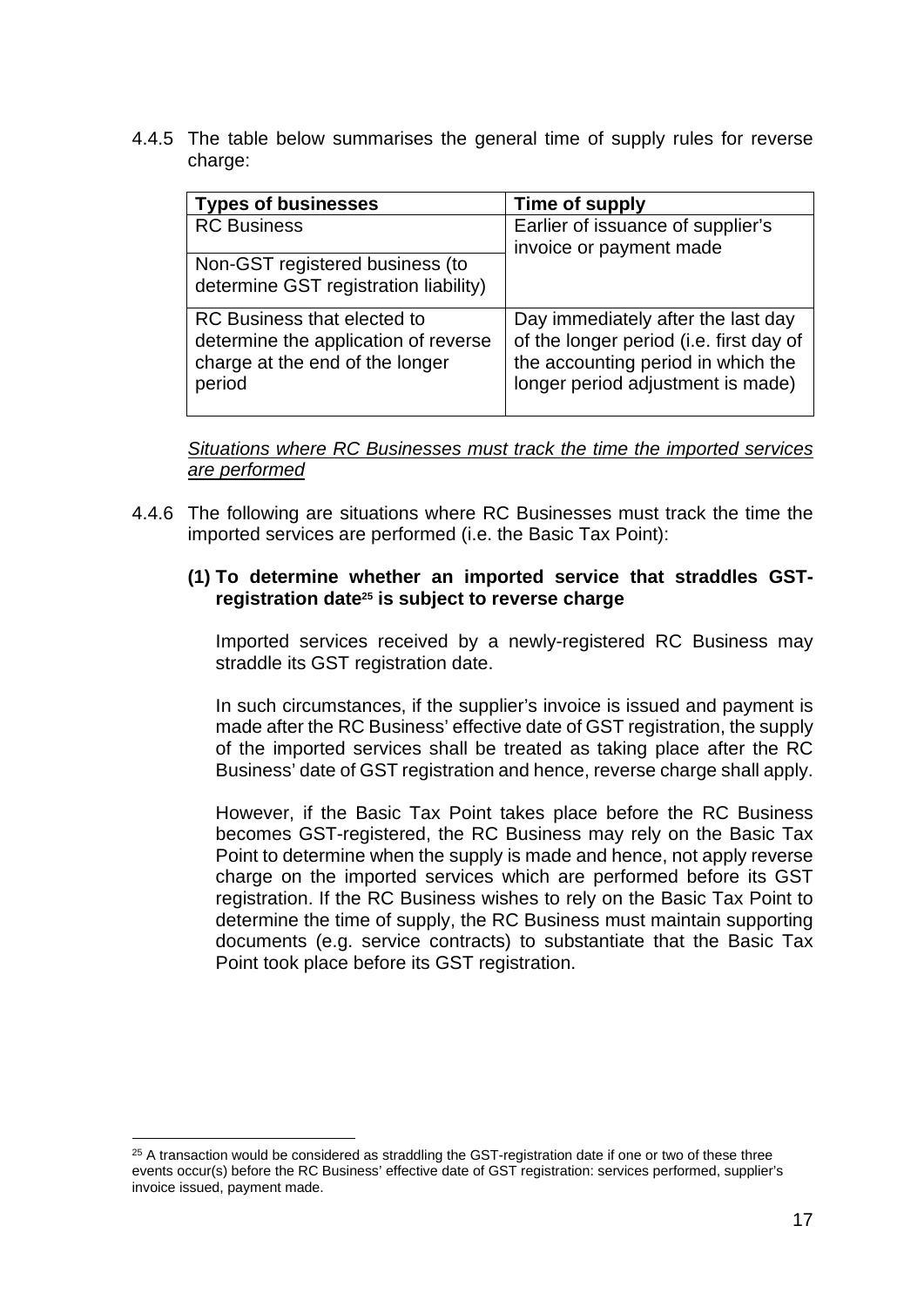Example 14

The services that you procure from an overseas supplier is performed by 30 Apr 2020. You maintain a service agreement to prove that the services are performed by 30 Apr 2020. You are GST-registered on 1 May 2020.

| 30/04/20                     | 01/05/20     | 02/05/20                               | 15/05/20        |  |
|------------------------------|--------------|----------------------------------------|-----------------|--|
| <b>Services</b><br>performed | registration | Date of GST Supplier's invoice<br>date | Payment<br>made |  |

According to the general time of supply rule for reverse charge, the time of supply is 2 May 2020. However, as the transaction straddles the date of GST registration (i.e. services performed before GST registration), you are allowed to treat the supply as taking place on 30 Apr 2020 and hence, not apply reverse charge on the transaction. Correspondingly, you are not entitled to claim any input tax in respect of the transaction.

## **(2) To determine whether an imported service that straddles deregistration date26 is subject to reverse charge**

Imported services received by an RC Business that has cancelled its GST registration may straddle its GST de-registration date.

In such circumstances, when the Basic Tax Point takes place before the RC Business becomes de-registered and full output tax on the imported services has not been accounted for as at the date of de-registration, the supply of imported services shall (to the extent that it is not covered by any invoice issued or payment made) be treated as taking place on the day immediately before it ceases to be registered for GST.

In other words, RC Businesses are required to apply reverse charge on imported services which are performed prior to its de-registration.

| Example 15 |                 |          |                                             |                                                                                                                                                                                                                                                                                                                                                                                                                                                                                                                                                                                              |                            |                            |
|------------|-----------------|----------|---------------------------------------------|----------------------------------------------------------------------------------------------------------------------------------------------------------------------------------------------------------------------------------------------------------------------------------------------------------------------------------------------------------------------------------------------------------------------------------------------------------------------------------------------------------------------------------------------------------------------------------------------|----------------------------|----------------------------|
|            |                 |          |                                             | You procure services from an overseas supplier on 15 May 2021 before de-registering<br>from 1 July 2021. The value of the supply of imported services is S\$10,000.                                                                                                                                                                                                                                                                                                                                                                                                                          |                            |                            |
| 31/05/21   |                 | 15/06/21 |                                             | 01/07/21                                                                                                                                                                                                                                                                                                                                                                                                                                                                                                                                                                                     | 15/07/21                   | 25/07/21                   |
|            | <b>Services</b> |          | Makes part<br>performed payment of S\$3,000 | De-registered<br>from GST                                                                                                                                                                                                                                                                                                                                                                                                                                                                                                                                                                    | Supplier's<br>invoice date | Pays remaining<br>S\$7,000 |
|            |                 |          |                                             | You have to account for GST on the part payment of S\$3,000 made on 15 Jun 2021.<br>As the Basic Tax Point (i.e. services performed) took place before you become de-<br>registered, notwithstanding that the time of supply for the remaining balance of<br>S\$7,000 has not been triggered by the supplier's invoice or payment before the de-<br>registration date, you are required to account for GST on the remaining balance of<br>S\$7,000 on 30 Jun 2021 (i.e. the day immediately before you are de-registered), in<br>your final GST F8 return for the period ending 30 Jun 2021. |                            |                            |

<sup>&</sup>lt;sup>26</sup> A transaction would be considered as straddling the de-registration date if one or two of these three events occur(s) before the RC Business' effective date of de-registration: services performed, supplier's invoice issuance, payment made.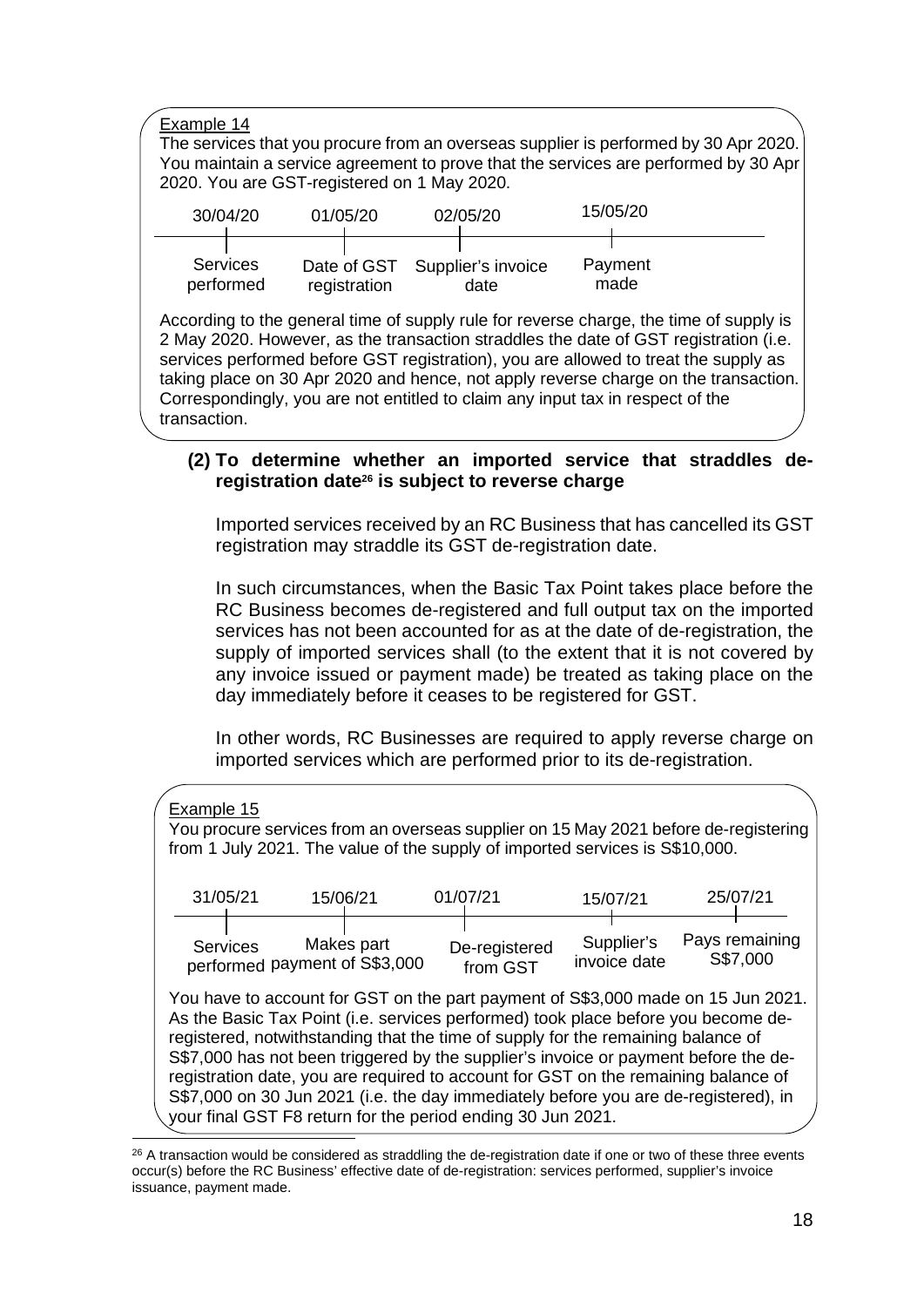## **(3) To determine the time of supply for a supply of imported services procured from a connected person, overseas branch or head office or overseas member within the same GST group <sup>27</sup>**

A supply of imported services procured from a connected person, overseas branch or head office (as mentioned in paragraph 4.6.2(a) below), or overseas member within the same GST group (as mentioned in paragraph 4.6.2(b) below) shall be treated as taking place at the earliest of the following:

- (a) when invoice is issued;
- (b) when payment is made; and
- (c) 12 months after the Basic Tax Point (i.e. the 12-month rule).

#### Example 16

You engaged your overseas subsidiary to provide accounting support services to you for the period from 1 Jan 2020 to 31 Dec 2020.

If your overseas subsidiary does not issue any invoice to you and you do not make any payment for the services before 31 Dec 2021, the time of supply of the imported services shall be triggered on 31 Dec 2021 (i.e. 12 months after the Basic Tax Point). Accordingly, you shall account for GST on the accounting support services in your GST return for the period in which 31 Dec 2021 falls.

However, the 12-month rule does not apply to the following services which are continuous in nature:

- a supply of imported services under a contract which provides for the retention of any part of the consideration by one party pending full and satisfactory performance of the contract, or any part of it, by the other party
- a supply of imported services (including telecommunication services) for a period for a consideration the whole of part of which is determined or payable periodically or from time to time
- a supply of imported services comprising the right to use a benefit where the whole of the consideration for the supply (being in the nature of royalties or other similar payments) cannot be ascertained at the time the services are performed but only subsequently by a person other than the supplier of the services upon the use of the benefit
- a supply of imported services in the course of the construction, alteration, demolition, repair or maintenance of a building or of any engineering work under a contract which provides for payments for such supplies to be made periodically or from time to time.

<sup>&</sup>lt;sup>27</sup> Refer to Annex C for the definition of connected persons.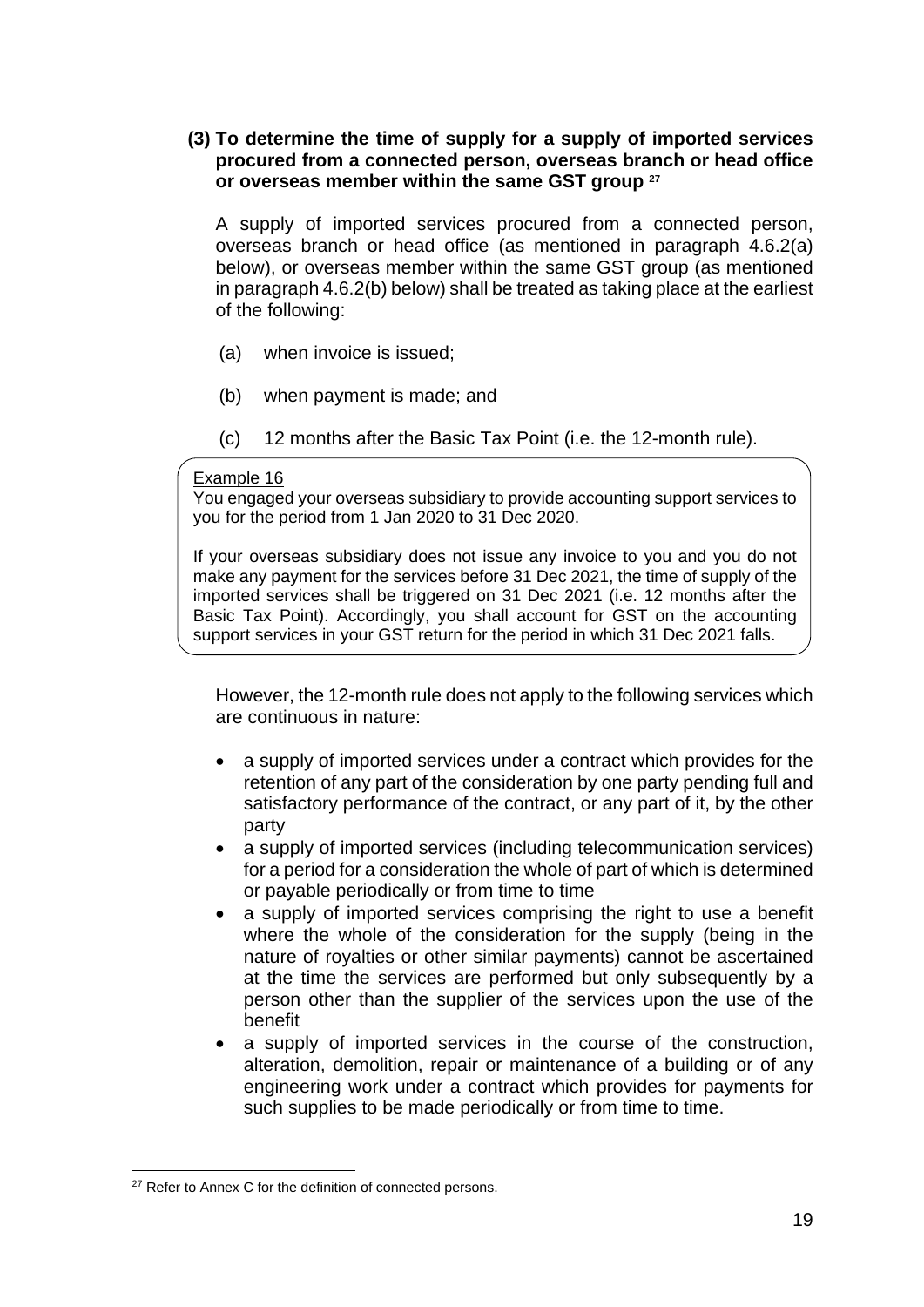For the abovementioned supplies of imported services which are continuous in nature, GST is to be accounted for based on the general time of supply rule for reverse charge as stated in paragraph 4.4.1 above.

## 4.4.7 Accounting for GST on imported services based on posting date

Notwithstanding paragraphs 4.4.1 and 4.4.2, GST-registered RC Businesses are allowed to account for GST on their imported services based on the posting date of the imported services in their business accounts (instead of the supplier's invoice date) if the method is consistently applied for all GST returns.

However, a payment made to the overseas supplier before the posting date will still trigger the time of supply.



## <span id="page-19-0"></span>4.5 **Value of supply**

4.5.1 GST is to be accounted for on the value of the imported services at the time of supply.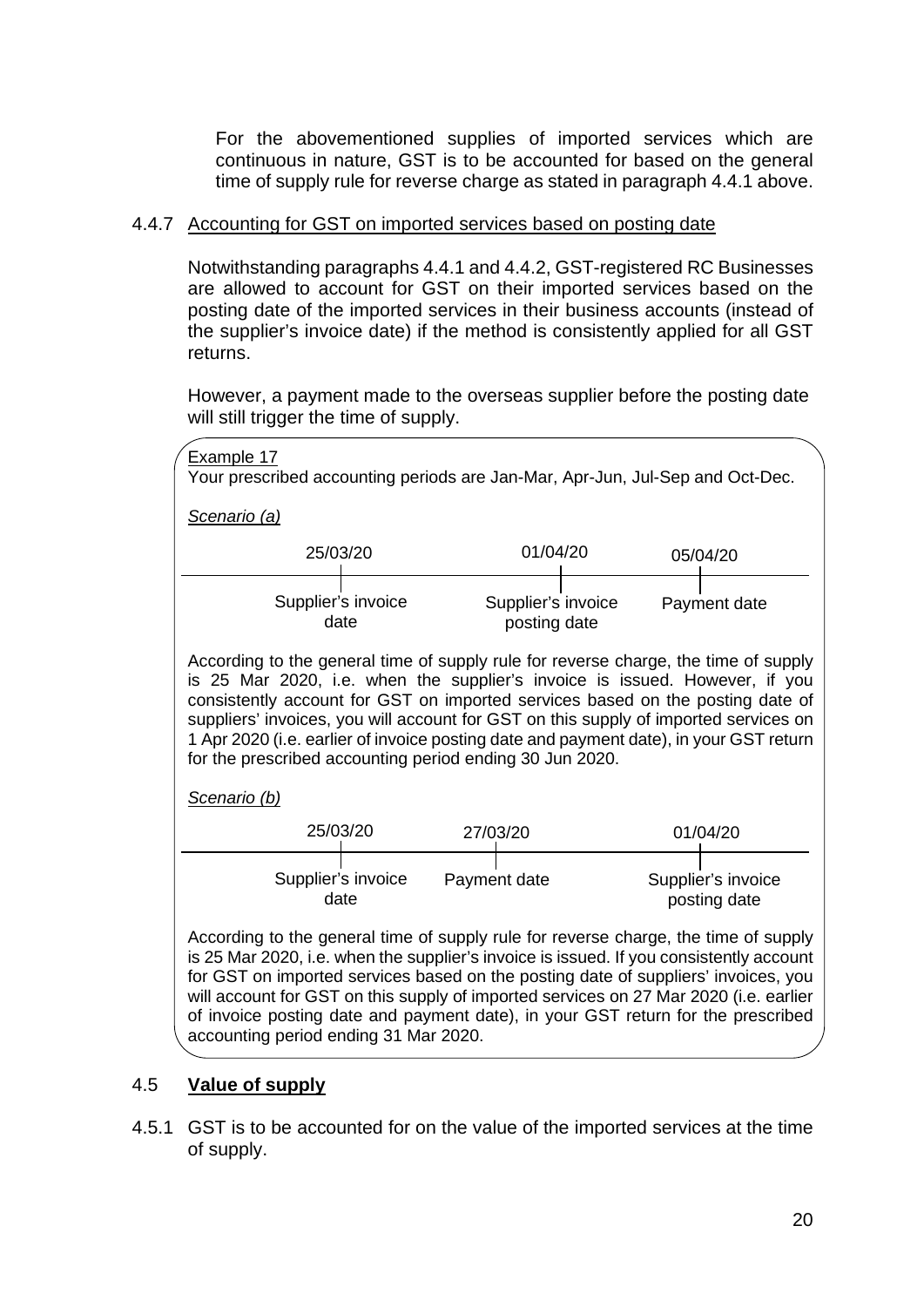## 4.5.2 Consideration paid wholly in money

If an RC Business pays the overseas supplier for the imported services wholly in money, the value of imported services will be the amount equal to the consideration paid for the services. Accordingly, the GST to be accounted for shall be computed based on 7% of the consideration paid for the imported services as follows:

> Value of supply = Money consideration GST = Money consideration x 7%

## 4.5.3 Consideration is not consisting or not wholly consisting of money

If an RC Business does not pay the overseas supplier for the imported services wholly in money, the value of the imported services will be its open market value. Accordingly, the GST to be accounted for shall be computed based on 7% of the open market value of the imported services as follows:

> Value of supply = Open market value GST = Open market value x 7%

#### 4.5.4 Services procured from a connected person<sup>28</sup> (including an overseas member within the same GST group) or an overseas branch/ head office

If an RC Business procures services from (i) an overseas related party who is a "connected person" (including an overseas member within the same GST group) or (ii) its overseas branch or head office, the value of the imported services would be the open market value if the consideration paid for the imported services is less than the open market value of the supply.

If there is a cost allocation from an overseas member within the same GST group or its overseas branch/ head office, the value of the imported service may be reduced by the salaries, wages and interest cost components of the imported service, including their proportionate mark-up in accordance with transfer pricing policy (refer to paragraph 4.6 below for details).

## 4.5.5 Foreign currency denominated invoices

If an imported service is invoiced in a foreign currency, the RC Business is required to convert the invoice amount using an acceptable exchange rate<sup>29</sup> and account for GST on the reverse charge transaction based on the Singapore dollar equivalent. To compute the Singapore dollar equivalent of the corresponding input tax, the RC Business is required to apply the same exchange rate that is used to compute the SGD equivalent of the output tax.

Subject to the conditions in the e-Tax Guide "GST: Exchange Rates for GST Purpose", an RC Business may use his in-house exchange rates to convert the value of the imported services.

<sup>&</sup>lt;sup>28</sup> Refer to Annex C for the definition of connected persons.

<sup>&</sup>lt;sup>29</sup> Refer to the e-Tax Guide "Exchange Rates for GST Purpose" for the definition of acceptable exchange rates.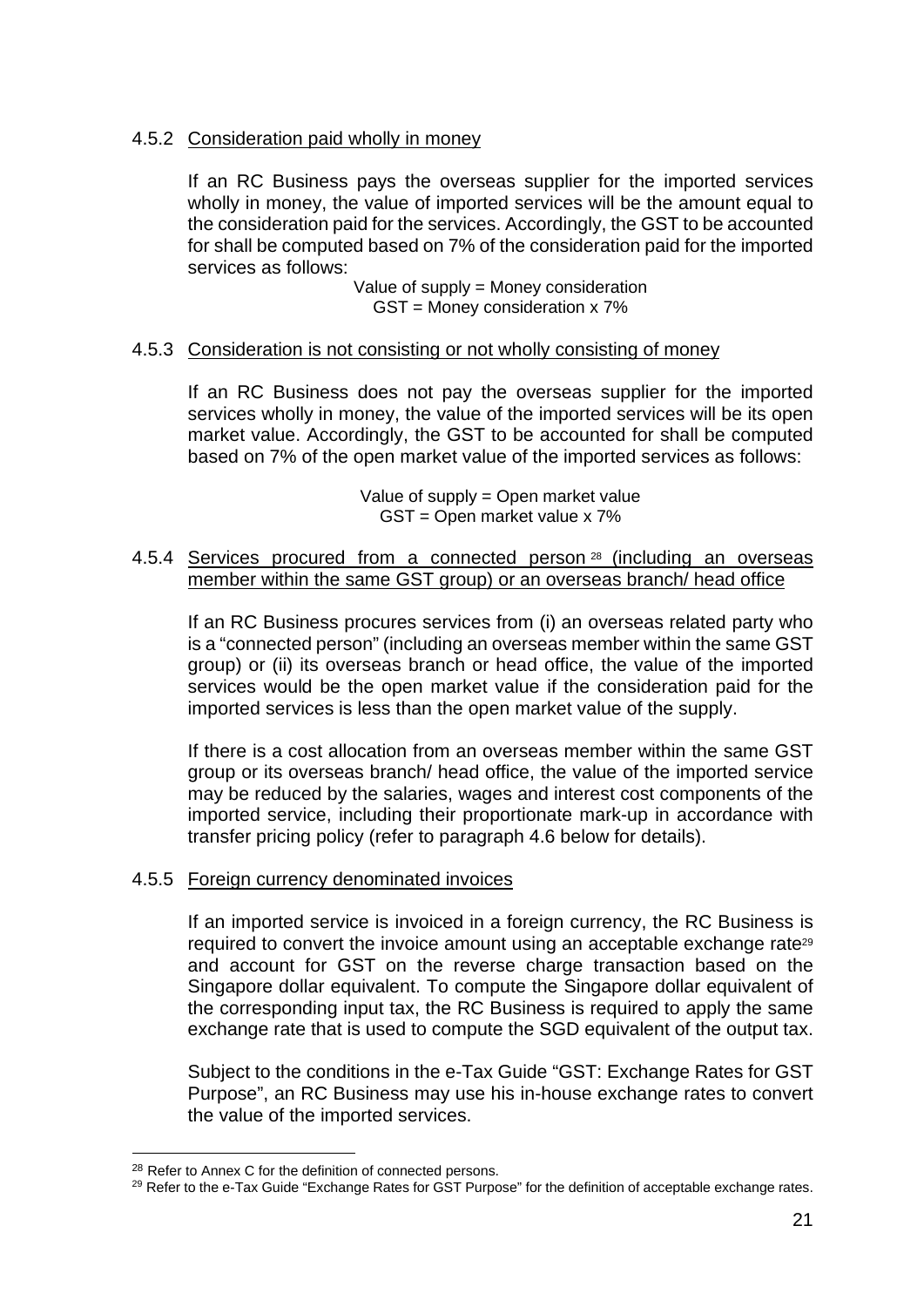#### 4.5.6 Imported services subject to withholding tax

If an imported service is to be subject to withholding tax, the value of the supply shall be the consideration paid for the services, without any deduction of withholding tax<sup>30</sup>.

## <span id="page-21-0"></span>4.6 **Intra-GST group and inter-branch transactions**

#### 4.6.1 GST treatment under normal GST rules

Under normal GST rules, any supply made between members of the same GST group are disregarded for GST purposes. Likewise, supplies made between head office and its branches are disregarded for GST purposes, as they are regarded as a single legal entity.

#### 4.6.2 GST treatment under reverse charge rules

However, reverse charge will apply in the following circumstances:

- (a) A local branch or head office procuring services from an overseas branch or head office.
- (b) A local member of a GST group procuring services from an overseas member within the same GST group.

#### 4.6.3 Value of intra-GST group and inter-branch transactions

If you are a local branch or head office procuring services from your overseas branch or head office, or a local member of a GST group procuring services from an overseas member within the same GST group, you shall account for GST on the value of the inter-branch or intra-GST group transaction which is subject to reverse charge, which can be calculated as follows:

#### **Value of inter-branch or intra-GST group transaction** =

[Consideration or open market value<sup>31</sup>] – [Salaries, wages<sup>32</sup> and interest costs<sup>33</sup>, including their proportionate mark-up in accordance with transfer pricing policy, to the extent you are able to identify and segregate the cost components of the cost allocation (see *Note 1* below)]

**GST** = Value of inter-branch or intra-GST group transaction x 7%

*Note 1:* 

*You may write to the Comptroller if you wish to use a proxy to compute the portion of the cost allocation which relates to salaries or wages and/ or interest costs and their proportionate mark-up.*

<sup>31</sup> Refer to paragraph 4.5 to determine whether the consideration or the open market value should apply.

<sup>32</sup> Salaries and wages refer to the money paid to employees for work done, including bonuses, perquisites, allowances, commission, gratuity, pensions, fringe benefits (including meal expenses and training expenses) and contributions to employees' social security accounts.

<sup>&</sup>lt;sup>30</sup> If RC Business pays withholding tax (e.g. \$100) out of the consideration for the services (e.g. \$1,000) and only pays the net amount of \$900 to the overseas supplier, he should account for reverse charge based on \$1,000. On the other hand, if the consideration for the services is \$1,000 but the RC Business pays an additional \$100 for withholding tax, he should still account for reverse charge on \$1,000.

<sup>&</sup>lt;sup>33</sup> Interest costs refers to the money you pay if you have borrowed money or are buying something on credit.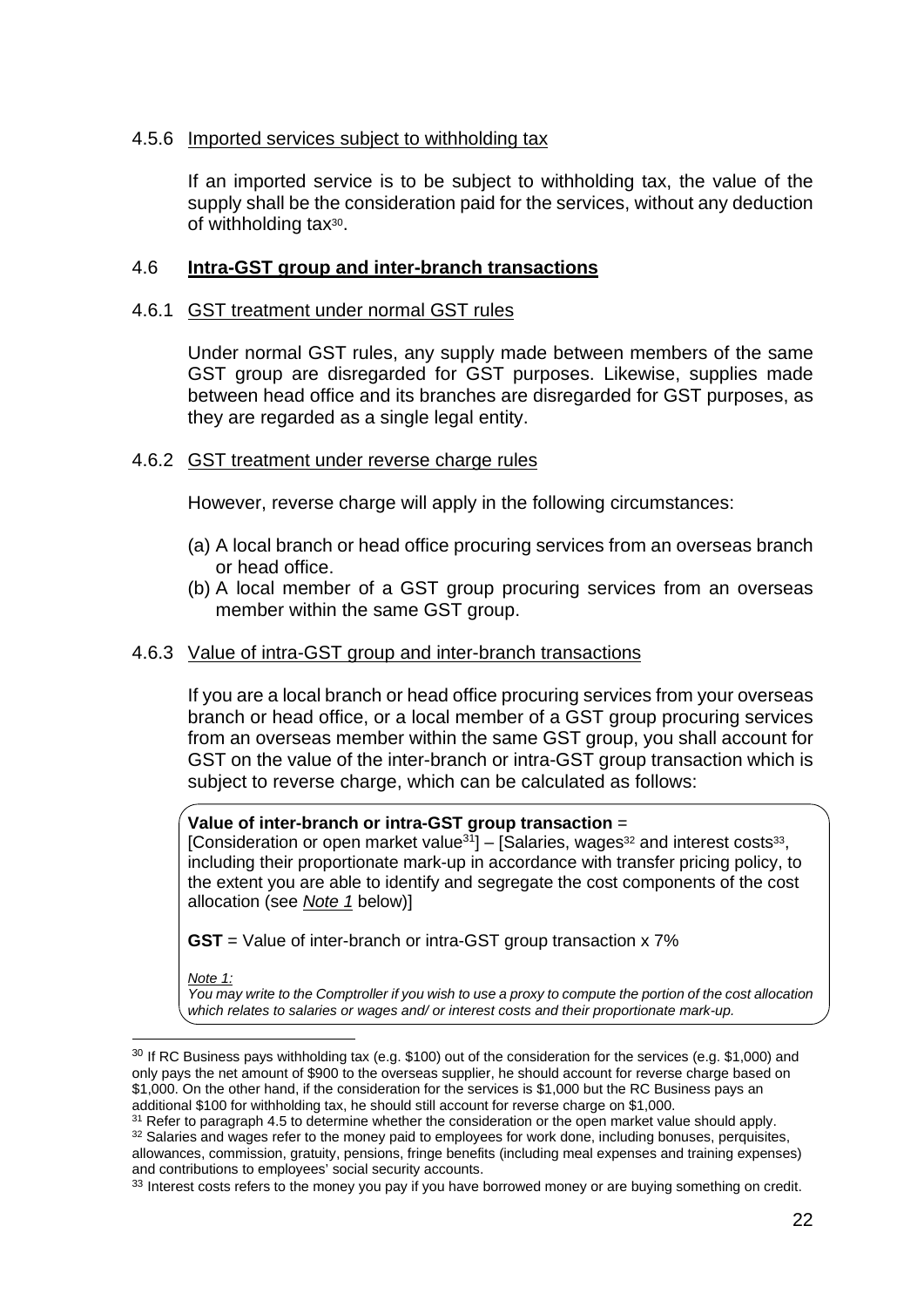Example 18

You are a GST-registered partially exempt Singapore branch.

Your UK head office provides administrative and management services to you and its other branches.

Your UK head office also enters into a global contract with a related legal firm in the US to procure and on-supply legal services to you and its other branches. The related US legal firm bills your UK head office for the legal services, which is computed based on its staff salary cost plus 10% mark-up.

Your UK head office then allocates to you a portion of the legal fee incurred, interest cost and salary cost of its staff who provides the administrative and management services provided to you. In addition, a 5% mark-up is applied on all the costs recovered from you.

The total cost allocation (inclusive of 5% mark-up) is S\$105,000.

#### *Scenario (a)*

If you are able to identify the cost components of the cost allocation, reverse charge would only apply on the legal fee and its proportionate mark-up. The related US legal firm's staff salary cost and mark-up cannot be excluded from reverse charge.

If the cost components can be identified as follows:

- Legal fee (i.e. related US legal firm's staff salary cost plus 10% mark-up) (inclusive of 5% mark-up): S\$84,000
- Interest cost (inclusive of 5% mark-up): S\$5,250
- Salary cost (inclusive of 5% mark-up): S\$15,750

The amount of output tax to be accounted for is S\$5,880 (i.e. legal fee and its proportionate mark-up of S\$84,000 x 7%). You may claim the corresponding input tax according to the input tax recovery rules.

#### *Scenario (b)*

If you are not able to identify the portion of the cost allocation that relates to the salaries and interest costs, reverse charge would apply to the entire cost allocated to you. Accordingly, the amount of output tax to be accounted for is S\$7,350 (i.e. total cost allocation of S\$105,000 x 7%). You may claim the corresponding input tax according to the normal input tax recovery rules.

## 4.6.4 Transfer pricing adjustments

A transfer pricing adjustment has GST implications if it gives rise to a change in the value of a supply and hence requires corresponding GST adjustments.

The GST treatment for such transfer pricing adjustments follow the GST treatment of the original supply. If the original supply is taxable, the corresponding transfer pricing adjustment would also be taxable.

Similarly, if a supply of imported services has been subject to reverse charge, the corresponding transfer pricing adjustment that gives rise to the change in value of the supply would also be subject to reverse charge.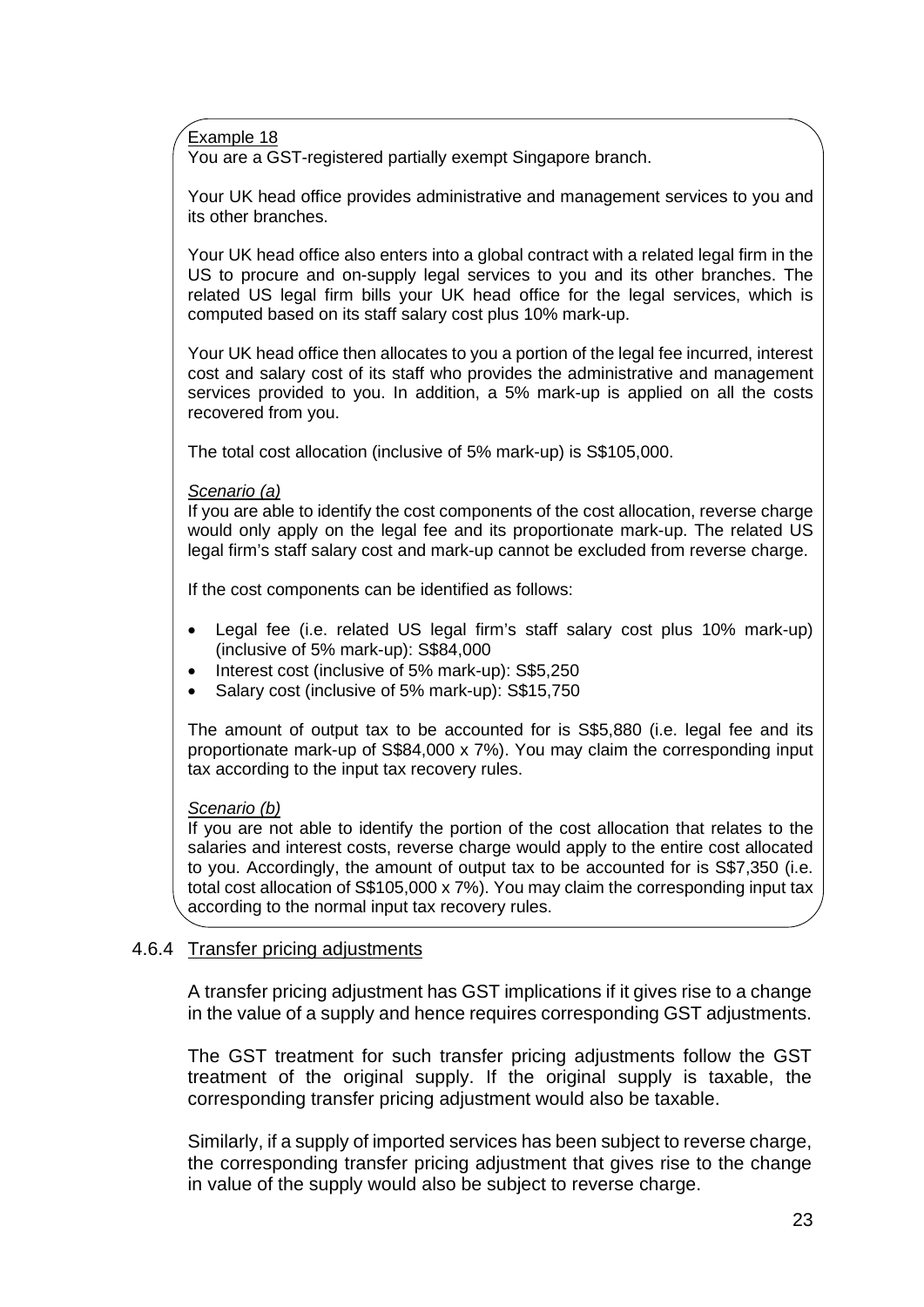If there is a GST adjustment arising from a transfer pricing adjustment, the GST adjustment should be made in the current accounting period when the transfer pricing adjustment is made, based on the earlier of the following two events:

- (a) When invoice/ credit note in respect of the transfer pricing adjustment is issued; and
- (b) When payment in respect of the transfer pricing adjustment is made.

## <span id="page-23-0"></span>4.7 **Claiming of input tax**

- 4.7.1 In the same prescribed accounting period when reverse charge is applied (i.e. output tax is accounted) on a supply of imported services, the RC Business can claim the corresponding input tax according to the normal input tax recovery rules.
- 4.7.2 However, RC Businesses prescribed with a fixed input tax recovery rate or on special input tax recovery formula shall apply the prescribed rate or formula to compute the input tax claimable.
- 4.7.3 The value of imported services should not be taken into account as taxable supplies made by the RC Businesses for the purpose of computing the residual input tax claimable. This means that the value of imported services should not be included in both the numerator and denominator of the input tax recovery formula34 used to compute the residual input tax claimable.

## 4.7.4 To obtain approval to support input tax claim with alternative documents

An RC Business may request for the Comptroller's approval to support his input tax claim in respect of a reverse charge transaction with alternative documents (e.g. payment evidence, accounting entries) in the event the following circumstances arise:

- (i) the time of supply for accounting for GST on the imported services has been triggered by the payment made to the supplier; and
- (ii) he has not received the supplier's invoice.

## <span id="page-23-1"></span>4.8 **Digital services procured from GST-registered overseas vendors**

- 4.8.1 An overseas supplier who is GST-registered under the Overseas Vendor Registration Regime would charge GST on his supplies of digital services if he considers the customer as a non-GST registered person in Singapore.
- 4.8.2 Hence, in the event an RC Business procures digital services from an overseas supplier but does not correctly represent to the overseas supplier

<sup>&</sup>lt;sup>34</sup> i.e. for input tax recovery formula that is based on value of supplies.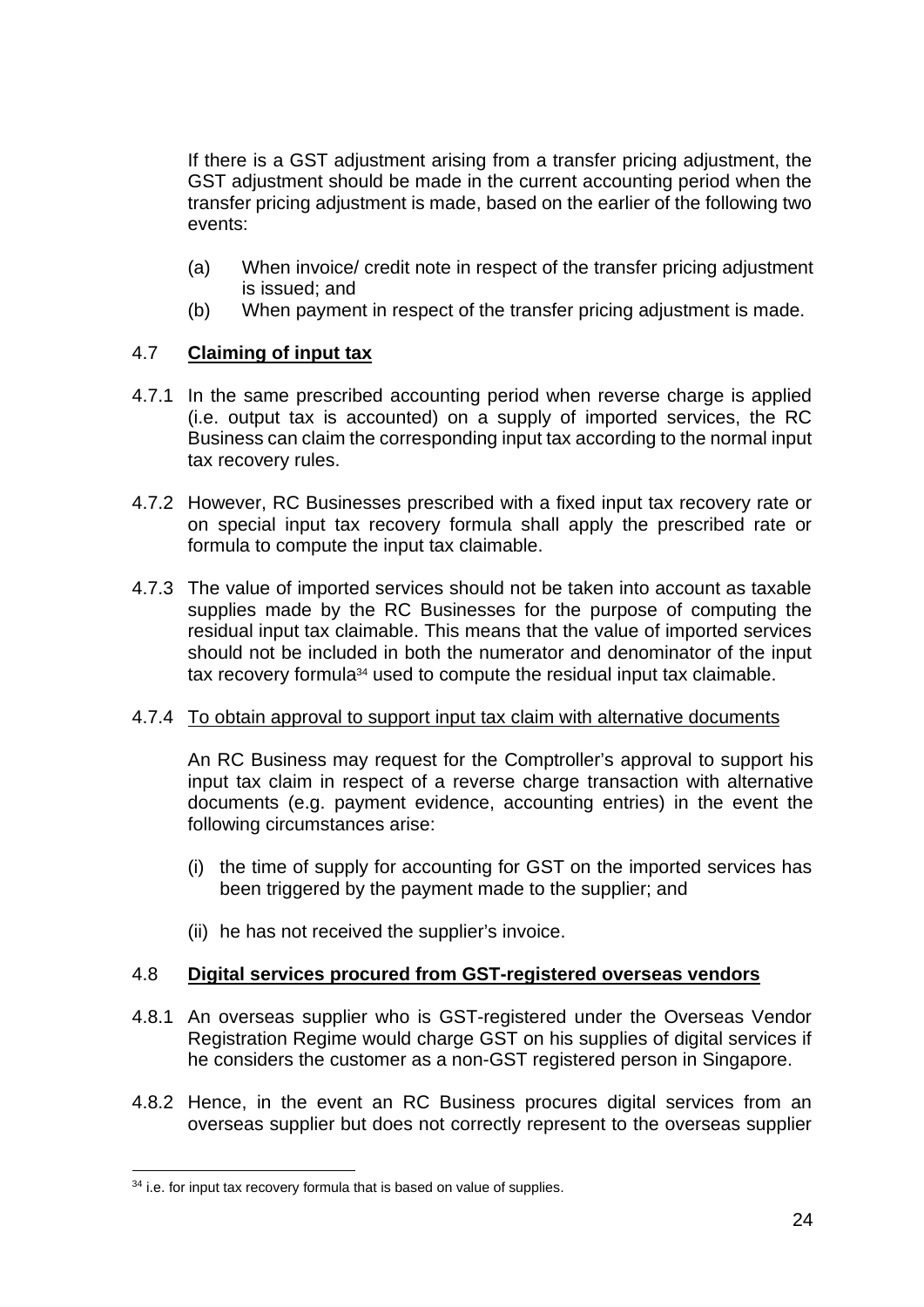that he is GST-registered in Singapore, he would be charged GST on his purchase of digital services from the overseas supplier.

- 4.8.3 Under such circumstances, the RC Business must comply with the following:
	- (i) the RC Business should first contact the overseas supplier to obtain a refund of the GST wrongly charged, instead of making an input tax claim on the purchase; and
	- (ii) if the imported digital services fall within the scope of reverse charge, the RC Business must account for GST on the value of the imported digital services. Subject to the normal input tax recovery rules, he can claim the corresponding input tax.

## <span id="page-24-0"></span>**5 Registration and Reporting Requirements**

#### <span id="page-24-1"></span>5.1 **Registration rules**

- 5.1.1 If you are a non-GST registered business, you would be liable for GST registration by virtue of the reverse charge rules when you meet the following conditions:
	- (i) Your imported services which fall within the scope of reverse charge<sup>35</sup> exceed S\$1 million<sup>36</sup> in a 12-month period (under either the retrospective or prospective basis) as follows:
		- (a) Retrospective basis: The value of imported services for the calendar year (i.e. 1 Jan to 31 Dec) needs to be summed up to ascertain if your imported services have exceeded S\$1 million. This applies even if your financial year does not end on 31 Dec.
		- (b) Prospective basis: You expect your imported services for the next 12 months to exceed S\$1 million; and
	- (ii) You would not be entitled to full input tax credit if you were GSTregistered<sup>37</sup>. You would not be entitled to full input tax credit, if you:
		- (a) carry out non-business activities or do not make any supply; or
		- (b) fail the De Minimis Rule

<sup>35</sup> As defined in paragraph 4.2.1.

<sup>&</sup>lt;sup>36</sup> The registration threshold of S\$1 million for reverse charge is based on the "value of imported services which are within the scope of reverse charge" only and should not include the "value of taxable supplies" made by the non-GST registered person. The "value of taxable supplies" should be taken into account only when determining a person's registration liability under paragraphs 1 and 1A of the First Schedule to the GST Act. However, the value of digital services procured from overseas vendors who are registered under the paragraph 1A of the First Schedule to the GST Act should be counted towards the value of the non-GST registered person's imported services.

<sup>&</sup>lt;sup>37</sup> Refer to paragraph 4.1.9 for the rules on determining whether a non-GST registered person would be entitled to full input tax credit if he was GST-registered.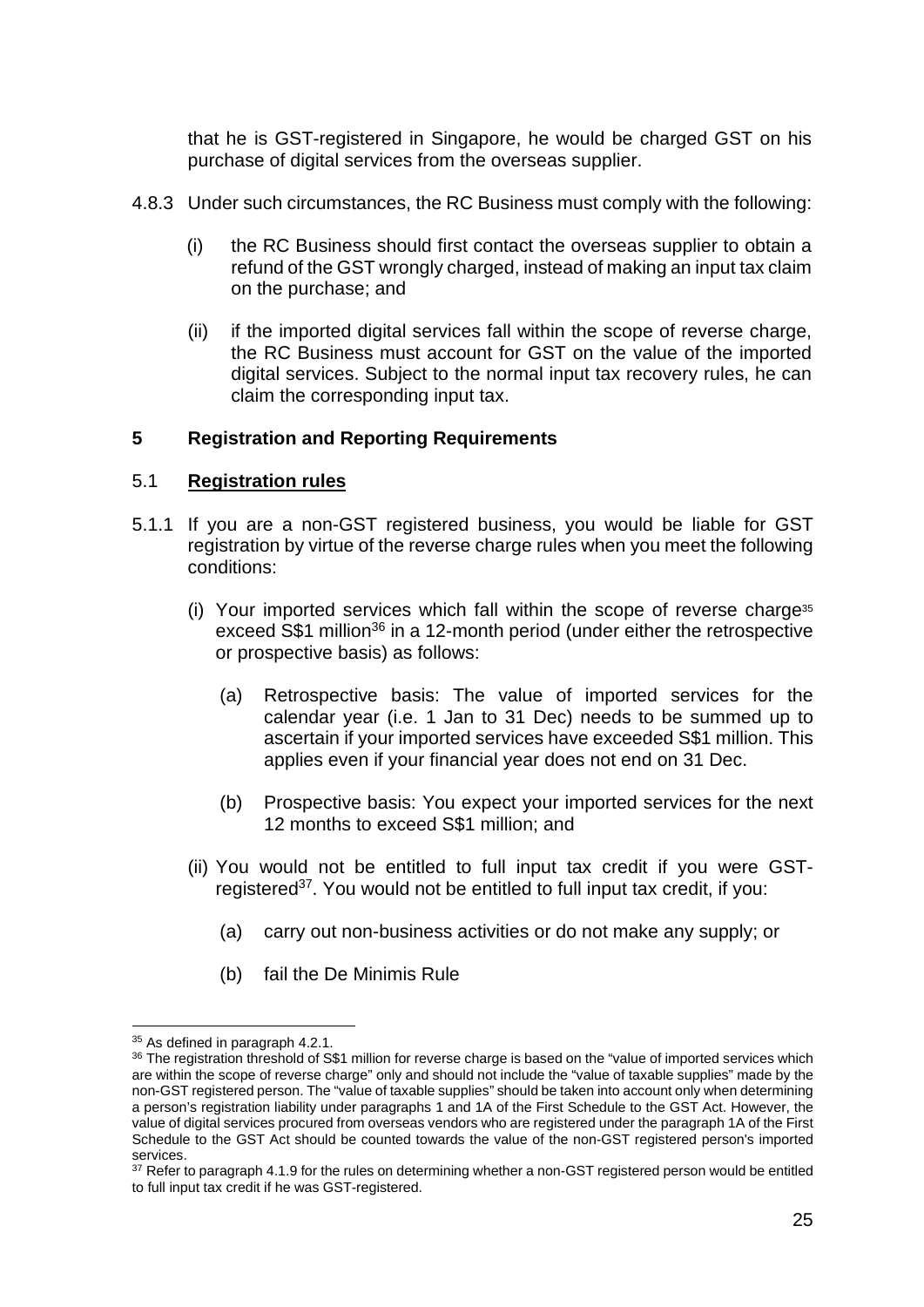for the same 12-month period during which the value of your imported services has exceeded or will exceed S\$1 million. Even if you fail the De Minimis Rule, you would be regarded as entitled to full input tax credit, if you fall within the exceptions under paragraph 4.1.5.

5.1.2 If you make a "one-off" import of services exceeding S\$1 million and are not expecting to import significant services in the subsequent year, you would still be liable for GST registration (under the retrospective basis), if you would not be entitled to full input tax credit if you were GST-registered.

#### Example 19

Co. F is a non-GST registered investment holding company.

#### *Scenario A – Retrospective basis*

Co. F's imported services exceed the S\$1 million threshold in the calendar year ending 31 Dec 2019. To determine if it is liable for registration, Co. F has to determine if it meets the De Minimis Rule for the calendar year ending 31 Dec 2019. The supplies made by Co. F for the calendar year ending 31 Dec 2019 are:

| <b>Types of supplies</b> | Value of supplies |
|--------------------------|-------------------|
| Standard rated supplies  | S\$120,000        |
| Zero-rated supplies      | S\$4,800,000      |
| Exempt supplies          | S\$240,000        |
| Total supplies           | S\$5,160,000      |

Average value of exempt supplies per month:

S\$240,000 / 12 = S\$20,000 per month

Percentage of the exempt supplies over the total supplies:

S\$240,000 / S\$5,160,000 x 100% = 4.7%

#### *Scenario B – Prospective basis*

Co. F expects its imported services for the calendar year ending 31 Dec 2020 to exceed S\$1 million. To determine if it is liable for registration, Co. F has to determine if it meets the De Minimis Rule for the calendar year ending 31 Dec 2020. The supplies Co. F expects to make for the calendar year ending 31 Dec 2020 are:

| <b>Types of supplies</b> | Value of supplies |
|--------------------------|-------------------|
| Standard rated supplies  | S\$180,000        |
| Zero-rated supplies      | S\$5,200,000      |
| Exempt supplies          | S\$180,000        |
| Total supplies           | S\$5,560,000      |

Average value of exempt supplies per month:

S\$180,000 / 12 = S\$15,000 per month

Percentage of the exempt supplies over the total supplies:

S\$180,000 / S\$5,560,000 x 100% = 3.2%

Since the De Minimis Rule is satisfied in either scenario, Co. F would be entitled to full input tax credit if it were registered. Hence, notwithstanding that the imported services exceed S\$1 million, Co. F is not liable for GST registration by virtue of the reverse charge rules.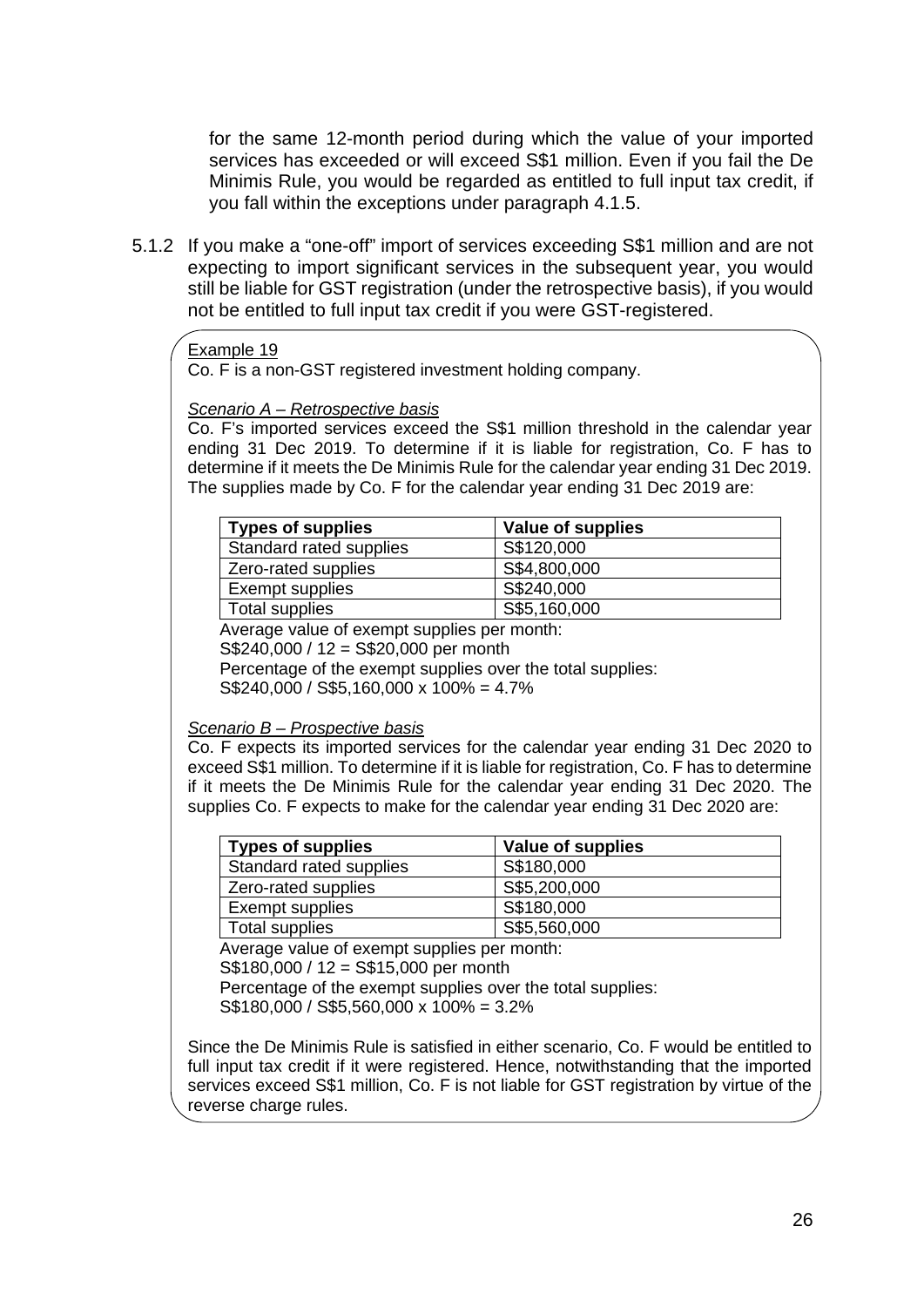5.1.3 You may refer to table below which summarises the rules on the liability to register, notification of liability and the effective date of registration:

|                           | <b>Retrospective basis</b>                    | <b>Prospective basis</b>                                                                                                                                                                                                                                                                                           |
|---------------------------|-----------------------------------------------|--------------------------------------------------------------------------------------------------------------------------------------------------------------------------------------------------------------------------------------------------------------------------------------------------------------------|
| You are                   | The total value of your                       | At any time, if there are reasonable grounds (e.g. signing                                                                                                                                                                                                                                                         |
| liable for                | imported services                             | of a contract or business agreement) to believe that your                                                                                                                                                                                                                                                          |
| <b>GST</b>                | which fall within the                         | imported services which fall within the scope of reverse                                                                                                                                                                                                                                                           |
| registration              | scope of reverse                              | charge in the next 12 months will be more than S\$1                                                                                                                                                                                                                                                                |
|                           | charge for the calendar                       | million and that you would not be entitled to full input tax                                                                                                                                                                                                                                                       |
|                           | year (i.e. 1 Jan to 31                        | credit for the same 12-month period.                                                                                                                                                                                                                                                                               |
|                           | Dec) is more than S\$1                        |                                                                                                                                                                                                                                                                                                                    |
|                           | million and you would                         | (Note: If the date of forecast is before 1 Jan 2020, the 12-                                                                                                                                                                                                                                                       |
|                           | not be entitled to full                       | month period for determining prospective registration                                                                                                                                                                                                                                                              |
|                           |                                               |                                                                                                                                                                                                                                                                                                                    |
|                           | input tax credit if you                       | liability is 1 Jan 2020 to 31 Dec 2020.)                                                                                                                                                                                                                                                                           |
|                           | were registered for the                       |                                                                                                                                                                                                                                                                                                                    |
|                           | same calendar year.                           |                                                                                                                                                                                                                                                                                                                    |
| You are                   | Within 30 days of the<br>end of that relevant | If your liability for GST registration is triggered on/ before                                                                                                                                                                                                                                                     |
| required to               |                                               | 22 Oct 2019 <sup>38</sup> :                                                                                                                                                                                                                                                                                        |
| notify your<br><b>GST</b> | calendar year, i.e. by<br>30 Jan.             | Between 1 Oct 2019 and 1 Nov 2019 (both dates                                                                                                                                                                                                                                                                      |
|                           |                                               | inclusive)                                                                                                                                                                                                                                                                                                         |
| registration              |                                               |                                                                                                                                                                                                                                                                                                                    |
| liability                 |                                               | If your liability for GST registration is triggered during the                                                                                                                                                                                                                                                     |
|                           |                                               | period from 23 Oct to 31 Dec 2019 (both dates inclusive):                                                                                                                                                                                                                                                          |
|                           |                                               | By 31 Jan 2020                                                                                                                                                                                                                                                                                                     |
|                           |                                               |                                                                                                                                                                                                                                                                                                                    |
|                           |                                               | If your liability for GST registration is triggered on/ after 1<br>Jan 2020:                                                                                                                                                                                                                                       |
|                           |                                               | Within 30 days from the date on which you made a                                                                                                                                                                                                                                                                   |
|                           |                                               | forecast that your imported services for the next 12                                                                                                                                                                                                                                                               |
|                           |                                               |                                                                                                                                                                                                                                                                                                                    |
|                           |                                               | months will be more than S\$1 million. For example, if                                                                                                                                                                                                                                                             |
|                           |                                               | your date of forecast is 15 Mar 2020, you are required to                                                                                                                                                                                                                                                          |
| Your                      | End of the month                              | inform the Comptroller by 14 Apr.<br>If your liability for GST registration is triggered on/ before                                                                                                                                                                                                                |
| effective                 |                                               | 22 Oct 2019:                                                                                                                                                                                                                                                                                                       |
| date of GST               | following the month in<br>which the 30th day  | 1 Jan 2020                                                                                                                                                                                                                                                                                                         |
| registration              | falls, i.e. 1 Mar.                            |                                                                                                                                                                                                                                                                                                                    |
| will be on                |                                               | If your liability for GST registration is triggered during the                                                                                                                                                                                                                                                     |
|                           |                                               |                                                                                                                                                                                                                                                                                                                    |
|                           |                                               |                                                                                                                                                                                                                                                                                                                    |
|                           |                                               |                                                                                                                                                                                                                                                                                                                    |
|                           |                                               |                                                                                                                                                                                                                                                                                                                    |
|                           |                                               |                                                                                                                                                                                                                                                                                                                    |
|                           |                                               |                                                                                                                                                                                                                                                                                                                    |
|                           |                                               |                                                                                                                                                                                                                                                                                                                    |
|                           |                                               |                                                                                                                                                                                                                                                                                                                    |
|                           |                                               | period from 23 Oct to 31 Dec 2019 (both dates inclusive):<br>1 Feb 2020 or earlier<br>If your liability for GST registration is triggered on/after 1<br>Jan 2020:<br>31 <sup>st</sup> day from the date of your forecast. For example, if<br>your date of forecast is 15 Mar, you will be registered on<br>15 Apr. |

<sup>38 22</sup> Oct 2019 is the legislated cut-off date for RC Businesses to determine prospective registration liability before 1 Jan 2020 (see paragraph 5.1.1 for registration rules). If the RC Business has a prospective registration liability on/ before 22 Oct 2019, he is required to notify the Comptroller by 1 Nov 2019.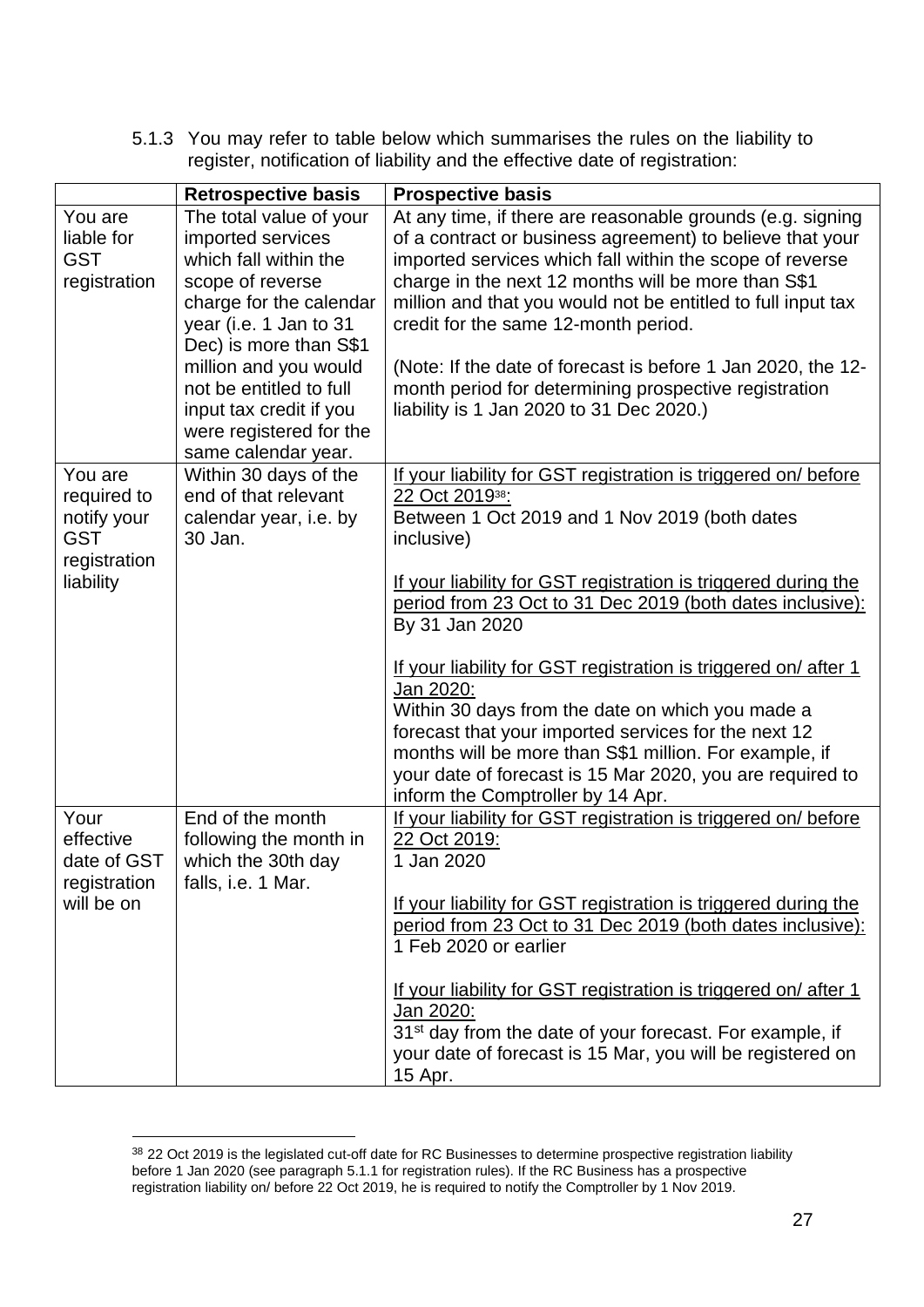#### Example 20 – Retrospective basis

| <b>Total value of</b><br>imported services        | <b>Business A</b><br>(S\$) | <b>Business B</b><br>(S\$) | <b>Business C</b><br>(S\$) | <b>Business D</b><br>(S\$)          |
|---------------------------------------------------|----------------------------|----------------------------|----------------------------|-------------------------------------|
| Determination date<br>("DD")                      | 31 Dec 2018                | 31 Dec 2019                | 31 Dec 2019                | 31 Dec 2020                         |
| <b>Calendar year ending</b><br>on the DD (Actual) | 1,800,000                  | 1,800,000                  | 1,800,000                  | 1,800,000                           |
| 12 months from DD<br>(Expected)                   | 1,500,000                  | 1,500,000                  | 0                          | Unable to<br>reasonably<br>forecast |
| <b>Registration required</b>                      | N <sup>39</sup>            | Yes                        | Yes                        | Yes                                 |
| Submit your application<br>for GST by             |                            | 30 Jan 2020                | 30 Jan 2020                | 30 Jan 2021                         |

#### Example 21 – Prospective basis

| Total value of<br>imported services           | <b>Business E</b><br>(S\$) | <b>Business F</b><br>(S\$) | <b>Business G</b><br>(S\$) | <b>Business H</b><br>(S\$) |
|-----------------------------------------------|----------------------------|----------------------------|----------------------------|----------------------------|
| Determination date<br>("DD")                  | 22 Oct 2019                | 23 Oct 2019                | 23 Oct 2019                | 31 Mar 2020                |
| 12 months from DD <sup>40</sup><br>(Expected) | 1,100,000                  | 1,100,000                  | 1,000,000                  | 1,100,000                  |
| <b>Registration required</b>                  | Yes                        | Yes                        | No                         | Yes                        |
| Submit your application<br>for GST by         | 1 Nov 2019                 | 31 Jan 2020                |                            | 30 Apr 2020                |

## <span id="page-27-0"></span>5.2 **Exemption from GST registration**

- 5.2.1 If you are liable for GST registration by virtue of the reverse charge rules, you may apply for exemption from GST registration if you satisfy the following conditions:
	- (i) the taxable supplies<sup>41</sup> you make can be wholly or substantially (i.e. at least 90%) zero-rated; and
	- (ii) you are in a net GST refund position, i.e. your total output tax payable (including the GST on reverse charge transactions) is less than your

<sup>&</sup>lt;sup>39</sup> "No" because on 31 Dec 2018, you were not required to determine your GST registration liability for the purposes of reverse charge. However, should your imported services indeed exceed the registration threshold for the calendar year 2019, you will be liable for registration and be required to submit your application for GST by 30 Jan 2020.

<sup>&</sup>lt;sup>40</sup> If DD is before 1 Jan 2020, the 12-month period for determining prospective registration liability is 1 Jan 2020 to 31 Dec 2020.

<sup>&</sup>lt;sup>41</sup> The value of imported services should not be taken into account as taxable supplies made by the RC Businesses for the purpose of determining liability for registration under paragraph 1 of the First Schedule to the GST Act, or eligibility for exemption from GST registration or Major Exporter Scheme when computing the percentage of zero-rated supplies to total supplies.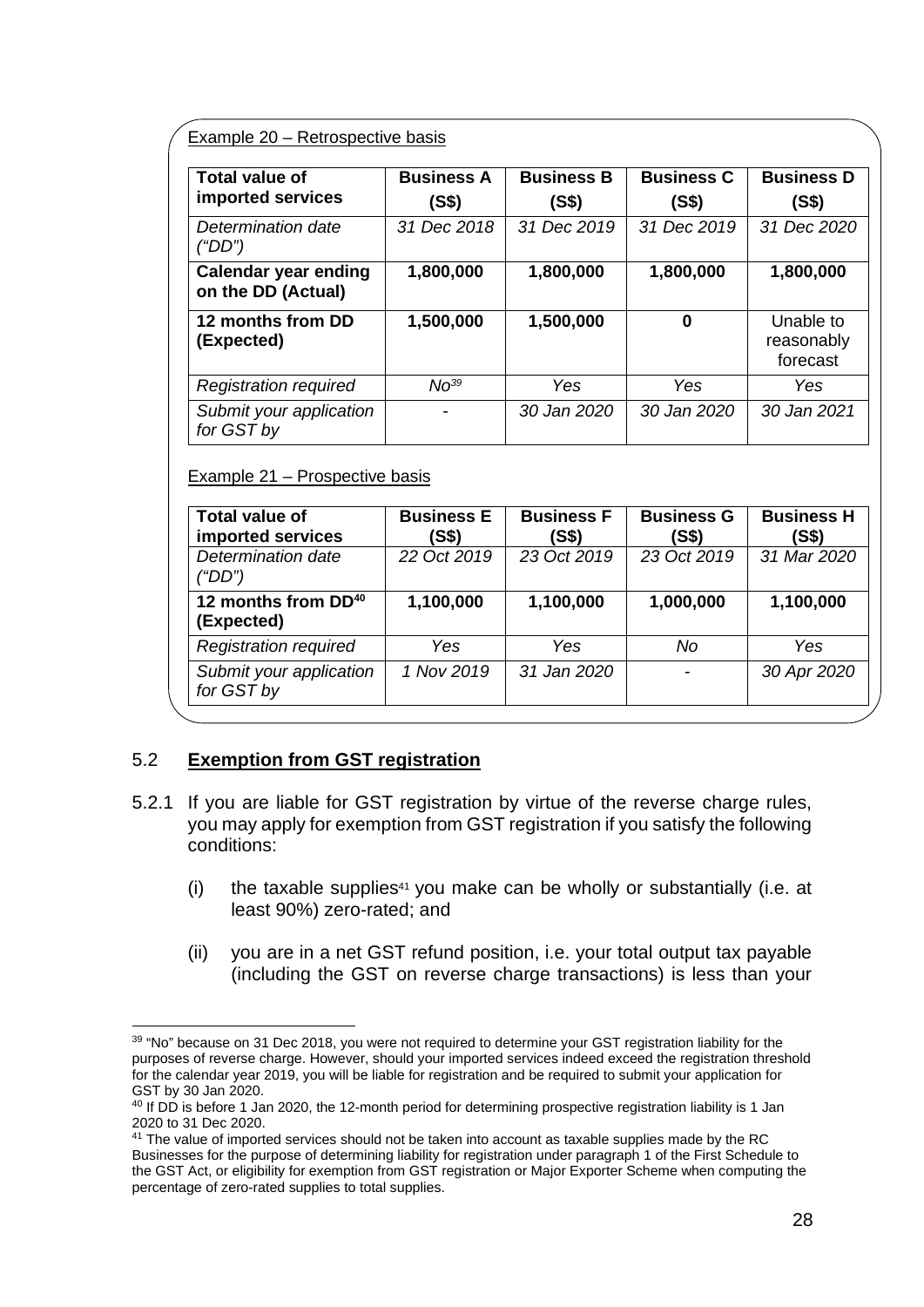total input tax claimable (including the corresponding input tax claims in respect of reverse charge transactions).

- 5.2.2 To apply for exemption from GST registration, please submit a completed GST F2 "Application for Exemption from Registration" form.
- 5.2.3 If you are granted the exemption, you need not file GST returns. Conversely, you will not be able to claim any GST incurred on your business purchases.
- 5.2.4 In the event that you cease to make wholly or substantially zero-rated supplies, you are required to inform the Comptroller within 30 days from the day when the change occurred or within 30 days of the end of the quarter in which it occurred if a specific date cannot be established.

#### <span id="page-28-0"></span>5.3 **Voluntary GST registration**

- 5.3.1 If you procure services from overseas service providers but you do not meet condition (i) provided in paragraph 5.1.1 above, you may apply for voluntary GST registration.
- 5.3.2 You will be subject to the same eligibility conditions and documentary requirements as existing voluntary registrants. You can refer to the IRAS website at [www.iras.gov.sg](http://www.iras.gov.sg/) > GST > Non-GST registered businesses > Registering for GST > Factors to Consider Before Registering Voluntarily for GST for the eligibility conditions and documentary requirements for voluntary registrants.

## <span id="page-28-1"></span>5.4 **Registration procedures**

5.4.1 Please refer to IRAS website at [www.iras.gov.sg](http://www.iras.gov.sg/) > GST > Non-GST registered businesses > Registering for GST > Applying for GST Registration for a step-by-step guide on the GST registration process.

## <span id="page-28-2"></span>5.5 **Reporting requirements**

5.5.1 With effect from 1 Jan 2020, RC Businesses are required to report its imported services which are subject to reverse charge in the following boxes of the GST return:

| To report                             | <b>Boxes in GST F5</b>  |
|---------------------------------------|-------------------------|
| Value of imported services subject to | Box 1, Box 5 and Box 14 |
| reverse charge                        |                         |
| Value of output tax to be accounted   | Box 6                   |
| for on the imported services          |                         |
| Value of input tax claimable on the   | Box 7                   |
| imported services                     |                         |

5.5.2 If you make only exempt supplies, or make no supply, and become liable for GST registration by virtue of the reverse charge rules, you may apply for an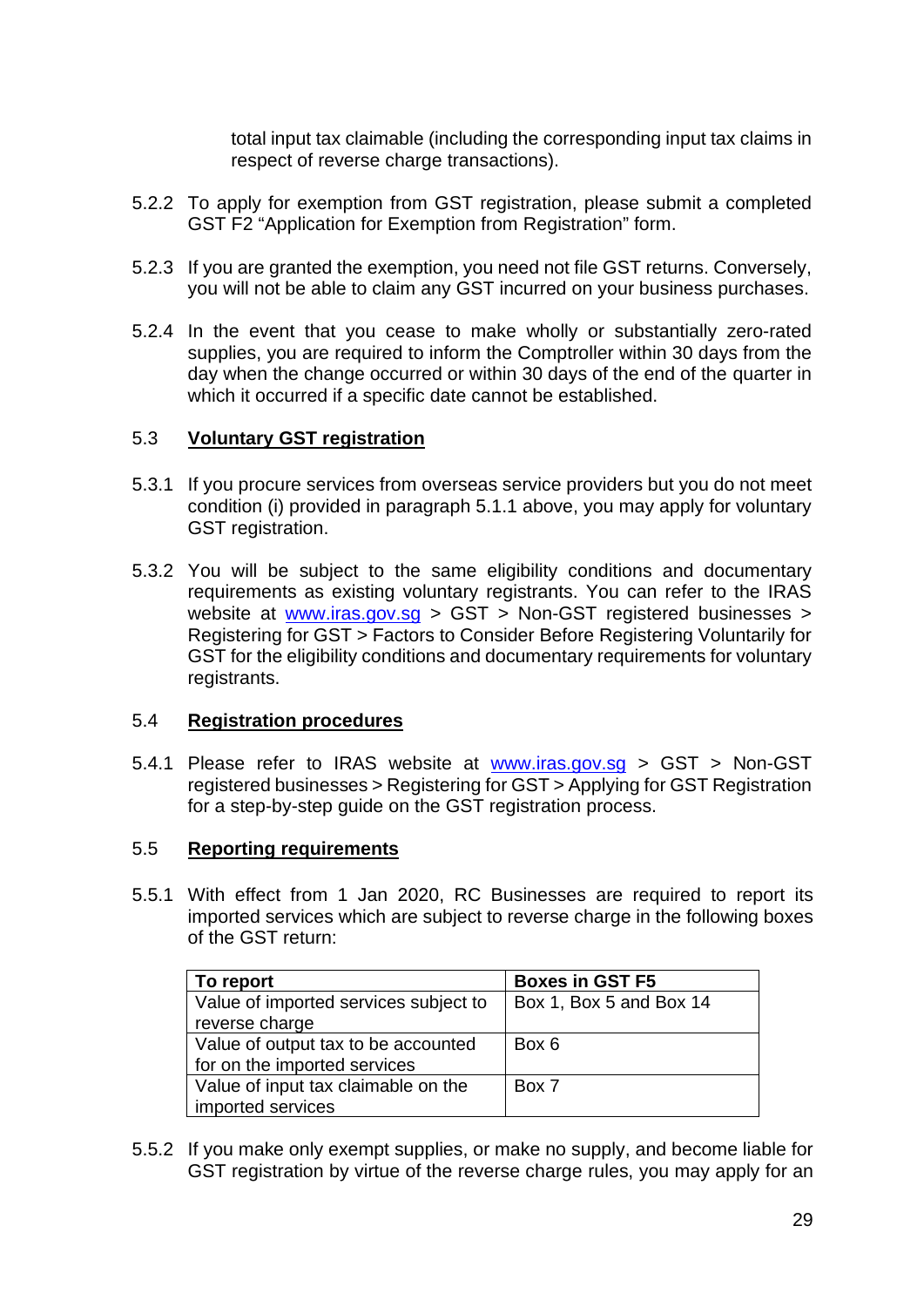administrative concession to only report the value of your imported services (in Box 1 and Box 14) and the corresponding output tax (in Box 6). This application is subject to the Comptroller's approval. You are required to submit a "nil" return even if you do not import any services for the accounting period.

## <span id="page-29-0"></span>5.6 **De-registration**

- 5.6.1 If you are a GST-registered RC Business, you may apply for cancellation of your GST registration if the Comptroller is satisfied that:
	- (a) Your taxable turnover for the next 12 months will be S\$1 million or less;
	- (b) Your imported services for the next 12 months will be S\$1 million or less; and
	- (c) You are not under voluntary registration for less than two years.
- 5.6.2 Please refer to IRAS website at [www.iras.gov.sg](http://www.iras.gov.sg/) > GST > GST registered businesses > Other services > Cancelling GST registration for the deregistration rules and information on the application process.

## <span id="page-29-1"></span>5.7 **Adjustment for unpaid invoices**

- 5.7.1 An RC Business is allowed to make an adjustment for previously accounted reverse-charged GST when payment is not made to the overseas supplier within 12 months from the time of supply of the reverse charge transaction if the following conditions are met:
	- (i) he has accounted for and paid GST on the imported services;
	- (ii) due to genuine commercial reasons (e.g. dispute over the supplier's invoice), the payment to the overseas supplier has been outstanding for more than 12 months from the time of supply of the reverse charge transaction; and
	- (iii) the corresponding input tax claim is also reduced<sup>42</sup>.
- 5.7.2 To make an adjustment, you have to:
	- (1) Complete the "Refund for Reverse Charge Transaction: Checklist for Self-Review of Eligibility of Claim" checklist<sup>43</sup> and keep it as part of your records. You may be asked to provide the completed checklist in the course of an audit; and

 $42$  RC Businesses that are prescribed fixed input tax recovery rates are required to use the historical input tax recovery rate (i.e. the input tax recovery rate at the time of supply of the imported services) to compute the amount of corresponding input tax claim to be reduced. Likewise, for other RC businesses, the amount of input tax claim to be reduced has to be the amount that was originally claimed.

 $43$  This checklist will be posted on IRAS website at www.iras.gov.sg > Quick Links > Forms > GST > Selfreview.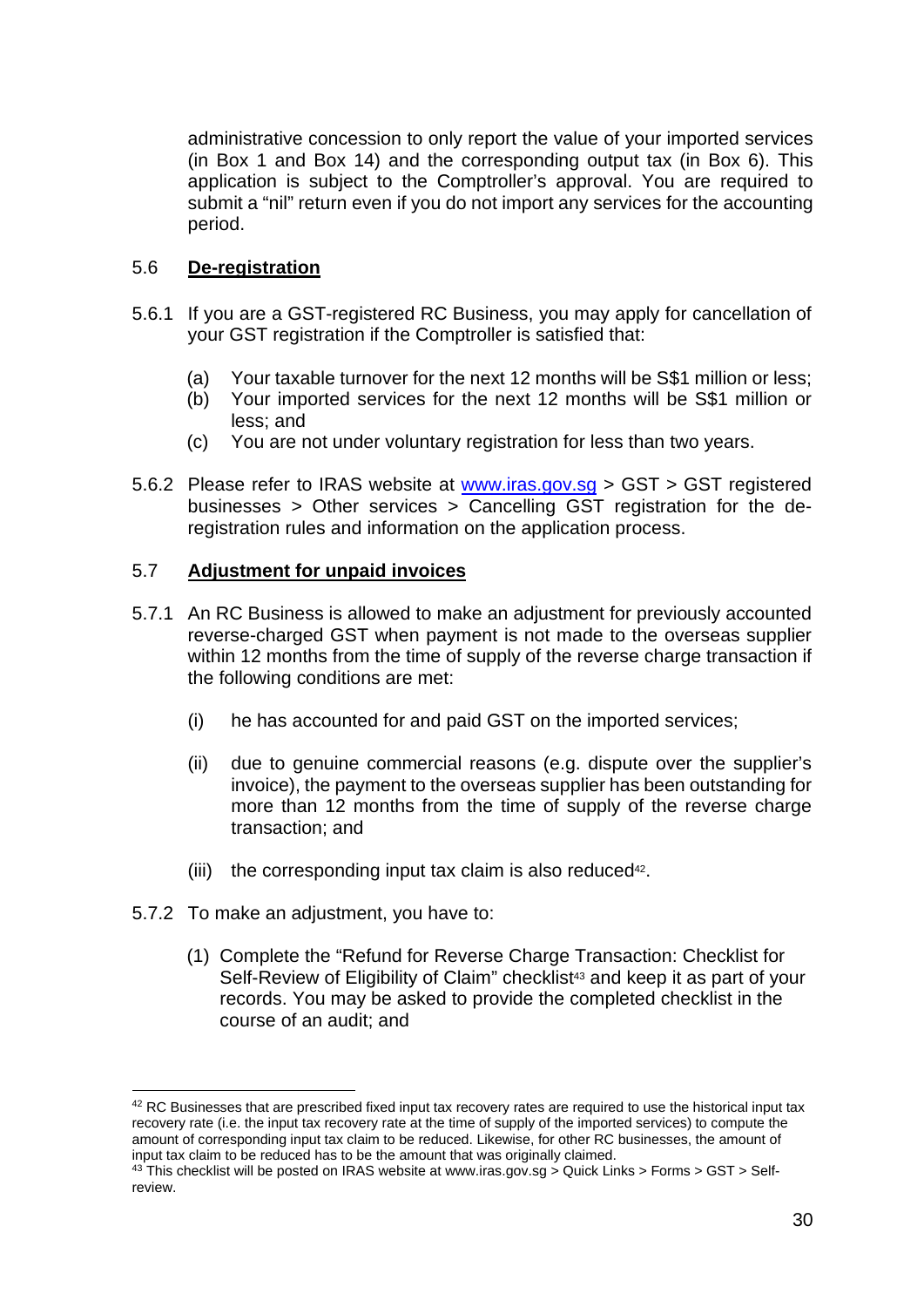(2) If you satisfy all the conditions in the self-review checklist, proceed to make the adjustment in your GST return as follows:

| To report                                         | <b>Boxes in GST F5</b> |
|---------------------------------------------------|------------------------|
| Net GST claim amount (i.e. difference between the | Box 7 and Box 11       |
| output tax accounted for on the unpaid amount and |                        |
| the input tax claimed on the unpaid amount)       |                        |

The adjustment has to be made within 5 years from the time of supply of the reverse charge transaction.

#### Example 22

| Time of supply                  | 1 Apr 2020                    |
|---------------------------------|-------------------------------|
| Value of imported services      | S\$1,000                      |
| Accounting period in which the  | 1 Apr 2020 to 30 Jun 2020     |
| imported services were supplied | (Output tax accounted: S\$70; |
|                                 | Input tax claimed: S\$63)     |

#### *Scenario (a) - No payment made to the supplier*

If you do not make any payment to your supplier by 1 Apr 2021 (i.e. after 12 months from time of supply) due to a dispute over the supplier's invoice amount, you may make an adjustment to recover the net GST accounted for on the imported services (i.e. difference between the output tax accounted and input tax claimed on the imported services).

Adjustments to GST F5 for the prescribed accounting period 1 Apr 2021 to 30 Jun 2021:

- Input tax and refunds claimed (Box 7): Add S\$7 (i.e. S\$70 S\$63)
- Refund claim for reverse charge transaction (Box 11): Add S\$7

#### *Scenario (b) – Partial payment made to the supplier*

If you pay S\$600 but the remaining S\$400 remains unpaid as at 1 Apr 2021, you may make an adjustment to recover the net GST accounted for on the unpaid amount (i.e. difference between the output tax accounted for on the unpaid amount and the input tax claimed on the unpaid amount):

- Output tax accounted on the unpaid amount  $=$  (S\$400 / S\$1,000) x S\$70  $=$  S\$28
- Input tax claimed on the unpaid amount =  $(S$400 / S$1,000)$  x  $S$63 = S$25.20$

Adjustments to GST F5 for the prescribed accounting period 1 Apr 2021 to 30 Jun 2021:

- Input tax and refunds claimed (Box 7): Add S\$2.80 (i.e. S\$28 S\$25.20)
- Refund claim for reverse charge transaction (Box 11): Add S\$2.80
- 5.7.3 If payment is subsequently made to the supplier (within 5 years from the time of supply of the reverse charge transaction), the RC Business must make the necessary adjustments to repay the reverse-charged GST to the Comptroller and can reclaim the corresponding input tax.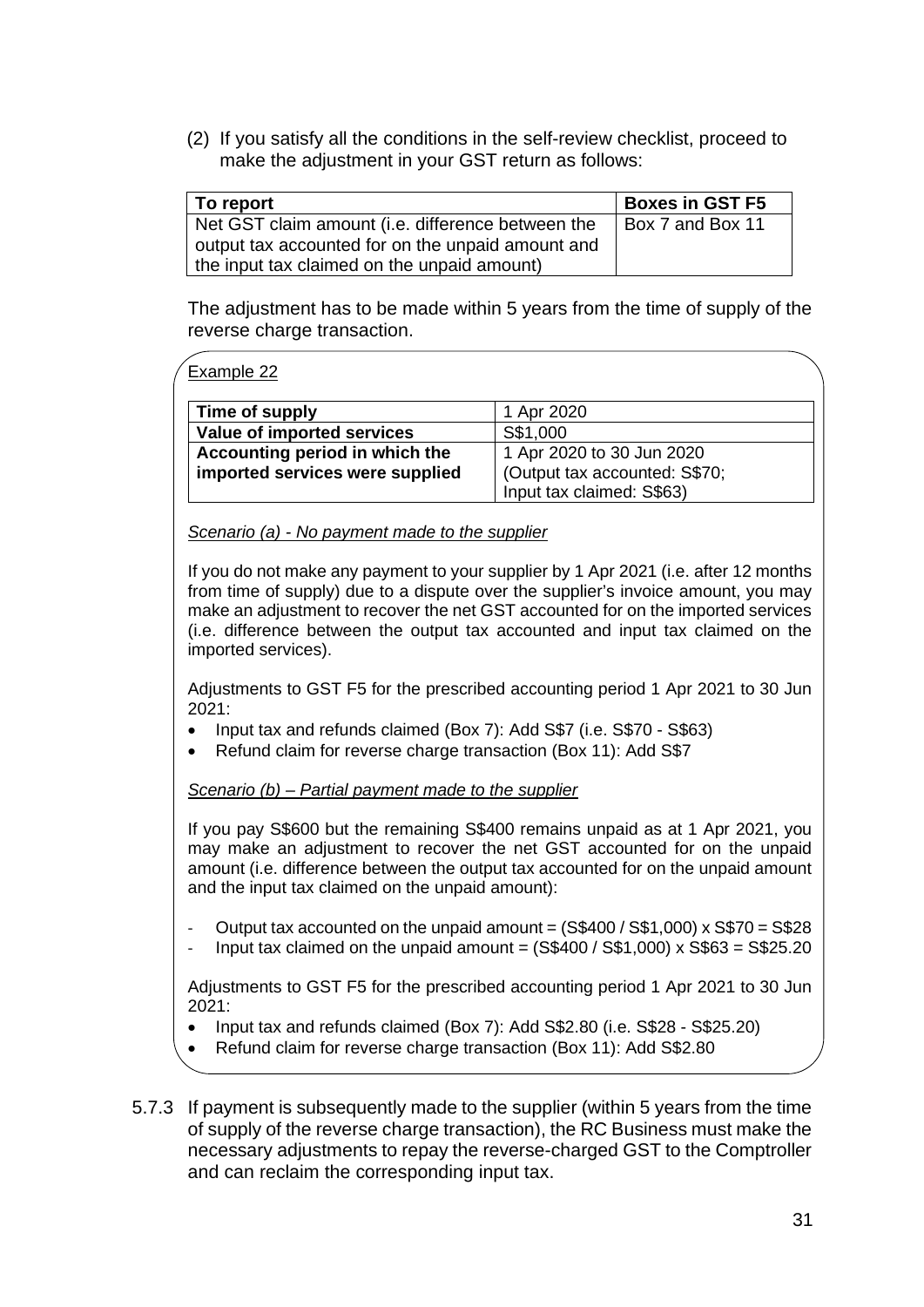## Example 23

You first account for GST on the imported services supplied on 1 Apr 2020 and claim the corresponding input tax in your GST return for the prescribed accounting period ending 30 Jun 2020.If you do not pay your supplier within 12 months from the time of supply of 1 Apr 2020, you can recover the output tax accounted for if you repay the corresponding input tax that you claimed.

Subsequently, if you pay your supplier the full amount owed on 1 Oct 2022 (i.e. within 5 years from 1 Apr 2020), you must repay the output tax on the full amount paid to the supplier and may claim back the corresponding input tax<sup>44</sup> in your GST return for the prescribed accounting period that covers 1 Oct 2022.

- 5.7.4 For each adjustment, you are required to maintain the supplier's invoice and supporting business or accounting records showing:
	- The time, nature, supplier and the consideration for the supply of the imported services
	- You have accounted for and paid GST on the imported services
	- You have not made full payment to the supplier (e.g. bank statement, creditors' aging report)
	- You have made all efforts to resolve the dispute over the consideration for the supply of the imported services

## <span id="page-31-0"></span>5.8 **Documentary evidence and record keeping**

- 5.8.1 RC Businesses will rely on the overseas supplier's invoice to account for output tax and to claim input tax. The overseas supplier's invoice should minimally contain the following information:
	- (a) Supplier's name and address;
	- (b) Invoice number and date;
	- (c) A description of the services supplied;
	- (d) Where an invoice is issued in a foreign language, the RC Business must be able to translate this information to English on request. In addition to the invoice, the RC Business may also provide contracts/ agreements entered into with the supplier to explain the nature of the services received; and
	- (e) The value of the supply (i.e. consideration to be paid).
- 5.8.2 RC Businesses must retain records (and the overseas supplier's invoices) for all reverse charge transactions reported in the GST returns and the corresponding input tax claims made in respect of the reverse charge transactions. The records required include:
	- (i) Invoices issued by overseas suppliers;

<sup>&</sup>lt;sup>44</sup> You are required to apply the input tax recovery rate as at the original time of supply to determine the amount of input tax claimable. For foreign currency denominated transactions, you should also use the exchange rate as at the original time of supply.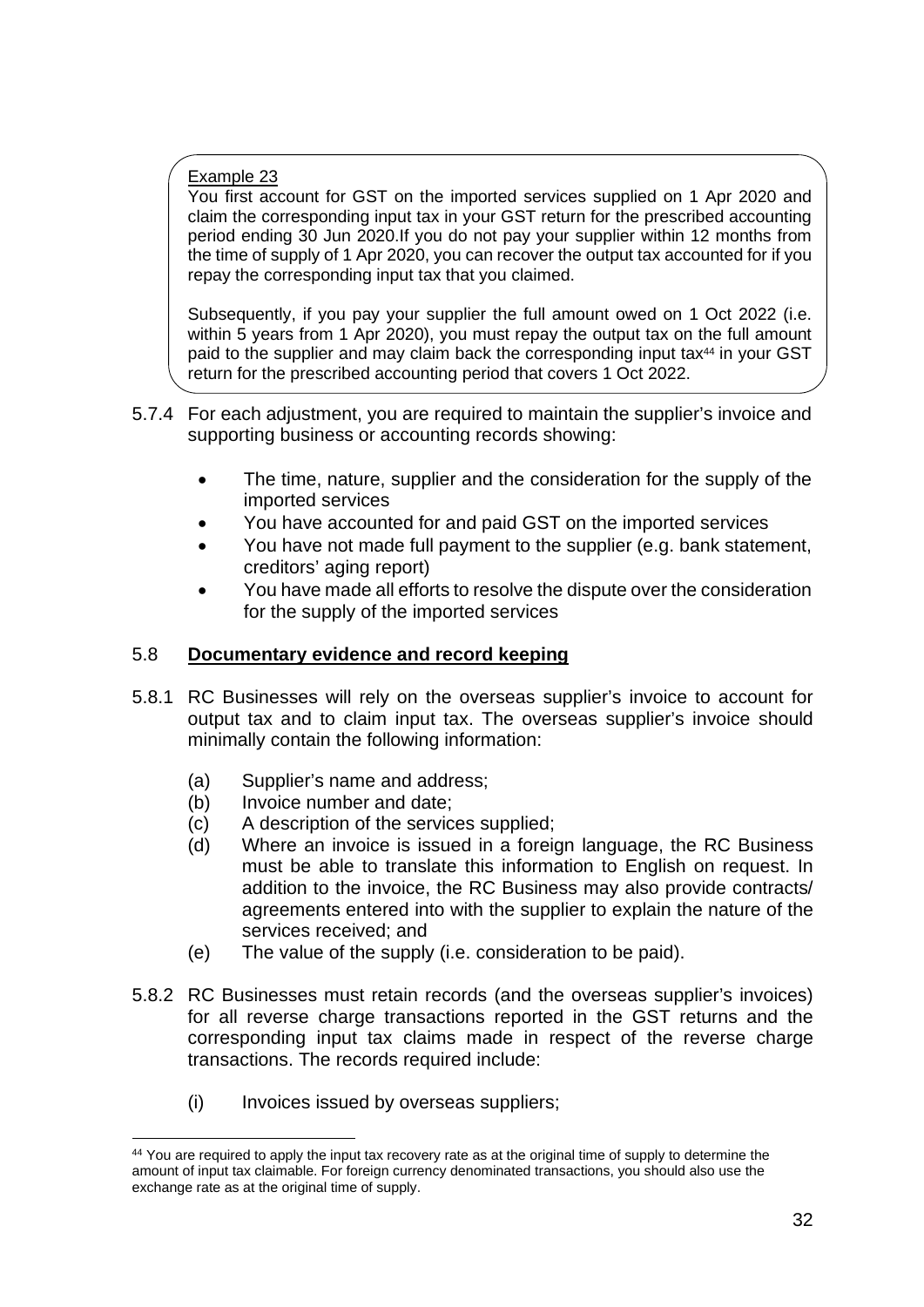- (ii) Transactional listings of reverse charge purchases;
- (iii) Accounting system records and journal entries that support the reverse charge transactions:
- (iv) Evidence of payment made to overseas suppliers (e.g. bank statement, contra entries);
- (v) Contracts or agreements entered into with overseas suppliers; and
- (vi) Workings for input tax apportionment.

As manual entries are more prone to errors, to strengthen tax compliance, RC Businesses could consider modifying their accounting systems to identify reverse charge transactions (such as designating a specific tax code to record reverse charge purchases) and automating the accounting of output and input tax.

## <span id="page-32-0"></span>**6 Amendment to "Directly Benefit" Condition**

- 6.1 Prior to 1 Jan 2020, a supply of service must "directly benefit"45 a person belonging outside Singapore in order to qualify for zero-rating under sections 21(3)(j), 21(3)(k), 21(3)(s) and 21(3)(y) of the GST Act.
- 6.2 Without the "directly benefit" condition, a local GST-registered supplier can zero-rate his services provided to a local customer by contracting with a related overseas person of the local customer (i.e. "round-tripping"). When the overseas person recharges the costs of the services to the local customer, the imported services will not be subject to GST in the absence of reverse charge.
- 6.3 With the implementation of reverse charge from 1 Jan 2020, the "directly benefit" condition in the relevant zero-rating provisions will be amended to allow the zero-rating of a supply of services to the extent that the services directly benefit a person belonging outside Singapore or a GST-registered person in Singapore. In other words, zero-rating would not apply if the services directly benefit any non-GST registered persons (including private individuals) in Singapore.
- 6.4 The change in the "directly benefit" condition would lessen the compliance costs for businesses as they would only be required to consider the "directly benefit" condition for transactions that involve non-GST registered persons in Singapore.

## <span id="page-32-1"></span>**7 Transactions Straddling Implementation Date of 1 Jan 2020**

## 7.1 **Is a reverse charge transaction ("RC transaction") straddling 1 Jan 2020 subject to tax?**

7.1.1 A supply of imported services would be considered as "straddling 1 Jan 2020" and hence subject to the rules mentioned in this section of the e-Tax Guide

<sup>45</sup> The e-Tax Guide "GST: Clarification on "Directly in Connection With" and "Directly Benefit"" provides the guidelines for determining the direct beneficiaries of a service.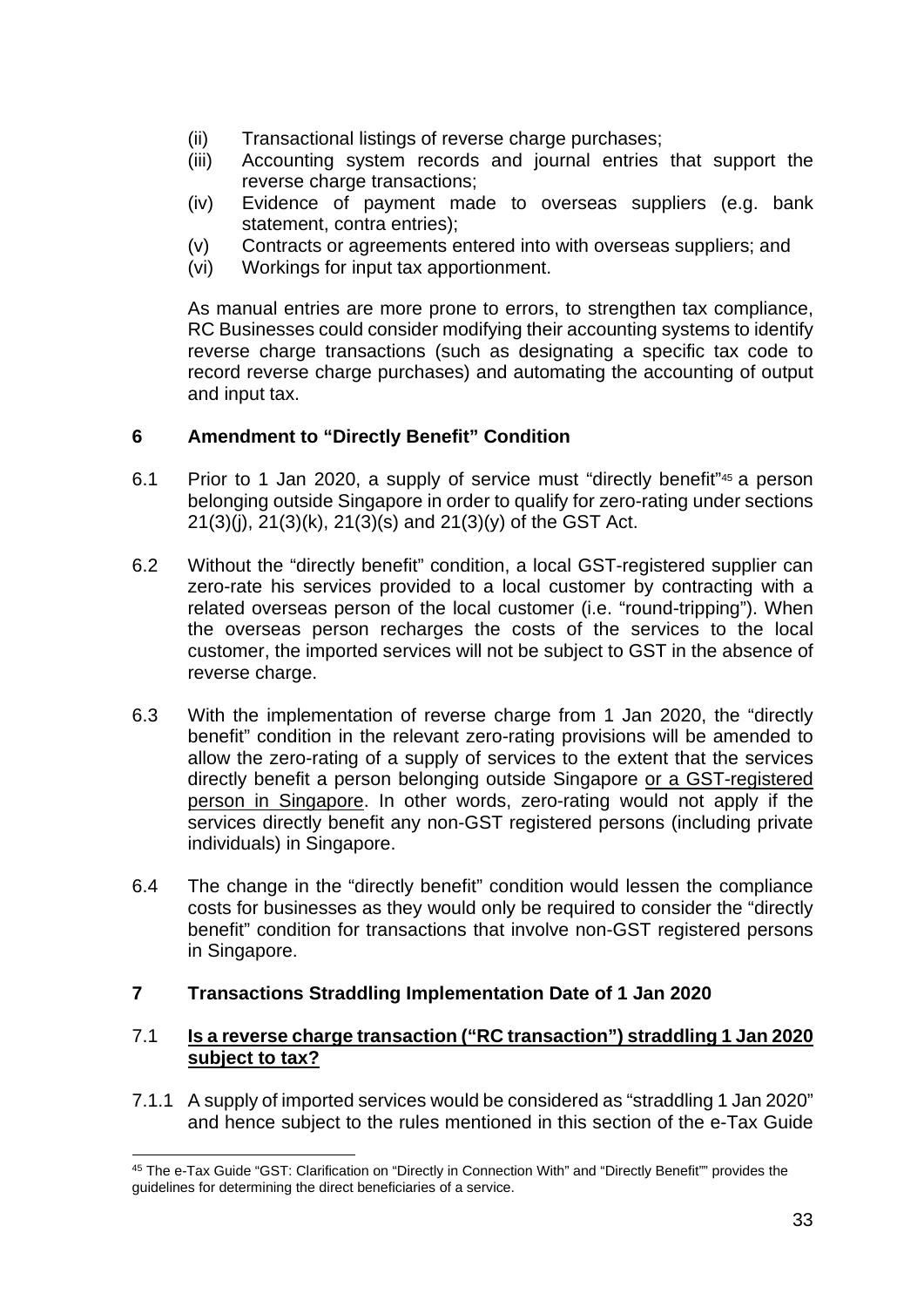when at least one of these events take place wholly or partially on/ after 1 Jan 2020:

- (a) Issuance of invoice
- (b) Performance of services
- (c) Settlement of payment

For example, the supplier's invoice is issued and the services are performed before 1 Jan 2020 but the payment for that service is made on/ after 1 Jan 2020.

#### *If event (a) occurs before 1 Jan 2020*

- 7.1.2 The RC transaction straddling 1 Jan 2020 will be subject to tax to the extent the services are performed or the payment is made on/ after 1 Jan 2020, whichever value is lower.
- 7.1.3 If full payment is made before 1 Jan 2020, or the services are fully performed before 1 Jan 2020, the RC transaction would not be subject to tax. Conversely, if no payment is made and no service is performed before 1 Jan 2020, the entire value of the supply of imported services would be subject to tax, to the extent the supply is within the scope of imported services subject to reverse charge.
- 7.1.4 If part of the payment is made or part of the services is performed before 1 Jan 2020, the corresponding part of the payment or part of the services performed on or after 1 Jan 2020 would be subject to tax.

## *If event (a) occurs on/ after 1 Jan 2020*

- 7.1.5 The general time of supply rules will apply, unless the RC Business elects otherwise (as elaborated in paragraph 7.1.6 below). The issuance of invoice will trigger the time of supply for the RC transaction straddling 1 Jan 2020 such that the entire value will be subject to tax, However, if part of the payment is made before 1 Jan 2020, only the corresponding part of the payment on/ after 1 Jan 2020 will be subject to tax. If full payment is made before 1 Jan 2020, the RC transaction will not be subject to tax.
- 7.1.6 Alternatively, the RC Business may elect<sup>46</sup> to subject the RC transaction to tax to the extent the services are performed or payment is made on/ after 1 Jan 2020, whichever value is lower. This is similar to the treatment for an RC transaction with invoice issued before 1 Jan 2020. In other words, if full services are performed before 1 Jan 2020, notwithstanding that the invoice issuance and payment settlement occur on/ after 1 Jan 2020, the RC transaction need not be subject to tax.

<sup>&</sup>lt;sup>46</sup> There is no need for the RC Business to complete any form or to seek prior approval from the Comptroller for this election. The RC Business is only required to maintain documentary evidence of when the invoice is issued, payment is made and services are performed.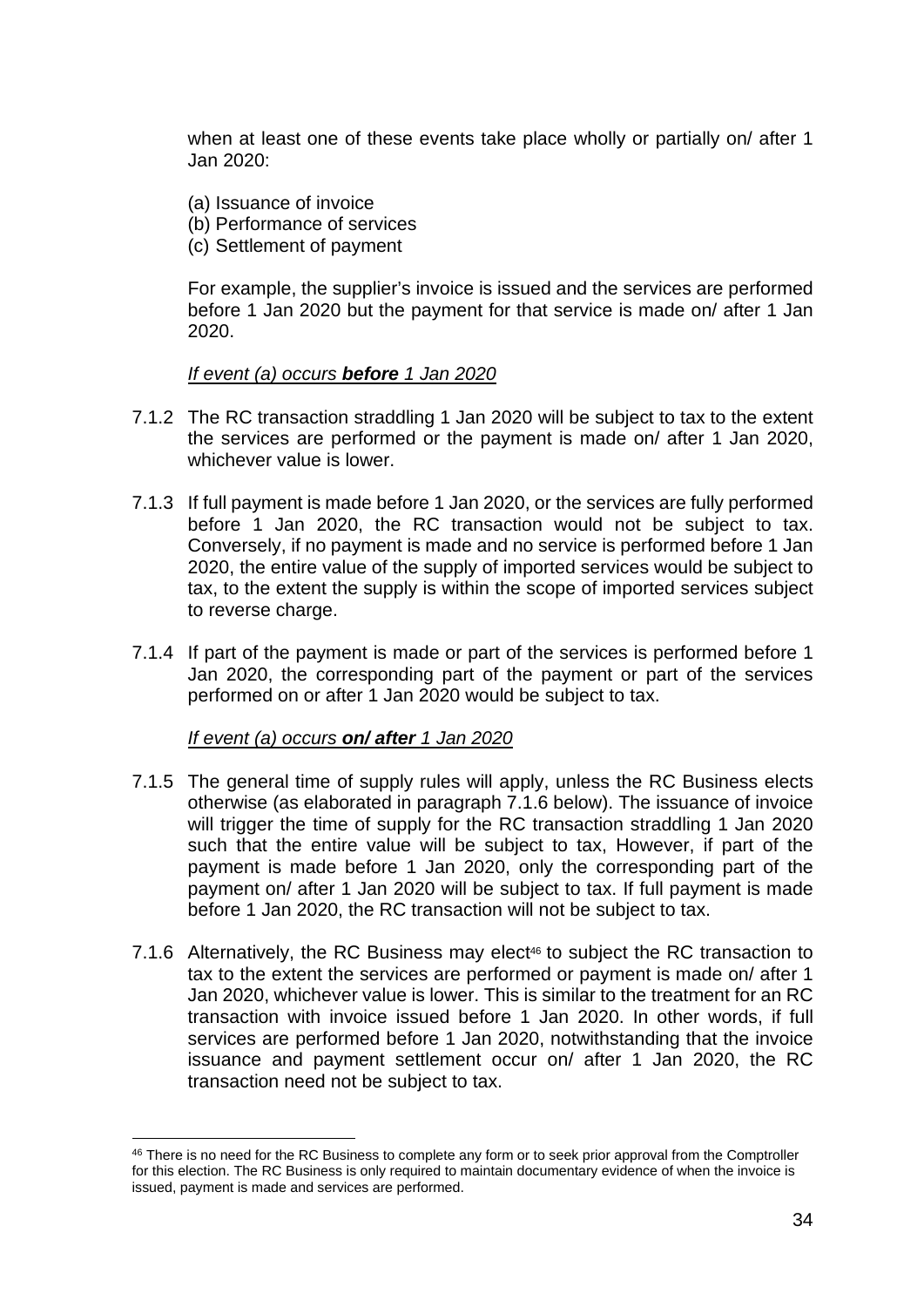7.1.7 Annex D sets out the application of tax on RC transactions straddling 1 Jan 2020, while Annex E provides the diagrammatic flowcharts for determining whether and to what extent an RC transaction straddling 1 Jan 2020 would be subject to tax.

## 7.2 **Methods of apportionment of the value of services**

7.2.1 To apportion the value of services performed before 1 Jan 2020 and that on/ after 1 Jan 2020, you can base it on an apportionment method which is acceptable for the accrual of the particular expense in your accounts (e.g. time based, percentage of completion).

## 7.3 **If the RC transaction straddling 1 Jan 2020 is partly/ fully subject to tax, when do I have to account for the tax?**

- 7.3.1 If the supplier's invoice is issued or payment is made **on/ after** 1 Jan 2020, you will account for the tax on the date when the invoice is issued or the payment is made, or the earlier of the two events if both invoice is issued or payment is made after 1 Jan 2020.
- 7.3.2 If the supplier's invoice is issued **before** 1 Jan 2020, you are required to account for the tax in the GST return for the accounting period in which the later of the following falls:
	- (a) 1 Jan 2020; and
	- (b) the effective date of your GST registration.

## Example 24

You are a GST-registered RC Business and you engage a third party overseas IT vendor to provide IT support services to your staff for one year, from 1 Oct 2019 to 30 Sep 2020. You will only pay the overseas IT vendor at the end of the service period. You can do a valuation of the work performed before and on/ after 1 Jan 2020. Assume that the IT support services are within the scope of imported services subject to reverse charge.

*Scenario (a) – Supplier's invoice is issued before 1 Jan 2020 and effective date of GST registration is before 1 Jan 2020* 

| 01/01/19                | 01/10/19     | 01/01/20       | 01/10/20 |
|-------------------------|--------------|----------------|----------|
| Effective date of       | Supplier's   | Implementation | Payment  |
| <b>GST</b> registration | invoice date | date           | date     |

As the supplier's invoice is issued prior to 1 Jan 2020 and a part of the services is performed prior to 1 Jan 2020, this transaction is considered as straddling 1 Jan 2020.

The tax on the imported IT support services has to be accounted in the GST return for the accounting period in which 1 Jan 2020 falls in. As 25% of the services is performed before 1 Jan 2020 (i.e. service from Oct to Dec 2019 is 3 out of 12 service months), 75% of the services will be subject to tax.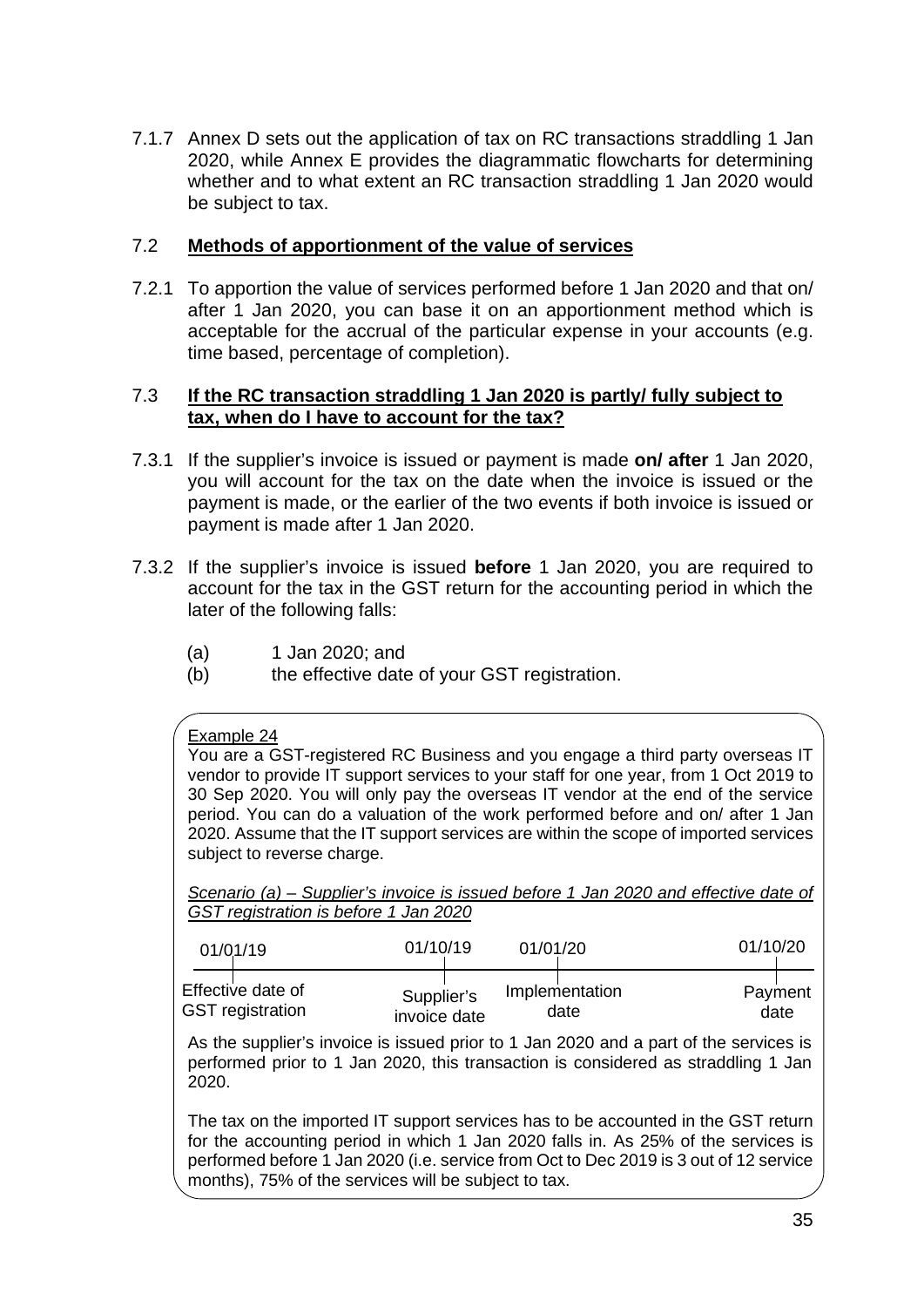|                                              | GST registration is on/ after 1 Jan 2020 | Scenario $(b)$ – Supplier's invoice is issued before 1 Jan 2020 and effective date of                                                                                                                                                                                                                                                                                                                                                                                                                                        |                            |                 |
|----------------------------------------------|------------------------------------------|------------------------------------------------------------------------------------------------------------------------------------------------------------------------------------------------------------------------------------------------------------------------------------------------------------------------------------------------------------------------------------------------------------------------------------------------------------------------------------------------------------------------------|----------------------------|-----------------|
| 01/10/19                                     | 01/01/20                                 | 01/03/20                                                                                                                                                                                                                                                                                                                                                                                                                                                                                                                     |                            | 01/10/20        |
| Supplier's<br>invoice date                   | Implementation<br>date                   | Effective date of<br><b>GST</b> registration                                                                                                                                                                                                                                                                                                                                                                                                                                                                                 |                            | Payment<br>date |
| 2020.                                        |                                          | As the supplier's invoice is issued prior to 1 Jan 2020 and a part of the services is<br>performed prior to 1 Jan 2020, this transaction is considered as straddling 1 Jan                                                                                                                                                                                                                                                                                                                                                   |                            |                 |
|                                              |                                          | The tax on the imported IT support services has to be accounted in the GST return<br>for the accounting period in which 1 Mar 2020 falls in. As 25% of the services will<br>be performed before 1 Jan 2020 (i.e. service from Oct to Dec 2019 is 3 out of 12<br>service months), 75% of the services will be subject to tax.                                                                                                                                                                                                 |                            |                 |
|                                              |                                          | Scenario (c) - Supplier's invoice is issued on/after 1 Jan 2020                                                                                                                                                                                                                                                                                                                                                                                                                                                              |                            |                 |
| 01/01/19                                     |                                          | 01/01/20                                                                                                                                                                                                                                                                                                                                                                                                                                                                                                                     | 01/09/20                   | 01/10/20        |
| Effective date of<br><b>GST</b> registration |                                          | Implementation<br>date                                                                                                                                                                                                                                                                                                                                                                                                                                                                                                       | Supplier's<br>invoice date | Payment<br>date |
|                                              | considered as straddling 1 Jan 2020.     | As a part of the services is performed prior to 1 Jan 2020, this transaction is                                                                                                                                                                                                                                                                                                                                                                                                                                              |                            |                 |
|                                              |                                          | Based on the rules set out in paragraph 7.3.1 above, the time of supply will be on 1<br>Sep 2020, i.e. the earlier of supplier's invoice date and payment date.                                                                                                                                                                                                                                                                                                                                                              |                            |                 |
| to tax.                                      |                                          | As the supplier's invoice is issued and the payment is also made to the overseas<br>supplier on/ after 1 Jan 2020, the full value of the imported IT support services will<br>be subject to tax. Alternatively, you may choose to exclude the portion of the<br>services performed before 1 Jan 2020 (i.e. 25% of the service performed from Oct<br>to Dec 2019) from tax, and only subject the portion of the services performed on/<br>after 1 Jan 2020 (i.e. remaining 75% of the service performed from Jan to Sep 2020) |                            |                 |
|                                              |                                          |                                                                                                                                                                                                                                                                                                                                                                                                                                                                                                                              |                            |                 |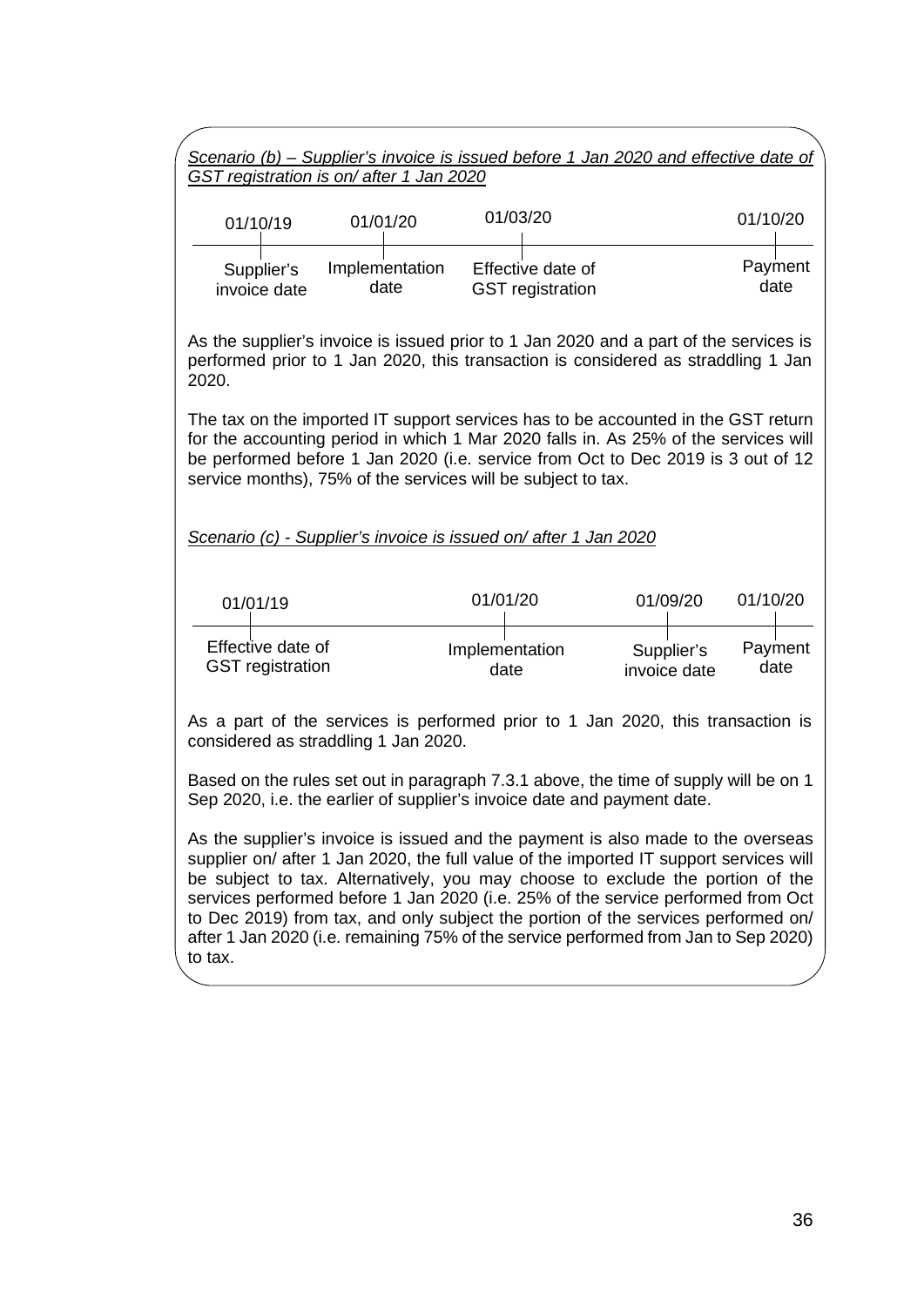## <span id="page-36-0"></span>**8 Frequently Asked Questions**

8.1 *Is a supply of services from an overseas related entity to a local related entity (where the entities are separate legal entities and not part of a GST group) subject to reverse charge?*

Yes. Reverse charge will apply to all services procured by an RC Business from its overseas related entities, unless the supply of services is specifically excluded from reverse charge (see paragraph 4.2.1 for the exclusions).

8.2 *Can imported services that qualify for zero-rating under any of the subprovisions of section 21(3) of the GST Act be excluded from reverse charge?*

Yes. The imported services can be excluded from reverse charge if the services would have qualified for zero-rating under any of the sub-provisions of section 21(3) of the GST Act had the services been supplied by a taxable person belonging in Singapore.

However, the recipient of imported services would be unable to satisfy the following zero-rating provisions because he belongs in Singapore:

- Section  $21(3)(i)$ ,  $(k)$ ,  $(s)$ ,  $(y)$ : both contractual party and beneficiary have to belong overseas
- Section 21(3)(g): the services must be supplied to a person belonging overseas

Where the imported services cannot qualify for zero-rating, the recipient/ importer is required to apply reverse charge on the services.

8.3 *Is a supply of services from an overseas vendor to an offshore fund with a Singapore fund manager subject to reverse charge?* 

Currently, by way of a GST remission, GST is not chargeable on services supplied to a qualifying fund that is incorporated or formed/ constituted overseas and belongs in Singapore only due to its whole reliance on a Singapore Fund Manager<sup>47</sup>. Similarly, GST remission will be extended to cover services imported by such offshore qualifying funds, such that reverse charge will not be applicable.

8.4 *Are fully taxable funds that are part of a partially exempt GST group excluded from reverse charge?*

No. A fully taxable fund that is part of a partially exempt GST group is required to apply reverse charge.

<sup>&</sup>lt;sup>47</sup> Refer to the e-Tax Guide "GST: Guide for the Fund Management Industry" for details.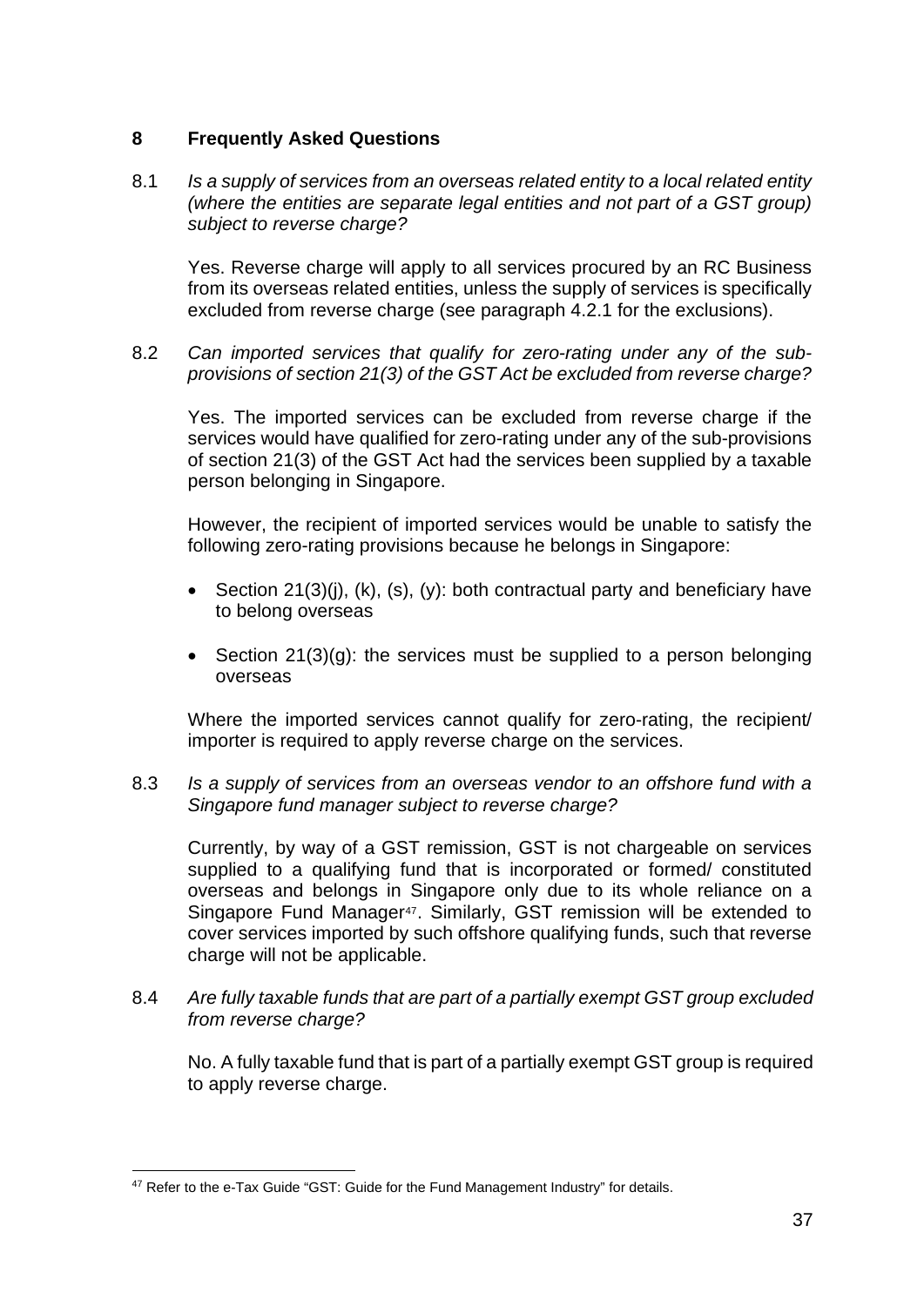8.5 *Are Real Estate Investment Trusts listed on the Singapore Exchange ("S-REITs"), qualifying Singapore-listed Registered Business Trusts ("S-RBTs") and their local Special Purpose Vehicles ("SPVs") excluded from reverse charge?* 

No. S-REITs, qualifying S-RBTs and their local SPVs are not excluded from reverse charge.

Non-registered S-REITs, qualifying RBTs and their local SPVs would be liable for GST registration under the reverse charge registration rules if the total value of their imported services which fall within the scope of reverse charge exceeds \$1 million in a 12-month period. Please refer to paragraph 5 for details on the registration rules, due dates for notification of registration liability and registration procedures. Once GST-registered, they will file quarterly GST returns.

S-REITs and qualifying S-RBTs that are GST-registered by virtue of reverse charge registration rules will be required to report and account for GST on their imported services. They are not required to report, charge or account for GST on other supplies made.

However, if the S-REIT/ qualifying S-RBT subsequently makes or reasonably expects to make taxable supplies exceeding \$1 million in a 12-month period (i.e. becomes liable for registration by virtue of its taxable turnover as well), the remission of tax on its other supplies will no longer apply48. Accordingly, the trust will be required to report, charge and account for GST on its taxable supplies.

## 8.6 *Are qualifying funds49 excluded from reverse charge?*

No. Qualifying funds are not excluded from reverse charge.

Non-GST registered qualifying funds are allowed to claim the GST incurred on their expenses at an annual fixed recovery rate by way of a GST remission<sup>50</sup>. They are not entitled to full input tax credit. Hence, they would be liable for GST registration under the reverse charge registration rules if the total value of their imported services which fall within the scope of reverse charge exceeds \$1 million in a 12-month period. Please refer to paragraph 5 for details on the registration rules, due dates for notification of registration liability and registration procedures.

Once GST-registered, qualifying funds will file quarterly GST returns instead of statement of claims. Their GST returns shall include:

<sup>48</sup> Had the S-REIT/ qualifying S-RBT not been liable for registration by virtue of the reverse charge registration rules, it would have been liable for registration by virtue of the value of its taxable supplies exceeding \$1 million, and accordingly had to charge and account for GST on its taxable supplies.

<sup>49</sup> A qualifying fund is managed by a prescribed fund manager in Singapore and satisfies conditions of the income tax concession as at the last day of its preceding financial year.

<sup>&</sup>lt;sup>50</sup> Details of the GST remission are explained in the circular issued by the Monetary Authority of Singapore (MAS).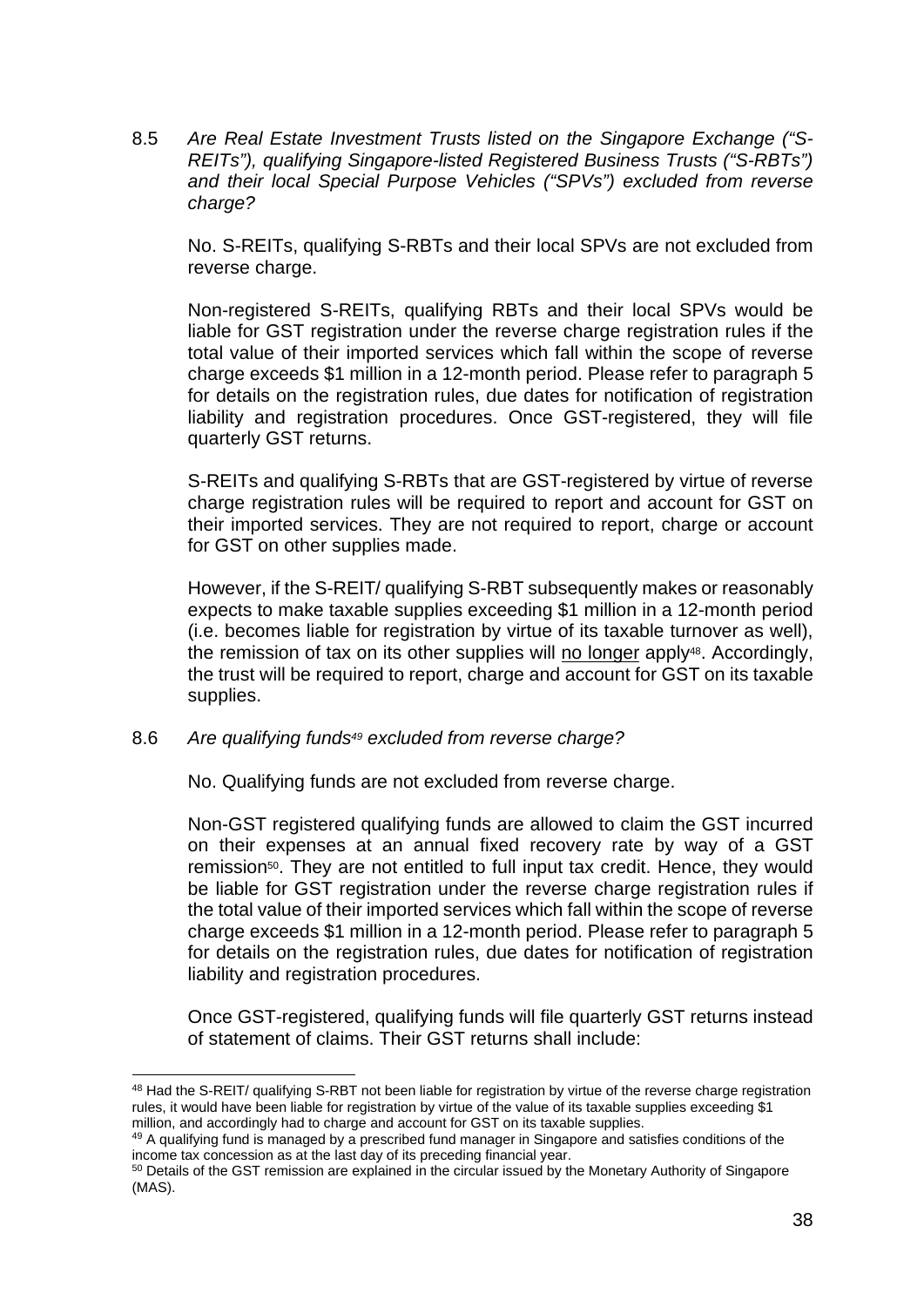- (i) Imported services subject to reverse charge: To report the value of imported services in Box 1, 5 and 14, account output tax in Box 6 and claim the corresponding input tax claim based on the fixed recovery rate in Box 7.
- (ii) Local expenses (excluding those disallowed under Regulations 26 and 27 of the GST (General) Regulations): To report the value of taxable purchases in Box 5 and claim the corresponding input tax based on the fixed recovery rate in Box 7.

Qualifying funds that are GST-registered by virtue of reverse charge registration rules are not required to report, charge or account for GST on other supplies made, except in either of the following circumstances:

- (A) Supplies made in periods when the fund does not qualify for the GST remission; or
- (B) The fund subsequently makes or reasonably expects to make taxable supplies exceeding \$1 million in a 12-month period (i.e. the fund becomes liable for registration by virtue of its taxable turnover as well)<sup>51</sup>.

The remission of tax on other supplies made by the funds will not apply during the relevant periods under circumstance (A) and with effect from the date circumstance (B) arise. Accordingly, the funds will be required to report, charge and account for GST on its taxable supplies.

8.7 *Is the irrecoverable input tax arising from the application of reverse charge deductible for Income Tax purposes?* 

Yes. RC Businesses are allowed to claim income tax deduction for the amount of irrecoverable input tax arising from the application of reverse charge, subject to the normal income tax rules for deduction<sup>52</sup>.

8.8 *Are RC Businesses allowed to adopt self-billing for imported services?* 

No. RC Businesses are not allowed to adopt self-billing for imported services.

8.9 *If a GST-registered person with fluctuating exempt supplies accounted for GST on imported services in certain period(s), but at the end of the longer period determines that he is entitled to full input tax credit for the longer period (i.e. not required to apply reverse charge for the longer period), how should he adjust for the imported services accounted for during the longer period?* 

 $51$  Had the qualifying fund not been liable for registration by virtue of the reverse charge registration rules, it would have been liable for registration by virtue of the value of its taxable supplies exceeding \$1 million, and accordingly had to charge and account for GST on its taxable supplies.

 $52$  Section 15(1) of the Income Tax Act (Cap. 134) has been amended to make clear that income tax deduction in respect of irrecoverable GST arising from the application of reverse charge is not prohibited under the provision.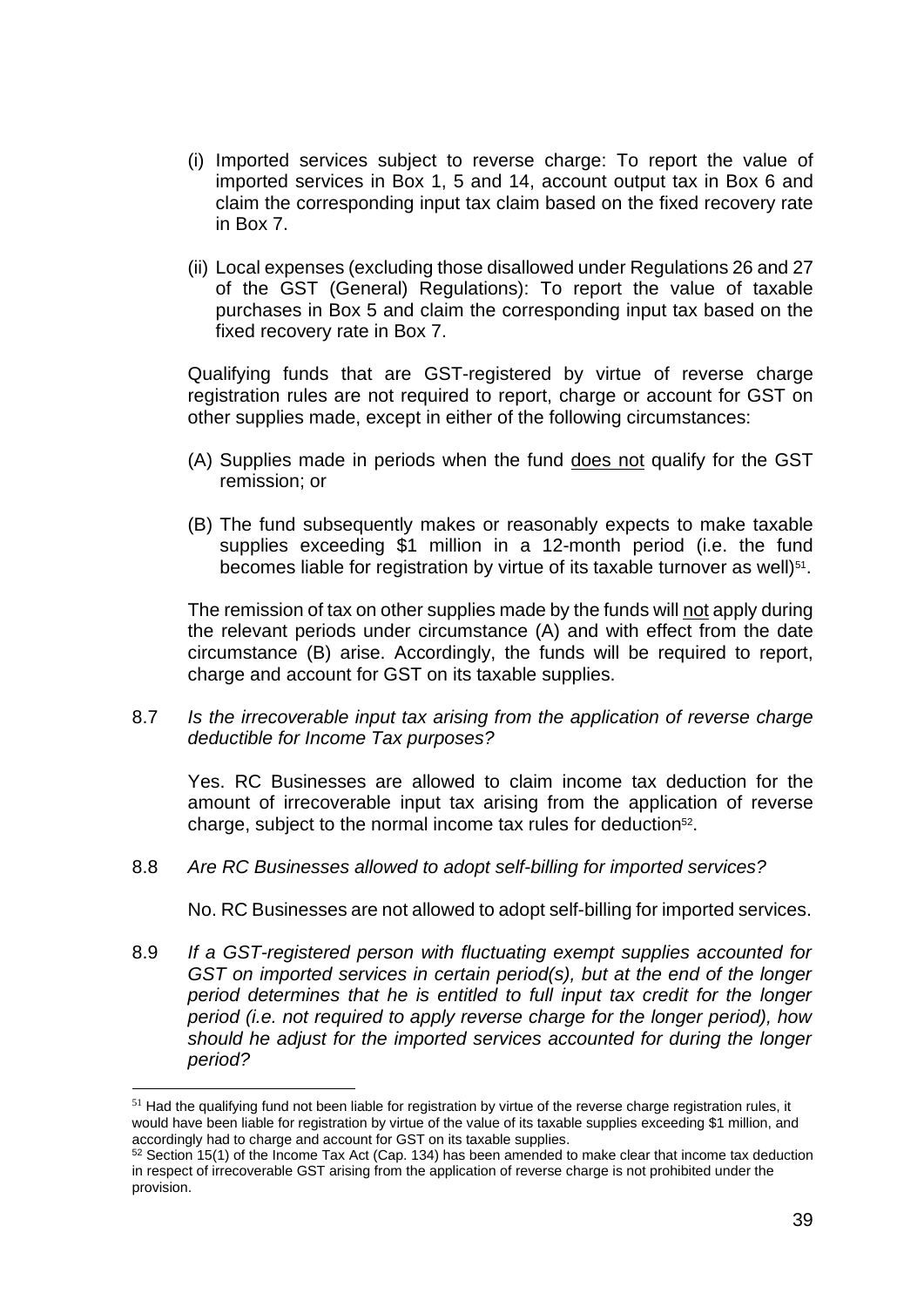The GST-registered person is allowed to claim back the exempt and/ or residual input tax that was not claimed during the longer period. In other words, he can recover full input tax on the imported services accounted for during the longer period in full. He may include the claim amount in Box 7 of the first GST return after the longer period, i.e. the GST return period in which he performs longer period adjustment.

The amount he can claim back for his imported services accounted for during the longer period is the difference between (i) the amount of output tax accounted and (ii) the amount of corresponding input tax claimed.

8.10 *If a corporate group consists of numerous investment holding companies that derive mainly dividend income, and are only liable for GST registration due to the reverse charge registration rules, is there any administrative concession that can be granted to ease compliance costs for such groups of entities?* 

Yes. The group of entitles may write in to request for the Comptroller's approval to register as a Pay-Only GST group under the reverse charge regime (i.e. known as the Pay-Only GST RC Group) if the group satisfies the qualifying conditions.

## Benefits of Pay-Only GST RC Group registration

- Simplified registration process with the submission of *Pay-Only GST RC Group template\*.* The template will serve as the application form for registering a new Pay-Only GST RC Group, registering and including new members to a Pay-Only GST RC Group, and/ or de-registering and removing members from the existing Pay-Only GST RC Group.
- Reduced GST reporting requirements. The Pay-Only GST RC Group is required to submit only one consolidated GST return for all the members. Only Boxes 1, 6, 11 and 14 of the GST returns have to be completed. In essence, the Pay-Only GST RC Group only needs to report imported services subject to reverse charge and the corresponding output tax.
- Reduced filing frequency from quarterly to half-yearly. Accounting periods will be 1 Jan to 30 Jun, and 1 Jul to 31 Dec.
	- \* *You may write to IRAS to request for approval to register as a Pay-Only GST group. Once your request is approved, the Comptroller will provide you with the Pay-Only GST RC Group template. This template is currently not published on IRAS' website.*

#### Qualifying conditions

(i) Each member of the Pay-Only GST RC Group **undertakes not to claim any input tax**.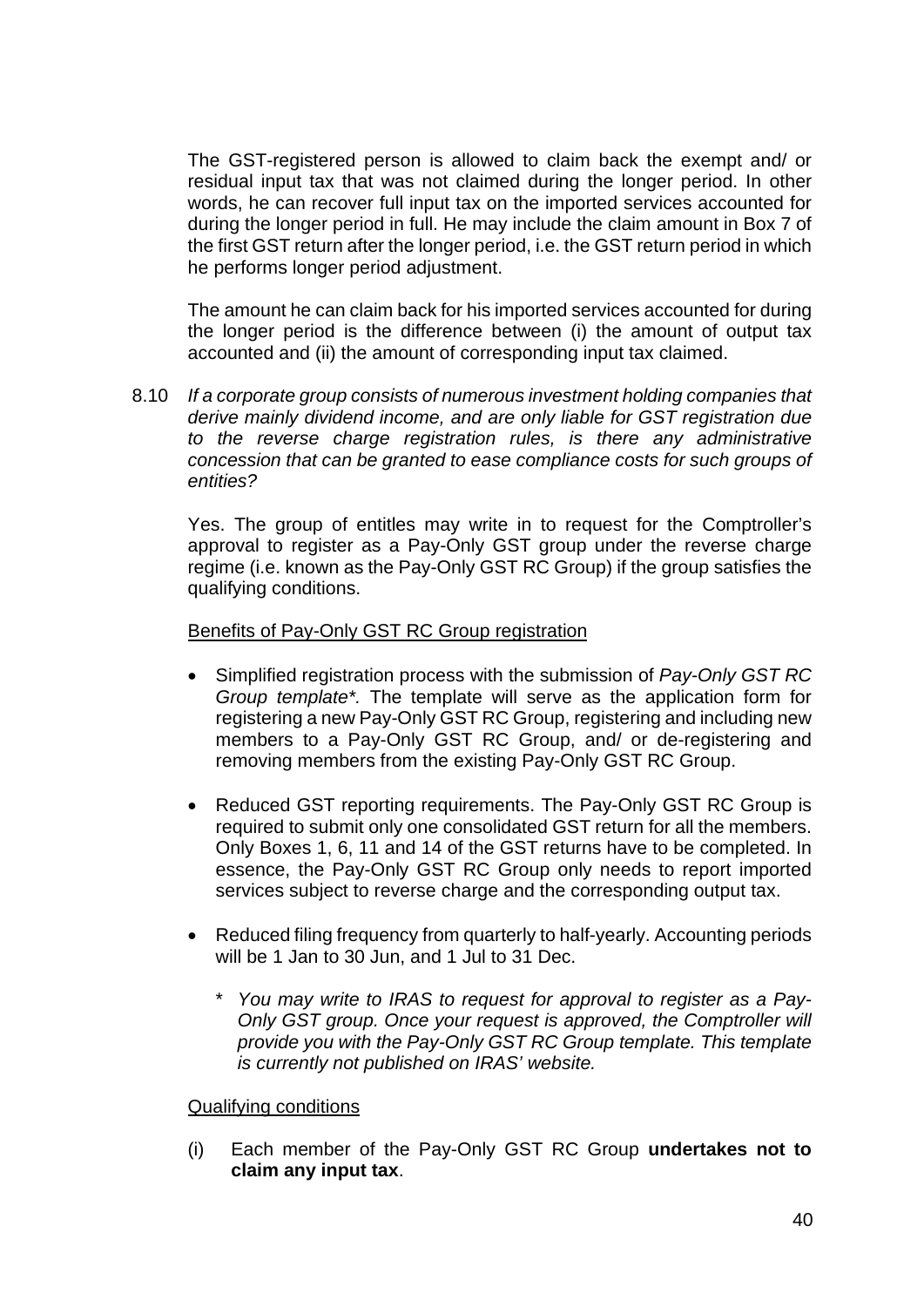- (ii) Each member of the Pay-Only GST RC Group is individually registered for GST (apply for registration via *Pay-Only GST RC Group template*)
- (iii) Each member of the Pay-Only GST RC Group, including the group representative member, is a body corporate, resident in Singapore or has an established place of business in Singapore.
- (iv) Each member of the Pay-Only GST RC Group satisfies one of the control requirements below:
	- One member controls each of the others;
	- A body corporate or an individual controls all the members; or
	- Two or more individuals carrying on a business in partnership control all of the members that are body corporate.
- (v) Each member of the Pay-Only GST RC Group generally does not make any taxable supplies apart from exempt supplies that qualify for zerorating. However, if any member makes any standard-rated supply, the member will charge and account for GST on the standard-rated supply in the Pay-Only GST RC Group's GST return.
- (vi) There are generally no intra-GST group supplies between the members of the Pay-Only GST RC Group.
- (vii) The Pay-Only GST RC Group will apply for GIRO for GST payment when the Pay-Only GST RC Group registration is approved.
- (viii) The Pay-Only GST RC Group will abide by the following rules for determining the members' effective dates of registration/ de-registration and inclusion/ removal from the Pay-Only GST RC Group, unless otherwise agreed with the Comptroller:
	- o Effective date of registration and inclusion of new member into existing Pay-Only GST RC Group is as follows -
		- For prospective registration: 31st day from the date of forecast (e.g. if date of forecast is 15 Mar 2020, registration date is 15 Apr 2020)
		- For retrospective registration: 1 Mar of the year following the calendar year that triggers the registration liability
		- For voluntary registration: First day of the next prescribed accounting period (e.g. if the date of submission of *Pay-Only GST RC Group template* is on 30 Apr 2020, registration date is 1 Jul 2020)
		- o Effective date of removal of member from Pay-Only GST RC Group and de-registration of the member shall be the last day of the prescribed accounting period in which the member's liability for registration ends, or its business ceases, is liquidated or transferred, whichever is earlier.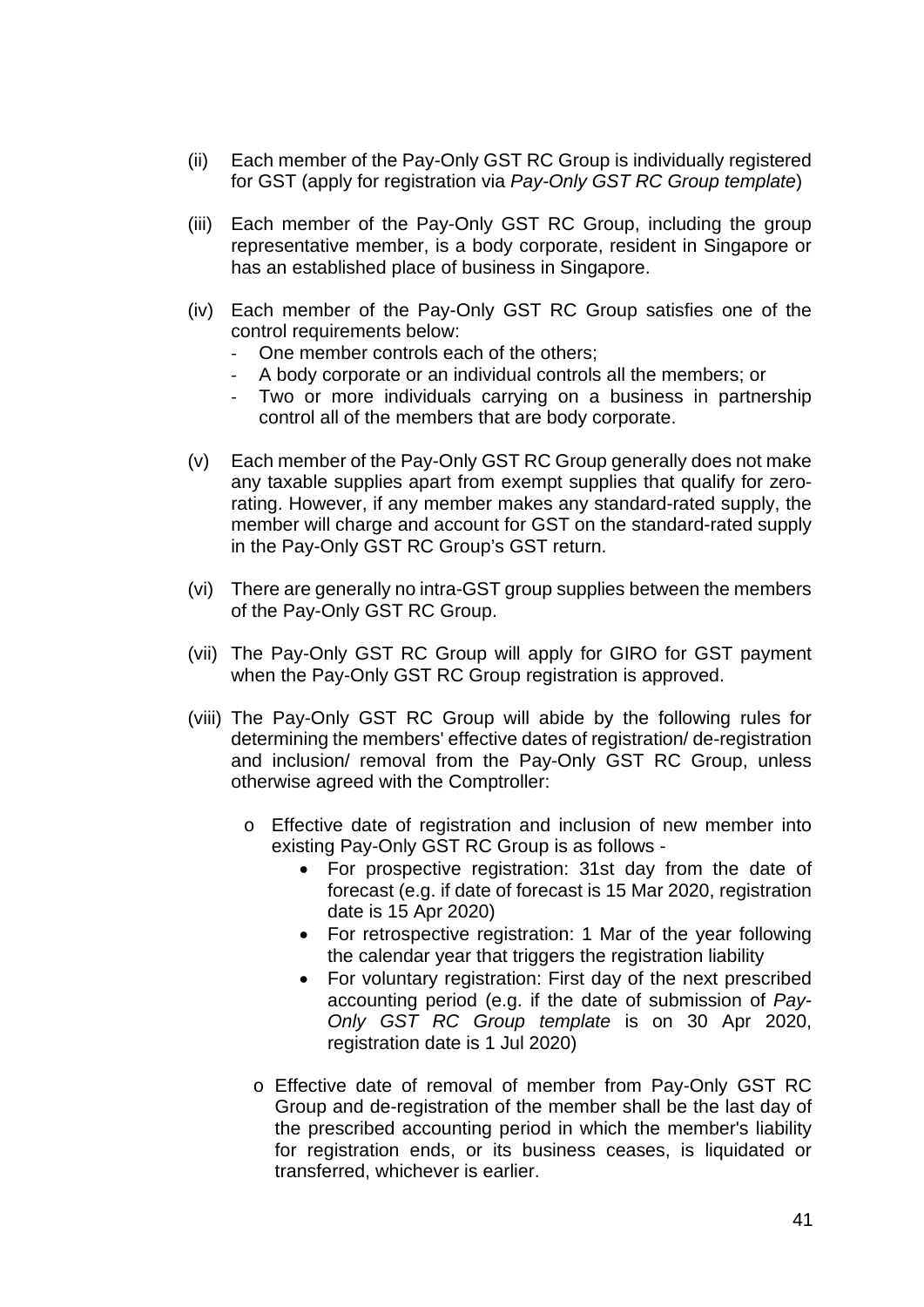- (ix) The group representative member informs the Comptroller in writing 30 days before an event that makes any member cease to satisfy any of the above qualifying conditions (e.g. member starts to make taxable supplies apart from zero-rated exempt supplies, member would like to start claiming input tax), stating the reason and the date of the event. The member shall be removed from the GST group with effect from the date of the event.
- (x) Each member of the Pay-Only GST RC Group maintains good internal controls and proper accounting records.
- (xi) The Comptroller may terminate the registration of the Pay-Only GST RC Group when he detects non-compliance with any of the qualifying conditions.

## <span id="page-41-0"></span>**9 Contact Information**

<span id="page-41-1"></span>For enquiries on this e-Tax Guide, please contact the Goods and Services Tax Division at [www.iras.gov.sg](http://www.iras.gov.sg/) (select "Contact Us").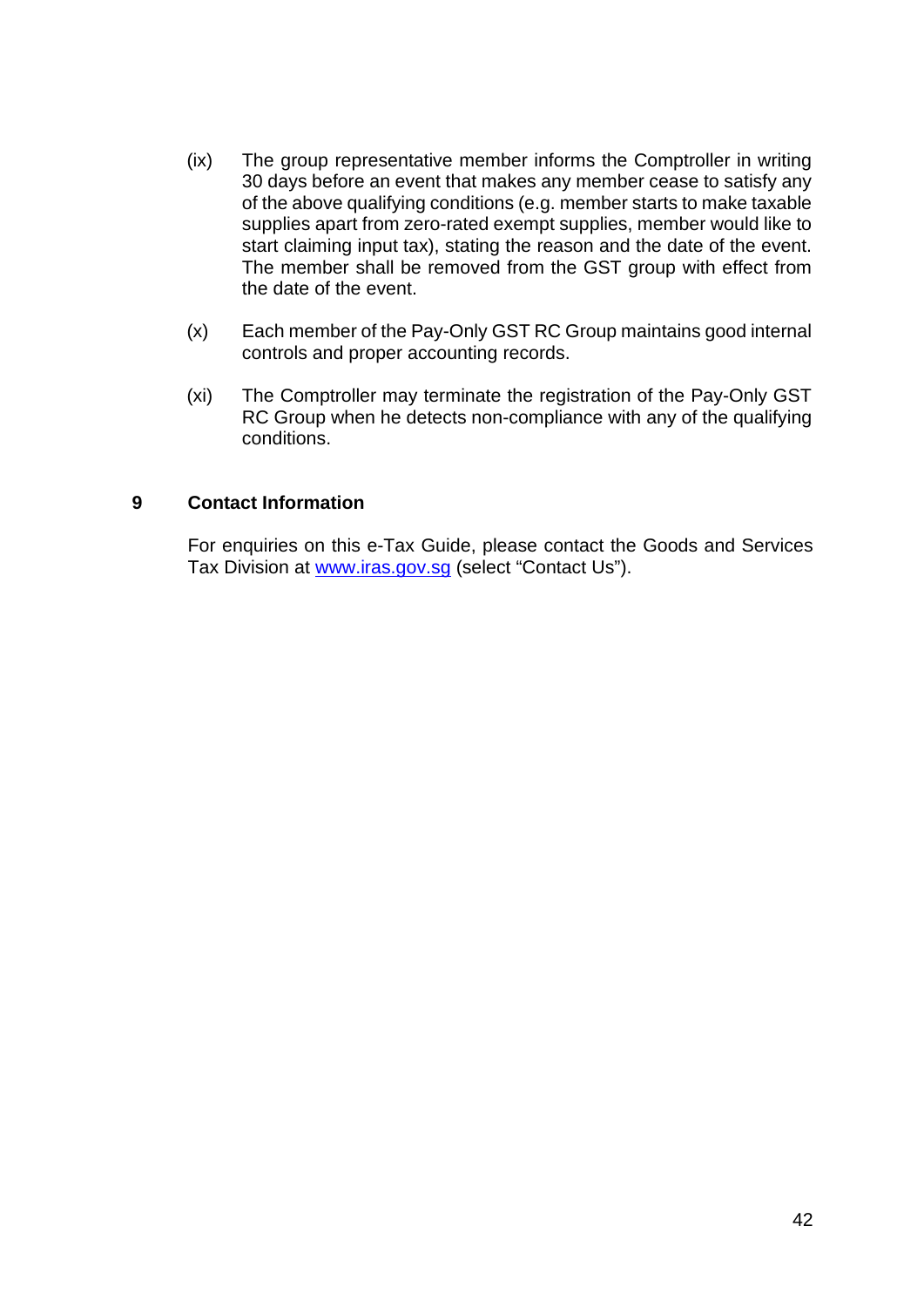# **10 Updates and Amendments**

|   | Date of     | <b>Amendments made</b>                                                                              |  |  |  |
|---|-------------|-----------------------------------------------------------------------------------------------------|--|--|--|
|   | amendment   |                                                                                                     |  |  |  |
| 1 | 22 Aug 2019 | Amended footnote 9 on the definition of taxable<br>$\bullet$                                        |  |  |  |
|   |             | supplies for performing De Minimis test                                                             |  |  |  |
|   |             | Amended paragraph 4.1.5 on businesses that make<br>$\bullet$                                        |  |  |  |
|   |             | non-regulation 33 exempt supplies but are entitled                                                  |  |  |  |
|   |             | to full input tax credit                                                                            |  |  |  |
|   |             | Inserted a note in paragraph 5.1.3's table on the                                                   |  |  |  |
|   |             | relevant 12-month period for prospective                                                            |  |  |  |
|   |             | registration liability occurring before 1 Jan 2020                                                  |  |  |  |
|   |             | Amended paragraph 5.5 on the boxes in the GST                                                       |  |  |  |
|   |             | F5 return for reporting of imported services subject                                                |  |  |  |
|   |             | to reverse charge                                                                                   |  |  |  |
|   |             | Amended paragraph 5.7 on the rules and relevant<br>٠                                                |  |  |  |
|   |             | boxes in the GST F5 return for reporting                                                            |  |  |  |
|   |             | adjustments for unpaid reverse charge transactions                                                  |  |  |  |
|   |             | New footnote 43 on checklist                                                                        |  |  |  |
|   |             | New footnote 44 on the input tax recovery rate to                                                   |  |  |  |
|   |             | be applied on a subsequent repayment of a reverse                                                   |  |  |  |
|   |             | charge transaction                                                                                  |  |  |  |
|   |             | Amended paragraph 7, deleted original footnote 44,                                                  |  |  |  |
|   |             | inserted new footnote 46 and amended example 24                                                     |  |  |  |
|   |             | on the rules for reverse charge transactions                                                        |  |  |  |
|   |             | straddling 1 Jan 2020                                                                               |  |  |  |
|   |             | Amended paragraph 8.5, deleted original footnote<br>47 and inserted new footnote 48 for S-REITs, S- |  |  |  |
|   |             | RBTs and SPVs' registration liability, GST                                                          |  |  |  |
|   |             | remission on other supplies and reporting                                                           |  |  |  |
|   |             | requirements                                                                                        |  |  |  |
|   |             | New footnote 49 on the definition of a qualifying                                                   |  |  |  |
|   |             | fund                                                                                                |  |  |  |
|   |             | New paragraph 8.6 and footnote 51 for qualifying                                                    |  |  |  |
|   |             | funds' registration liability, GST remission on other                                               |  |  |  |
|   |             | supplies and reporting requirements                                                                 |  |  |  |
|   |             | New paragraph 8.9 on adjustment of input tax when<br>$\bullet$                                      |  |  |  |
|   |             | a GST-registered person determines he is not                                                        |  |  |  |
|   |             | required to apply RC for a longer period                                                            |  |  |  |
|   |             | New paragraph 8.10 on benefits and qualifying                                                       |  |  |  |
|   |             | conditions for Pay-Only GST RC Group                                                                |  |  |  |
|   |             | Amended S/N 27 and 34 of Annex B on director's                                                      |  |  |  |
|   |             | fee and overseas representative office's expenses                                                   |  |  |  |
|   |             | Amended Annexes D and E on the rules for                                                            |  |  |  |
|   |             | transactions straddling 1 Jan 2020 with suppliers'                                                  |  |  |  |
|   |             | invoices issued on/after 1 Jan 2020                                                                 |  |  |  |
|   |             | Other editorial changes                                                                             |  |  |  |
|   |             |                                                                                                     |  |  |  |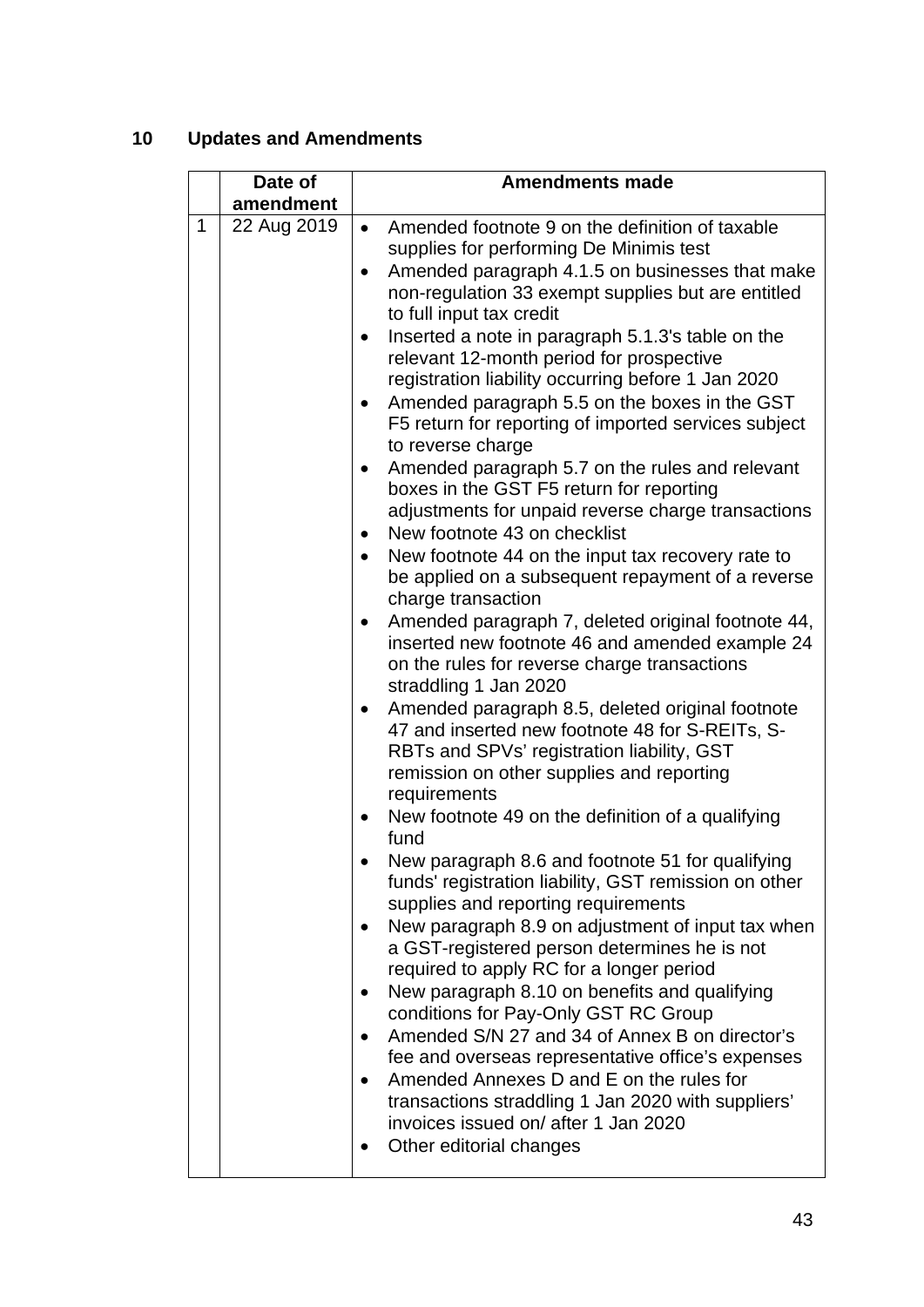<span id="page-43-0"></span>

| Date of<br>amendment | <b>Amendments made</b>                                                                                        |
|----------------------|---------------------------------------------------------------------------------------------------------------|
| 11 Feb 2022          | Amended S/N 10 of Annex B on brokerage and<br>other related transaction fees charged by an<br>overseas broker |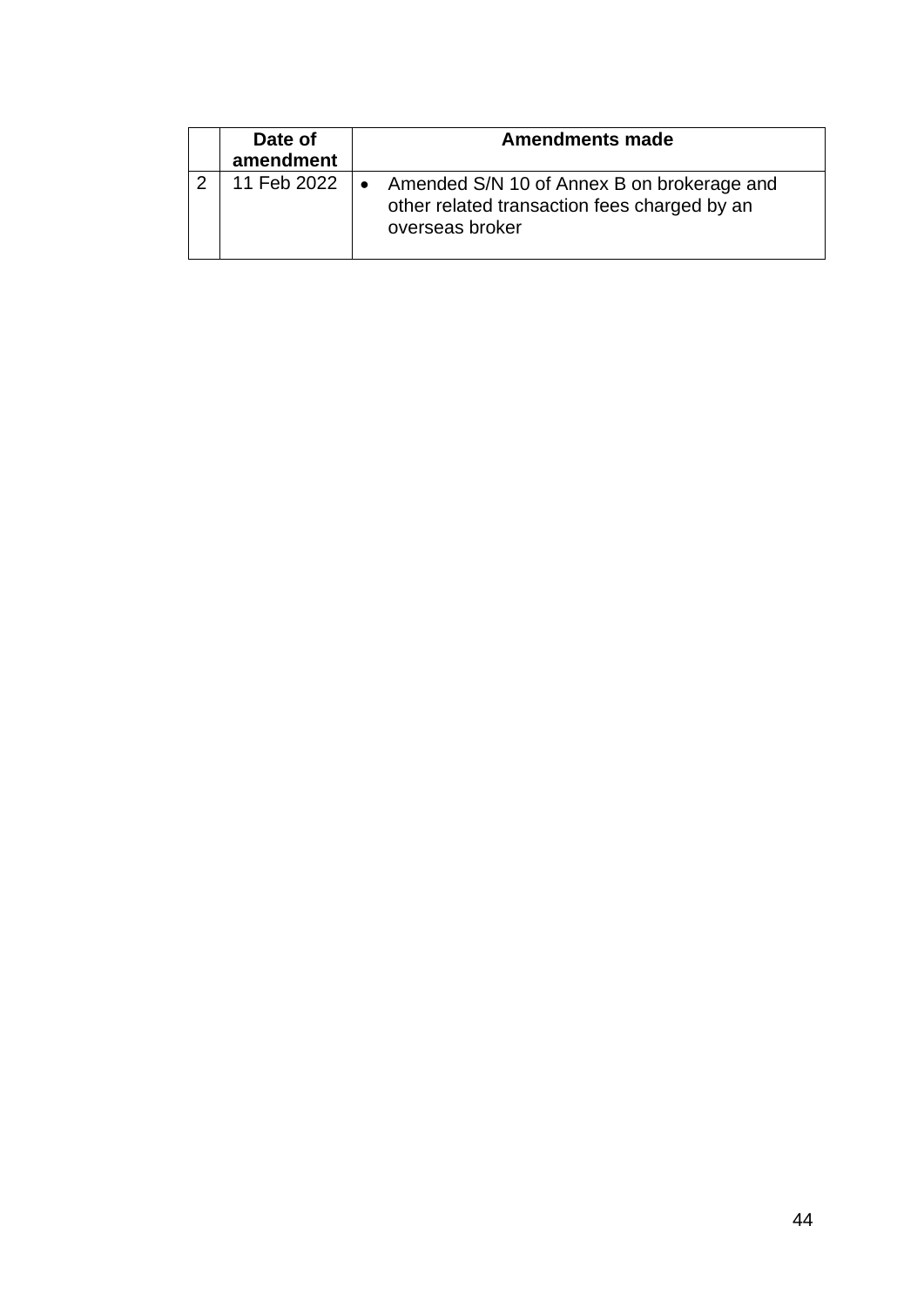

## **(1) For GST-registered persons**

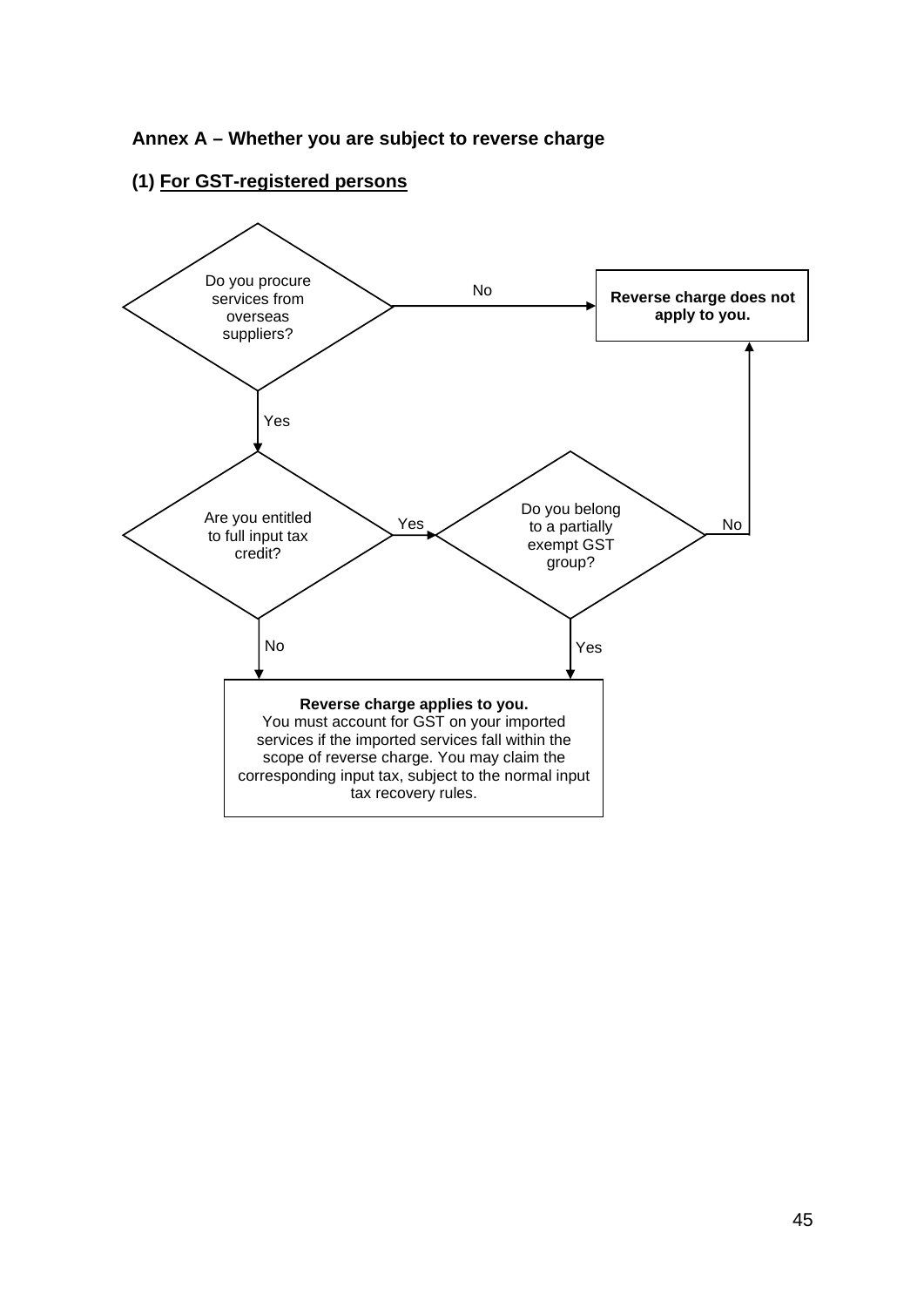## **(2) For non-GST registered persons**

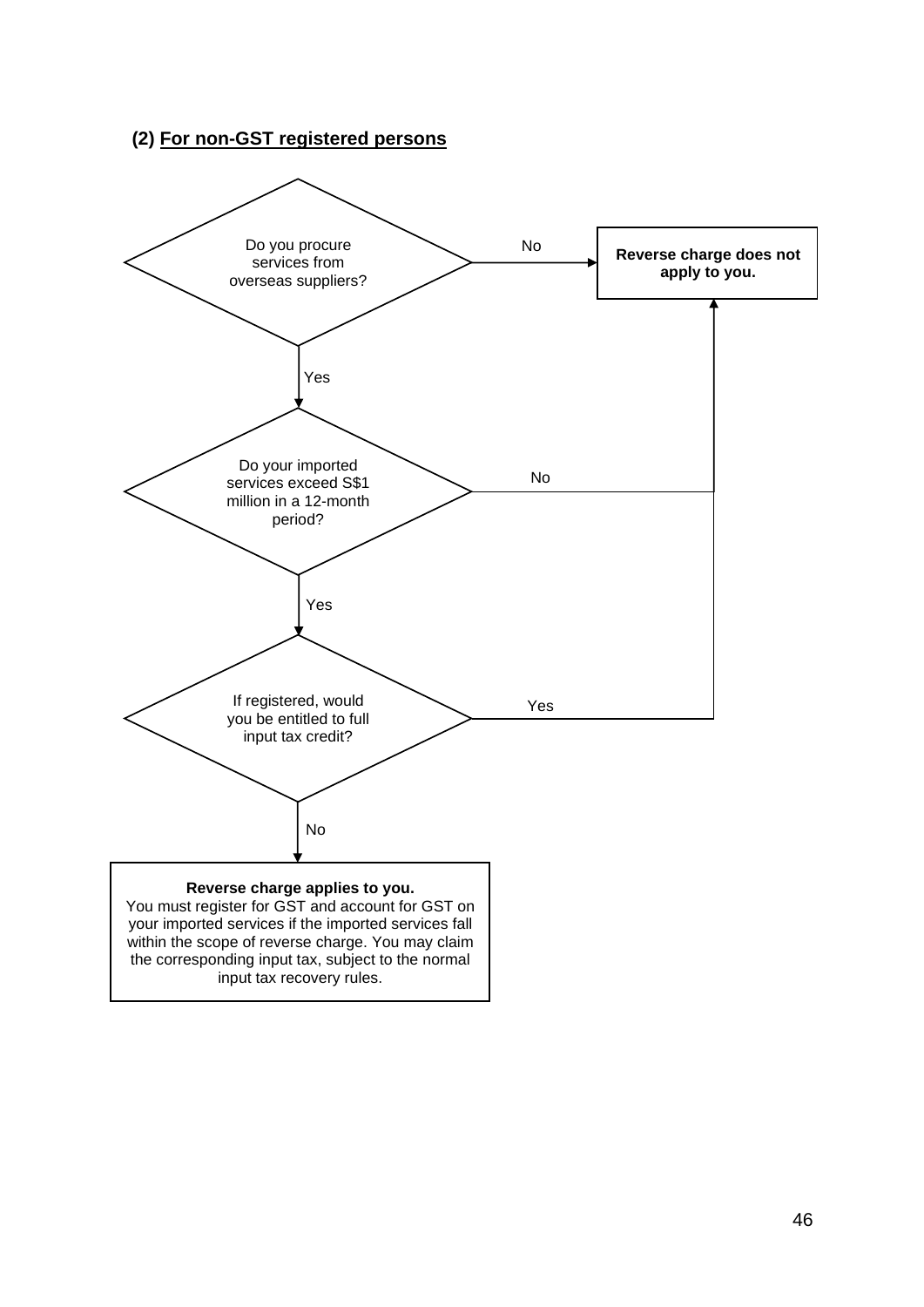## **Annex B – Services that fall within or outside the scope of reverse charge ("RC")**

#### **Professional, financial and other services**

| S/N            | Nature of imported services                                                                                                                                   | Subject to<br>RC <sup>53</sup> | <b>Rationale / Conditions</b>                                                                                                                                                                                                                                                                                            |
|----------------|---------------------------------------------------------------------------------------------------------------------------------------------------------------|--------------------------------|--------------------------------------------------------------------------------------------------------------------------------------------------------------------------------------------------------------------------------------------------------------------------------------------------------------------------|
|                | Legal and professional service fees incurred to<br>comply with foreign regulations and/ or to conduct<br>due diligence pertaining to transferred or new loans | Yes                            | Such services are not exempt from GST                                                                                                                                                                                                                                                                                    |
| $\overline{2}$ | Debt collector's fee on successful recovery of<br>offshore loan                                                                                               | Yes                            | Such services are not exempt from GST                                                                                                                                                                                                                                                                                    |
| 3              | Membership/ subscription to SWIFT, SHIFT and<br>equivalent for funds transfer                                                                                 | Yes                            | Such services are not exempt from GST                                                                                                                                                                                                                                                                                    |
| 4              | Reinsurance payments pertaining to the<br>arrangement, provision, or transfer of ownership of<br>any contract of re-insurance                                 | No                             | Such services are exempt under paragraph 1(q) of the Fourth Schedule to<br>the GST Act                                                                                                                                                                                                                                   |
| 5              | Legal and professional services relating to<br>collaterals situated outside Singapore                                                                         | Yes                            | The legal and professional services supplied are not regarded as "directly in<br>connection with" the collaterals situated outside Singapore. Hence, had the<br>services been supplied by a taxable person belonging in Singapore, it would<br>not qualify for zero-rating under section 21(3)(e) or (f) of the GST Act. |
| 6              | Mortgagee's interest insurance premiums on<br>mortgaged assets situated outside Singapore<br>which are taken over by banks in relation to loans               | Yes                            | The interest insurance is for insuring against the risk of providing the loan<br>(i.e. borrower defaults on a loan) instead of the underlying asset situated<br>outside Singapore. Hence, had the insurance been supplied by a taxable                                                                                   |

<span id="page-46-0"></span> $53$  For all the tables in Annex B, please assume the imported services are not directly attributable to taxable supplies. If the services are directly attributable to taxable supplies and you are not accorded fixed input tax recovery rates or granted the use of a special input tax recovery formula to be applied on all input tax claims, the imported services will not be subject to RC.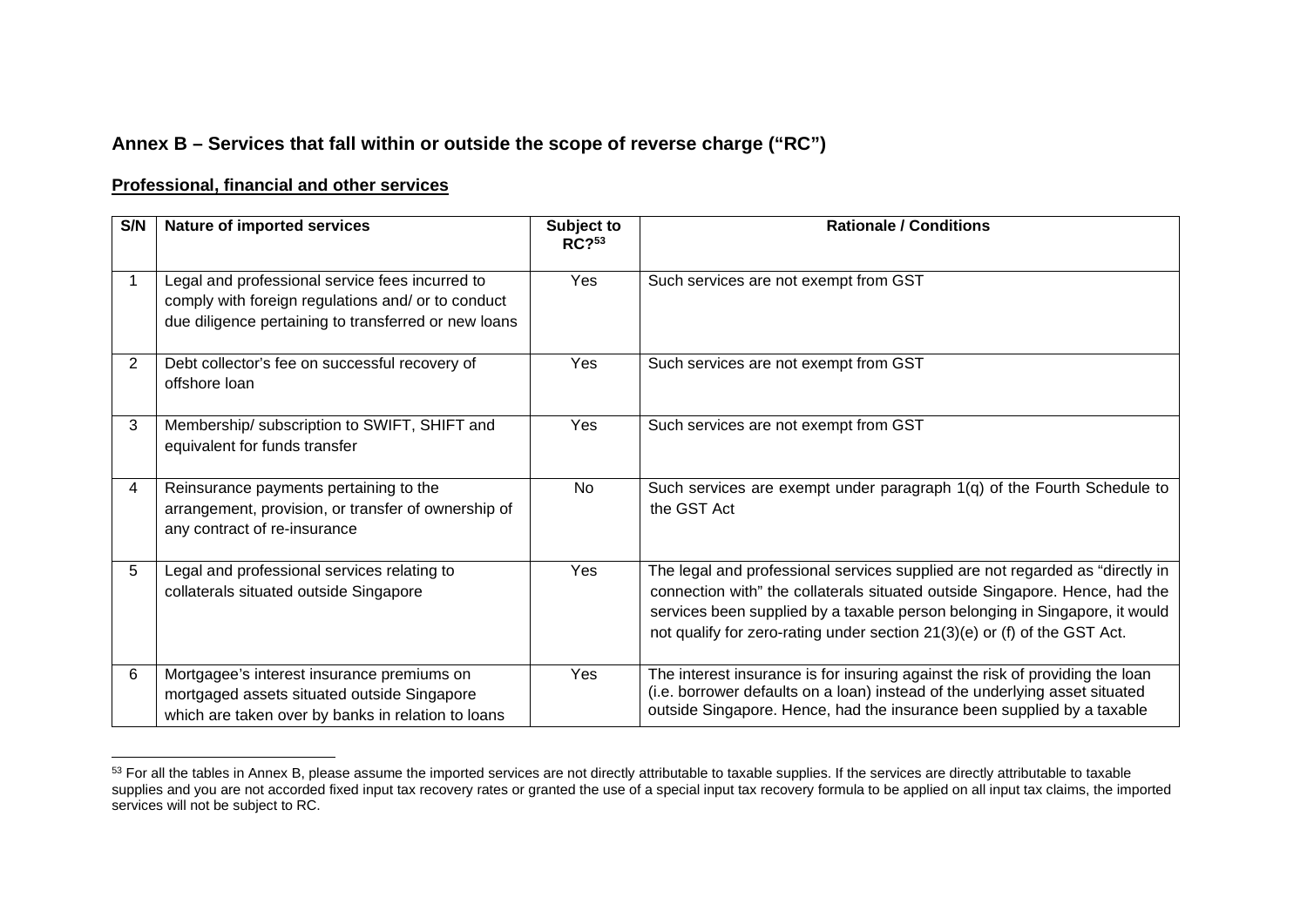| S/N | Nature of imported services                                                                                                                                 | Subject to<br>RC <sup>53</sup> | <b>Rationale / Conditions</b>                                                                                                                            |
|-----|-------------------------------------------------------------------------------------------------------------------------------------------------------------|--------------------------------|----------------------------------------------------------------------------------------------------------------------------------------------------------|
|     |                                                                                                                                                             |                                | person belonging in Singapore, it would not qualify for zero-rating under<br>section 21(3)(e) or (f) of the GST Act.                                     |
|     | Services that are directly in connection with land/<br>property situated outside Singapore (e.g. surveyor<br>fee to assess damages to collaterals overseas) | No.                            | Had the services been supplied by a taxable person belonging in<br>Singapore, it would qualify for zero-rating under section 21(3)(e) of the GST<br>Act. |

#### **Brokerage services**

| S/N | Nature of imported services                                                                                                                          | Subject to<br>RC? | <b>Rationale / Conditions</b>                                                                                                                                                                            |
|-----|------------------------------------------------------------------------------------------------------------------------------------------------------|-------------------|----------------------------------------------------------------------------------------------------------------------------------------------------------------------------------------------------------|
| 8   | Brokerage and other related transaction fees for<br>treasury products sold over-the-counter to<br>counterparties outside Singapore                   | No.               | If RC Business is on standard input tax recovery formula and the fees can<br>be directly attributed to the RC Business' treasury products sold to overseas<br>counterparties (i.e. zero-rated supplies). |
|     |                                                                                                                                                      | Yes               | If RC Business is either not on standard input tax recovery formula or if the<br>fees could not be directly attributed to the RC Business' treasury products<br>sold to overseas counterparties.         |
| 9   | Brokerage and other related transaction fees<br>pertaining to proprietary sale of shares through an<br>overseas exchange                             | No                | If RC Business is on standard input tax recovery formula and the fees can<br>be directly attributed to the RC Business' securities sold on an overseas<br>exchange (i.e. zero-rated supplies).           |
|     |                                                                                                                                                      | Yes               | If RC Business is either not on standard input tax recovery formula or if the<br>fees could not be directly attributed to the RC Business' securities sold on<br>an overseas exchange.                   |
| 10  | Brokerage and other related transaction fees<br>charged by an overseas broker to a local broker,<br>pertaining to the end-client's trading of shares | <b>No</b>         | Before 1 Jan 2023<br>If, for the subsequent recovery of the transaction fees from the end-client,<br>the local broker:                                                                                   |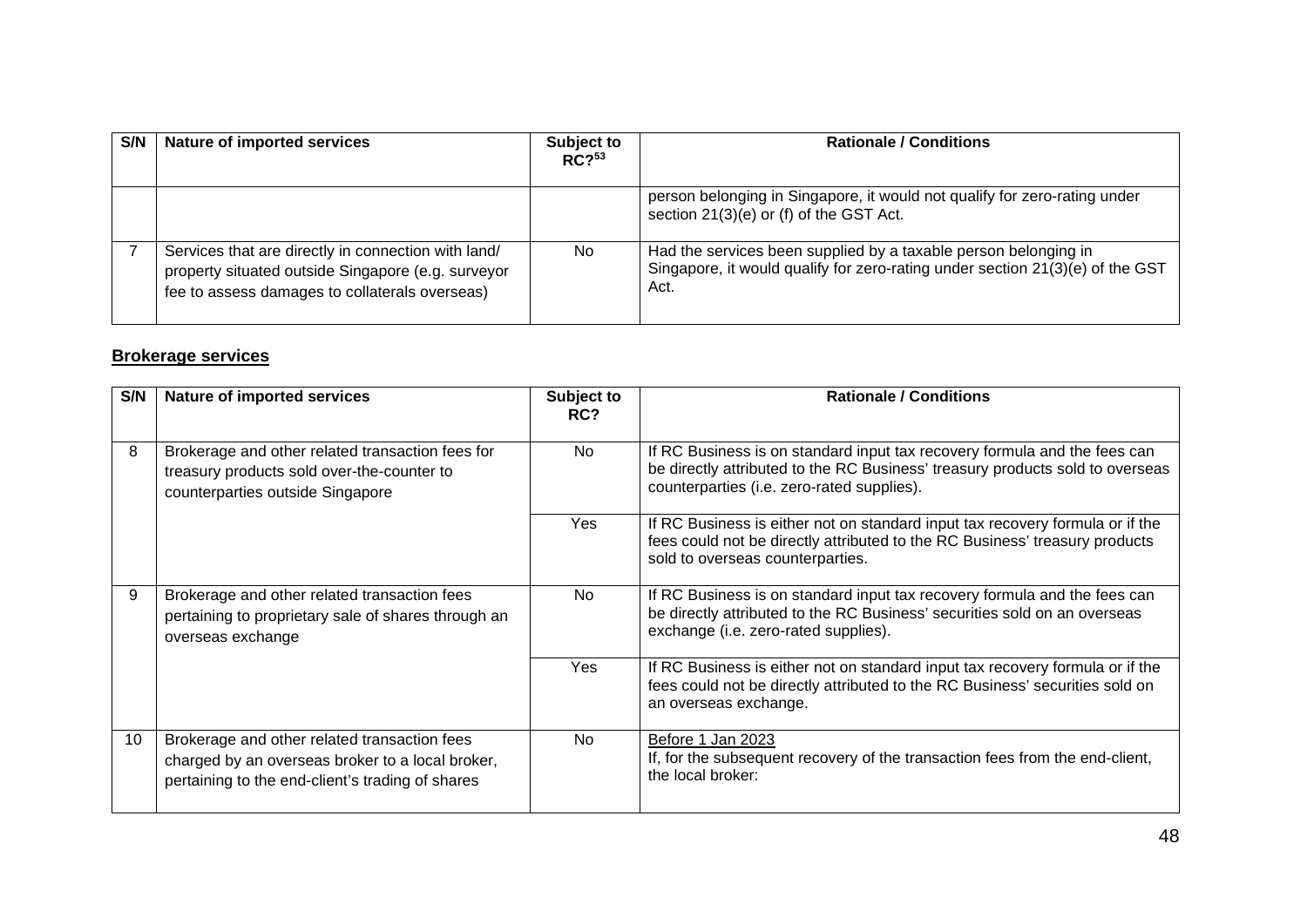| S/N | Nature of imported services                                                                                    | Subject to<br>RC? | <b>Rationale / Conditions</b>                                                                                                                                                                                                                                                                                                                                                                                                                                             |
|-----|----------------------------------------------------------------------------------------------------------------|-------------------|---------------------------------------------------------------------------------------------------------------------------------------------------------------------------------------------------------------------------------------------------------------------------------------------------------------------------------------------------------------------------------------------------------------------------------------------------------------------------|
|     | through an overseas exchange, where the local<br>broker merely acts as an agent in the transaction             |                   | does not impose any mark-up on the fees charged by the overseas<br>(i)<br>broker; or<br>separately indicates any mark-up imposed on the fees charged by the<br>(ii)<br>overseas broker.                                                                                                                                                                                                                                                                                   |
|     |                                                                                                                | Yes               | Before 1 Jan 2023<br>If, for the subsequent recovery of the transaction fees from the end-client,<br>the local broker imposes a mark-up on the fees charged by the overseas<br>broker and does not separately indicate the mark-up in the billing to the<br>end-client.                                                                                                                                                                                                   |
|     |                                                                                                                | <b>No</b>         | From 1 Jan 2023<br>If a direct contractual relationship exists between the end-client and the<br>overseas entities such that the end-client is liable to pay for the brokerage<br>and other related transaction fees to the overseas broker or overseas<br>exchanges/authorities, the local broker is merely paying the charges on the<br>end-client's behalf.<br>If the end-client is an RC Business, the end-client needs to apply RC on the<br>costs where applicable. |
|     |                                                                                                                | Yes               | From 1 Jan 2023<br>If the local broker, an RC Business, is contractually liable to pay for the<br>brokerage and other related transaction fees to the overseas broker or<br>overseas exchanges/authorities.                                                                                                                                                                                                                                                               |
| 11  | Brokerage differential paid to joint book-runner<br>outside Singapore based on the pre-agreed sharing<br>ratio | <b>No</b>         | The payment of the brokerage differential to the joint book-runner based on<br>the pre-agreed sharing ratio is not a consideration for any supply made by<br>the joint booker-runner.                                                                                                                                                                                                                                                                                     |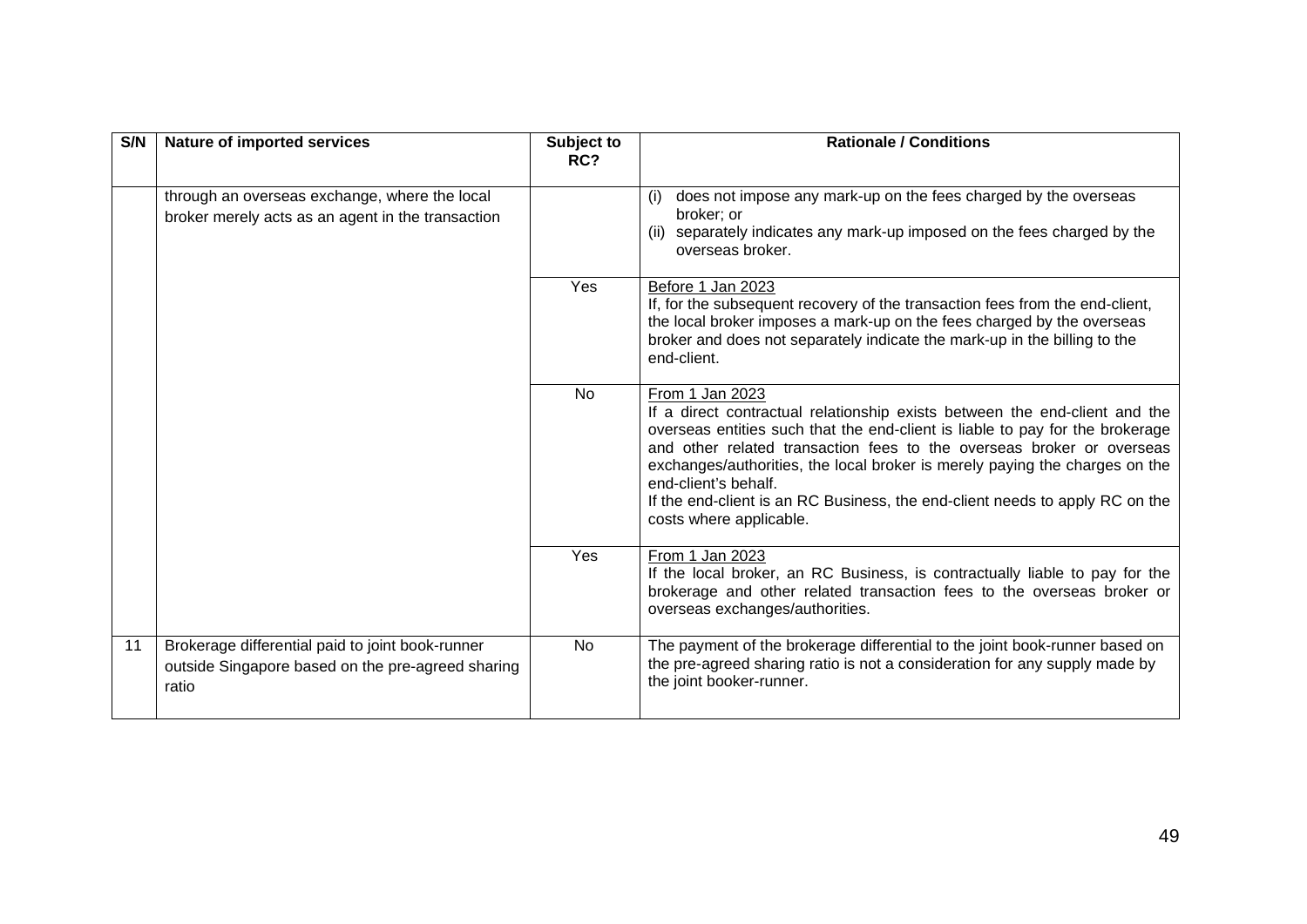## **Telecommunication and network services and supply of data**

| S/N | Nature of imported services                                                                                                                                                                                         | Subject to<br>RC? | <b>Rationale / Conditions</b>                                                                                                                                            |
|-----|---------------------------------------------------------------------------------------------------------------------------------------------------------------------------------------------------------------------|-------------------|--------------------------------------------------------------------------------------------------------------------------------------------------------------------------|
| 12  | Purchase of market data, online data information,<br>access to website, industry reports (e.g. bond<br>pricing, credit rating) for bank's operations                                                                | Yes               | Such supplies of data/ information would not qualify for zero-rating or<br>exemption from GST.                                                                           |
| 13  | Global network services where online data are<br>saved onto supplier's server (i.e. web-hosting<br>services) and made available to various parties<br>(e.g. online signature management, social media<br>platforms) | Yes               | Had the web-hosting services been supplied by a taxable person belonging<br>in Singapore, it would not qualify for zero-rating under section 21(3)(j) of the<br>GST Act. |
| 14  | Telecommunication services which fall within the<br>definition of prescribed telecommunications<br>services under the Fifth Schedule to the GST<br>(International Services) Order incurred outside<br>Singapore     | <b>No</b>         | Had the services been supplied by a taxable person belonging in<br>Singapore, it would qualify for zero-rating under section 21(3)(q) of the GST<br>Act.                 |
| 15  | Global network services for transmission of data<br>(e.g. writing, images) via internet                                                                                                                             | <b>No</b>         | Had the services been supplied by a taxable person belonging in<br>Singapore, it would qualify for zero-rating under section 21(3)(q) of the GST<br>Act.                 |
| 16  | Web meeting costs which fall within the definition of<br>prescribed telecommunications services under the<br>Fifth Schedule to the GST (International Services)<br>Order                                            | <b>No</b>         | Had the services been supplied by a taxable person belonging in<br>Singapore, it would qualify for zero-rating under section 21(3)(q) of the GST<br>Act.                 |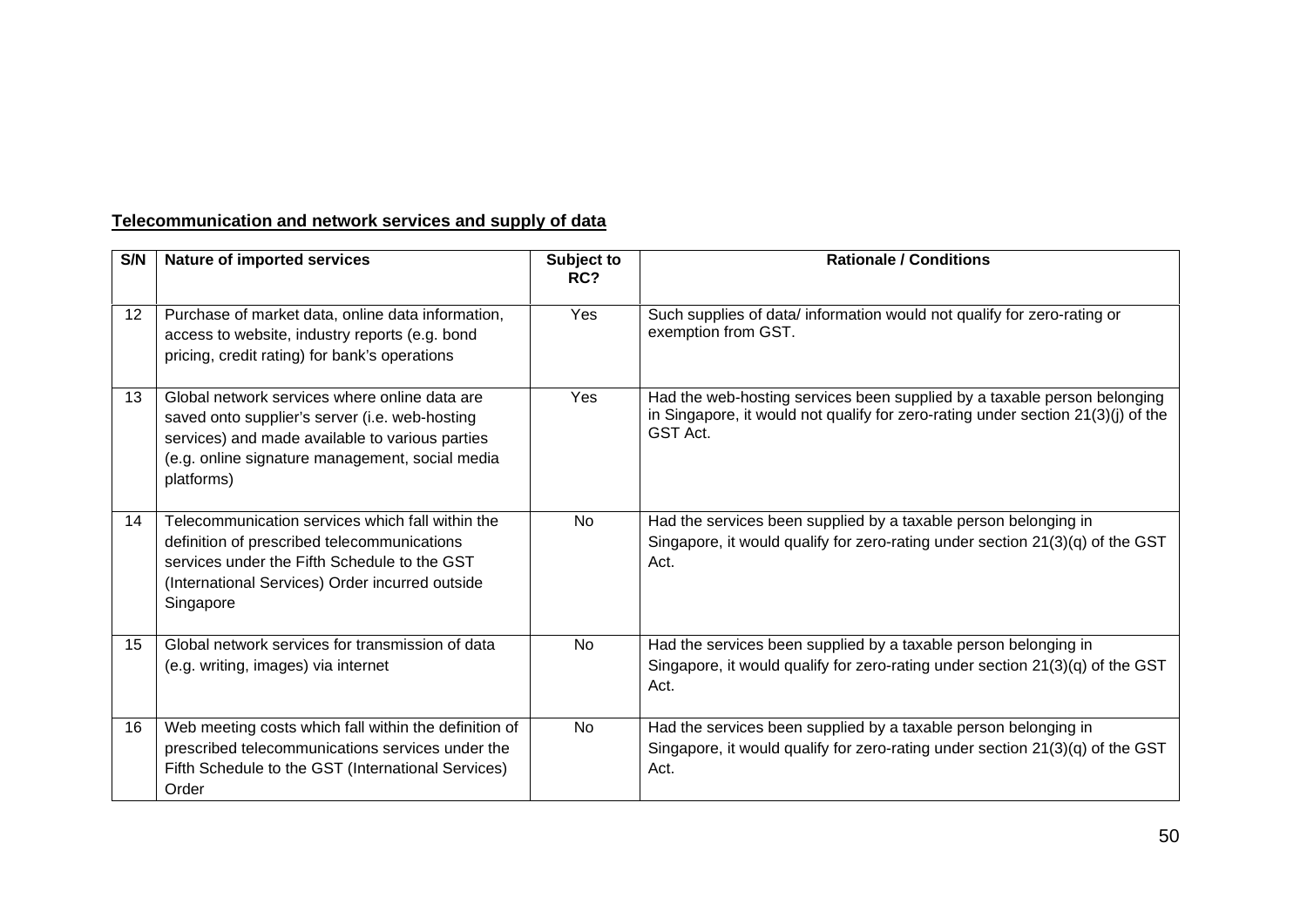| S/N | Nature of imported services | Subject to<br>RC? | <b>Rationale / Conditions</b> |
|-----|-----------------------------|-------------------|-------------------------------|
|     |                             |                   |                               |

#### **Advertising services**

| S/N | Nature of imported services                                                                                                                                                                                                                 | Subject to<br>RC? | <b>Rationale / Conditions</b>                                                                                                                            |
|-----|---------------------------------------------------------------------------------------------------------------------------------------------------------------------------------------------------------------------------------------------|-------------------|----------------------------------------------------------------------------------------------------------------------------------------------------------|
| 17  | Sponsorship to overseas client's event, where client<br>is obliged to advertise for the sponsor during the<br>event in return for the sponsorship and the place of<br>circulation of the advertisement is at least 51%<br>outside Singapore | No.               | Had the services been supplied by a taxable person belonging in Singapore,<br>it would qualify for zero-rating under section 21(3)(u) of the GST Act.    |
| 18  | Advertising services (e.g. Asiamoney) where the<br>place of circulation of advertisements is at least<br>51% outside Singapore                                                                                                              | No.               | Had the services been supplied by a taxable person belonging in<br>Singapore, it would qualify for zero-rating under section 21(3)(u) of the GST<br>Act. |

# **Entertainment, training and convention services**

| S/N | <b>Nature of imported services</b>      | Subject to<br>RC? | <b>Rationale / Conditions</b>                                                                                                                                       |
|-----|-----------------------------------------|-------------------|---------------------------------------------------------------------------------------------------------------------------------------------------------------------|
| 19  | Entrance fee for airport premium lounge | Yes               | If the entrance fee is incurred for staff who is overseas for business<br>purposes (e.g. to attend business meeting) other than business<br>entertainment purposes. |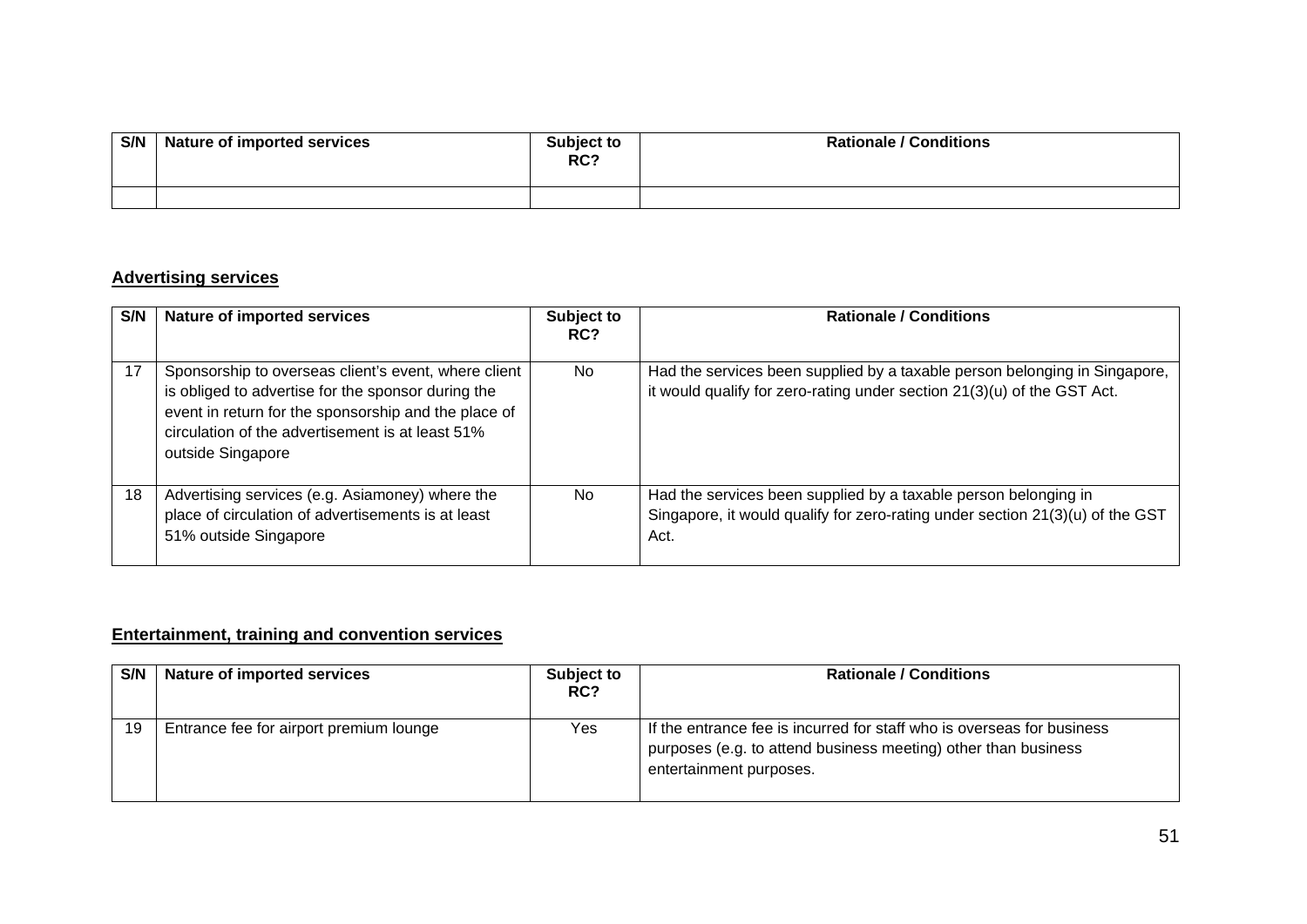| S/N | <b>Nature of imported services</b>                            | Subject to<br>RC? | <b>Rationale / Conditions</b>                                                                                                                                                                                                                                                               |
|-----|---------------------------------------------------------------|-------------------|---------------------------------------------------------------------------------------------------------------------------------------------------------------------------------------------------------------------------------------------------------------------------------------------|
|     |                                                               | <b>No</b>         | If the entrance fee is incurred for business entertainment purposes (e.g.<br>staff entertains a business client at the airport premium lounge), the<br>services would qualify for zero-rating under section 21(3)(i)(i) had it been<br>supplied by a taxable person belonging in Singapore. |
| 20  | Classroom cost and trainer fees for training held<br>overseas | <b>No</b>         | Had the services been supplied by a taxable person belonging in<br>Singapore, it would qualify for zero-rating under section 21(3)(i)(i) of the<br>GST Act.                                                                                                                                 |
| 21  | Entertainment of clients outside Singapore                    | <b>No</b>         | Had the services been supplied by a taxable person belonging in<br>Singapore, it would qualify for zero-rating under section 21(3)(i)(i) of the<br>GST Act.                                                                                                                                 |
| 22  | Overseas education cost fee incurred in employee's<br>name    | <b>No</b>         | Had the services been supplied by a taxable person belonging in<br>Singapore, it would qualify for zero-rating under section 21(3)(i)(i) of the<br>GST Act.                                                                                                                                 |
| 23  | Overseas awards events (e.g. Euromoney Awards)                | <b>No</b>         | Had the services been supplied by a taxable person belonging in<br>Singapore, it would qualify for zero-rating under section 21(3)(i)(ii) of the<br>GST Act.                                                                                                                                |

**Staff reimbursements and related costs**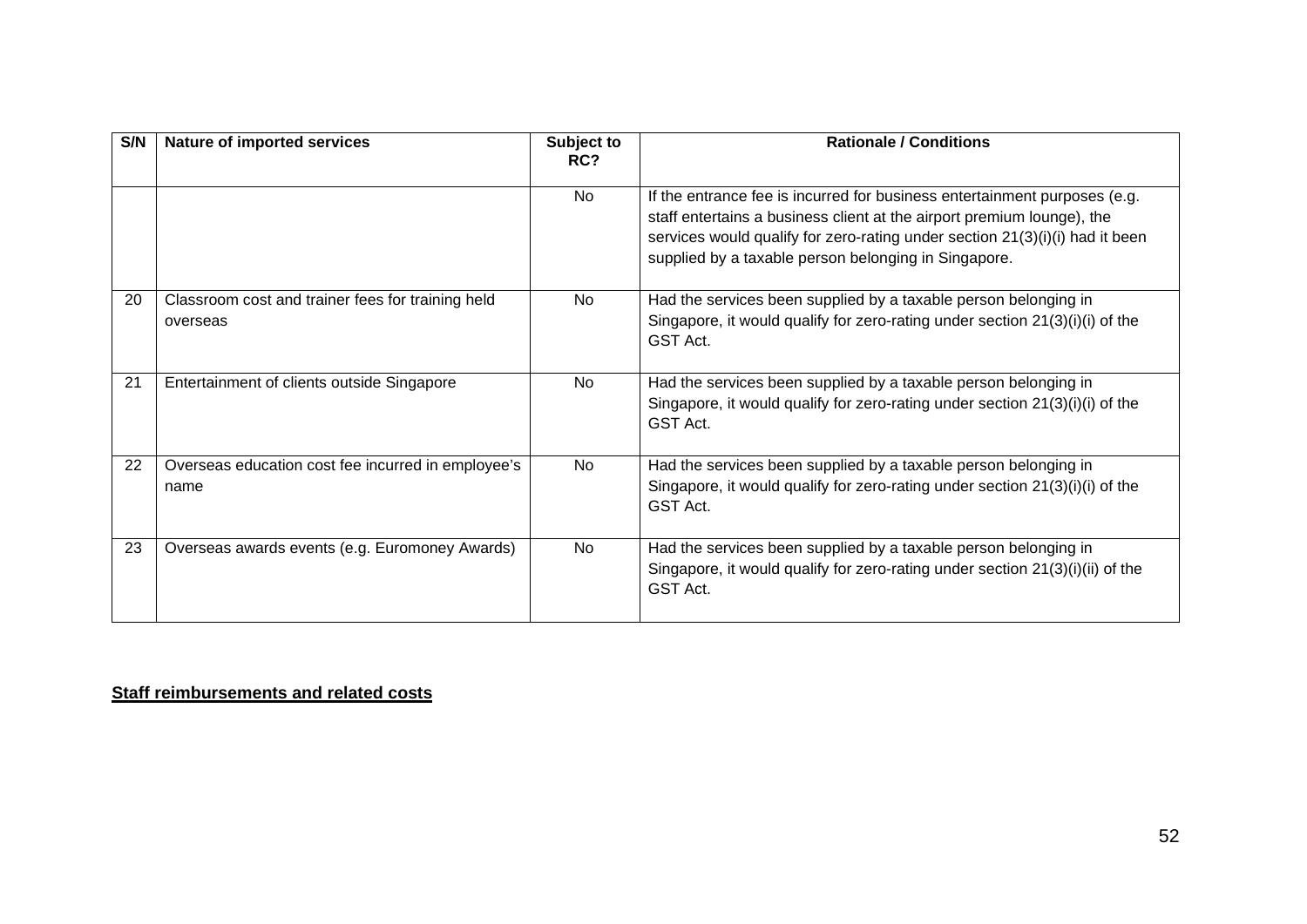| S/N | <b>Nature of imported services</b>                                                                     | Subject to<br>RC? | <b>Rationale / Conditions</b>                                                                                                                                                                                                                                                                                                                                                |
|-----|--------------------------------------------------------------------------------------------------------|-------------------|------------------------------------------------------------------------------------------------------------------------------------------------------------------------------------------------------------------------------------------------------------------------------------------------------------------------------------------------------------------------------|
| 24  | Staff reimbursement claim in relation to airfare                                                       | <b>No</b>         | The staff making the claim acts as an agent of the RC Business in receiving<br>the supply of international transportation services from the overseas vendor.<br>Had the international transportation services been supplied by a taxable<br>person belonging in Singapore, the services would qualify for zero-rating<br>under section $21(3)(a)$ .                          |
| 25  | Staff reimbursement claim in relation to relocation<br>costs:                                          |                   | The staff making the claim acts as an agent of the RC Business in receiving<br>the supply of international transportation services from the overseas<br>vendor. Had the relocation services been supplied by a taxable person<br>belonging in Singapore:                                                                                                                     |
|     | Pertaining to international transportation<br>(i)                                                      | $(i)$ No          | the costs pertaining to international transportation would qualify for<br>(i)<br>zero-rating under section 21(3)(a) or (b); and                                                                                                                                                                                                                                              |
|     | (ii) Pertaining to local transportation                                                                | (ii) Yes          | the costs pertaining to local transportation would not qualify for zero-<br>(ii)<br>rating under section 21(3)(a) or (b).                                                                                                                                                                                                                                                    |
| 26  | Foreign recruitment agency fees incurred to hire<br>foreign candidates to work in Singapore            | Yes               | Had the services been supplied by a taxable person belonging in<br>Singapore, it would not qualify for zero-rating under section 21(3)(j) of the<br>GST Act.                                                                                                                                                                                                                 |
| 27  | Director's fee charged by an individual director<br>whose usual place of residence is not in Singapore | Yes               | The GST treatment of imported services should be considered from the<br>recipient's perspective as the supplier.                                                                                                                                                                                                                                                             |
|     |                                                                                                        |                   | As the recipient is regarded as having supplied the services in the course or<br>furtherance of a business, the directorship services will be considered as<br>being supplied by the recipient in his business capacity and accordingly fall<br>within the scope of reverse charge, notwithstanding that the directorship<br>services is provided by an individual director. |
| 28  | Rental of overseas premises for staff use                                                              | No                | The rental of overseas premises is an out-of-scope supply.                                                                                                                                                                                                                                                                                                                   |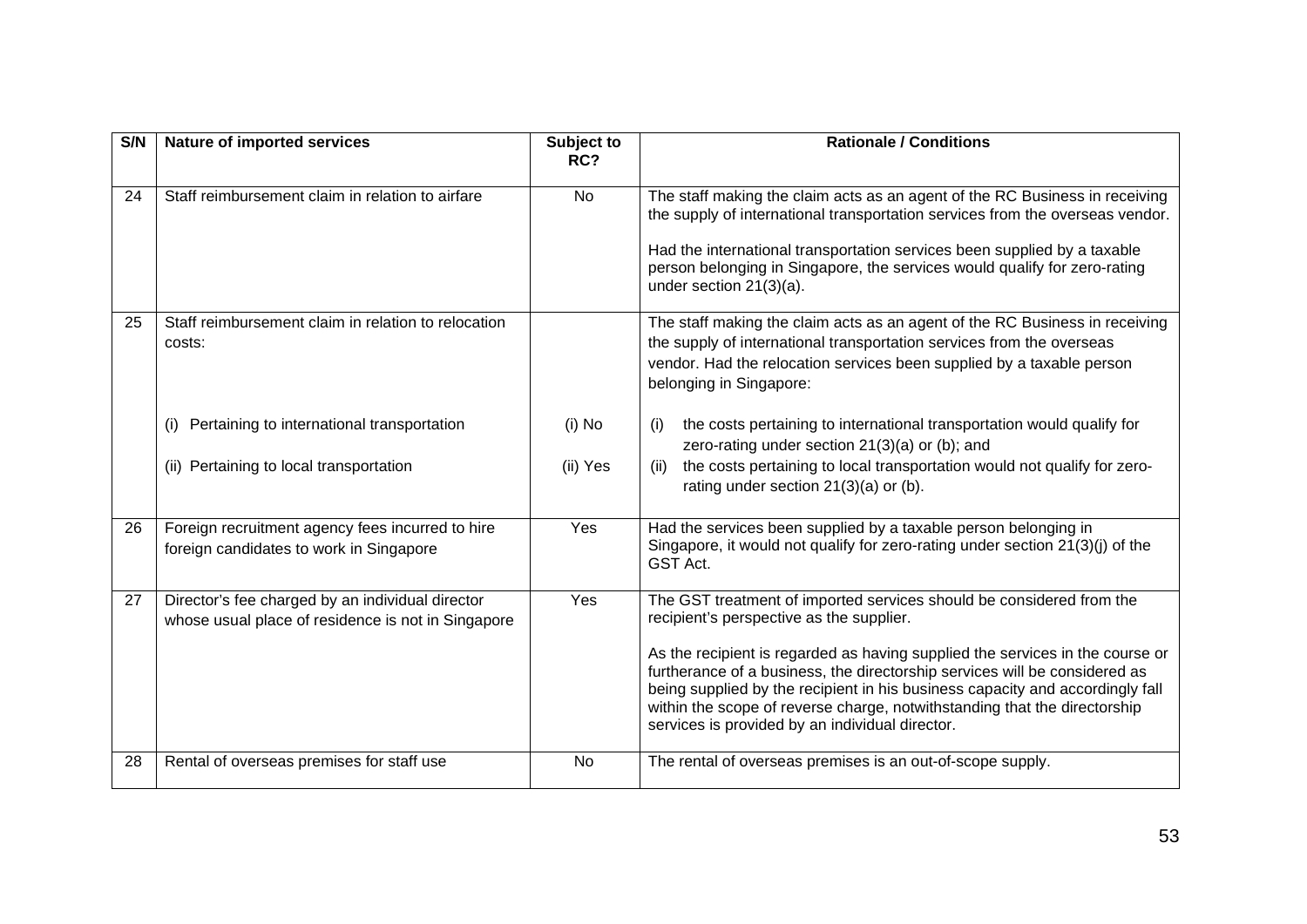| S/N | <b>Nature of imported services</b>                                                                                                                                                                | Subject to<br>RC? | <b>Rationale / Conditions</b>                                                                                                                                                                                                                                                                                                                                                                                                                                                                 |
|-----|---------------------------------------------------------------------------------------------------------------------------------------------------------------------------------------------------|-------------------|-----------------------------------------------------------------------------------------------------------------------------------------------------------------------------------------------------------------------------------------------------------------------------------------------------------------------------------------------------------------------------------------------------------------------------------------------------------------------------------------------|
| 29  | Staff reimbursement claims in relation to overseas<br>hotel accommodation, overseas transport costs and<br>meal expenses incurred overseas                                                        | <b>No</b>         | The overseas hotel accommodation and meal expenses are out-of-scope<br>supplies.<br>The staff making the claim for overseas transport costs acts as an agent of<br>the RC Business in receiving the supply of transportation services from the<br>overseas vendor. Had the overseas transportation services been supplied<br>by a taxable person belonging in Singapore, the services would qualify for<br>zero-rating under section 21(3)(a).                                                |
| 30  | Secondment costs (wage/ non-wage benefits)<br>recovered without mark-up, where the cross-border<br>secondment satisfies all the conditions under the<br>staff secondment concession <sup>54</sup> | <b>No</b>         | Had the manpower services been supplied by a taxable person belonging in<br>Singapore, the services would be treated as out-of-scope for GST<br>purposes.                                                                                                                                                                                                                                                                                                                                     |
| 31  | Recovery of staff discretionary performance or<br>compensation costs (e.g. share based<br>compensation/ awards) from the local company<br>under which the staff is employed                       | <b>No</b>         | If the overseas person had paid the staff on behalf of the local company<br>under which the staff is employed, the pure recovery of the<br>discretionary performance or compensation costs from the local<br>company constitutes a disbursement which is not subject to GST; or<br>If this is an inter-branch or intra-GST group transaction where the<br>overseas person recharges the discretionary performance or<br>compensation costs as part of a cost allocation to the local company. |
|     |                                                                                                                                                                                                   | Yes               | If this is not an inter-branch/ intra-GST group transaction and the overseas<br>person recharges the discretionary performance or compensation costs as<br>part of a cost allocation to the local company.                                                                                                                                                                                                                                                                                    |

<sup>54</sup> Refer to the e-Tax Guide "GST: Guide on Reimbursement and Disbursement of Expenses" for the conditions under the staff secondment concession.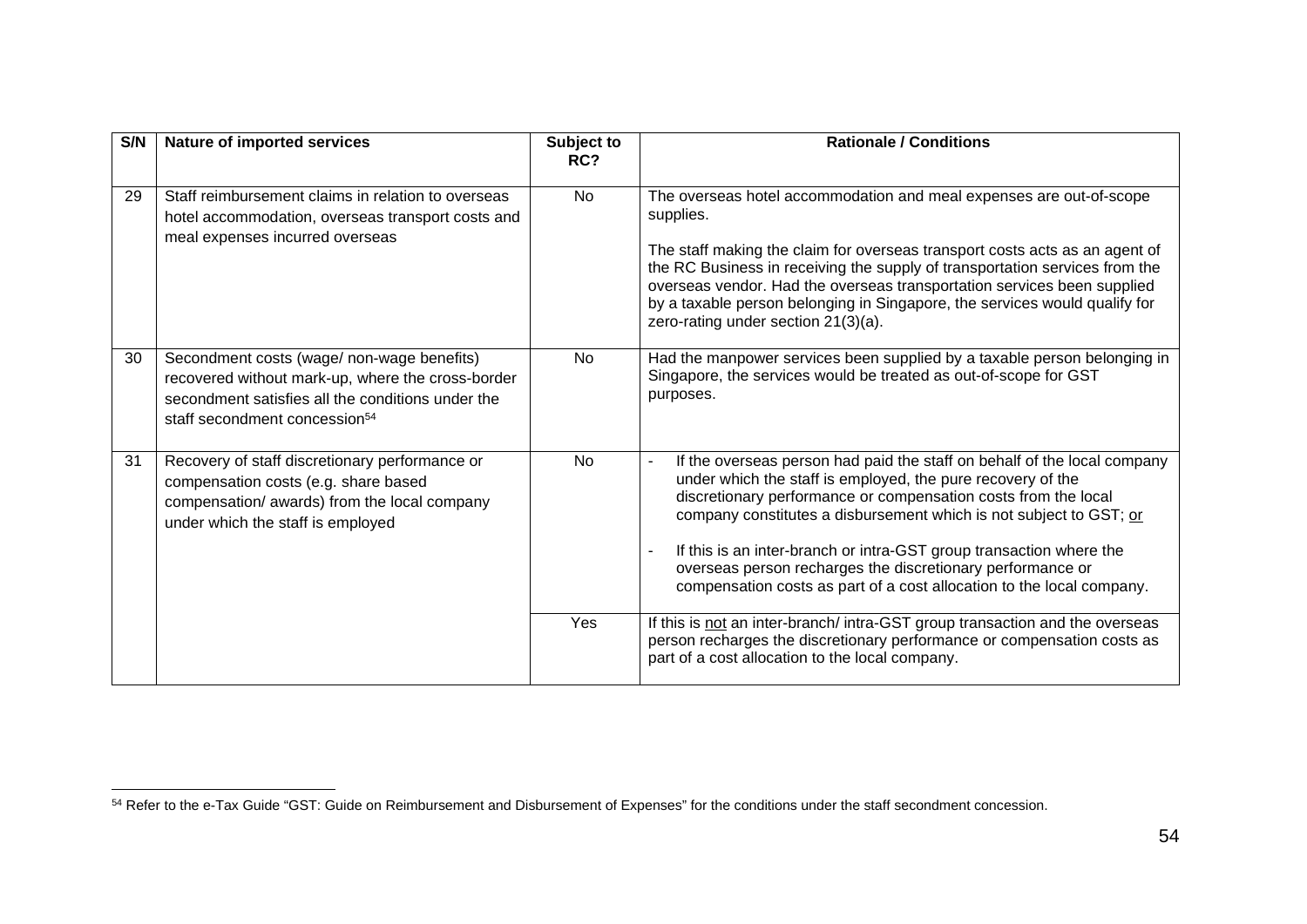## **Payment to overseas regulators, exchanges, professional bodies or governments**

| S/N | Nature of imported services                                                                                                                                     | Subject to<br>RC? | <b>Rationale / Conditions</b>                                                                                                                                                                                                                                                                                                                             |
|-----|-----------------------------------------------------------------------------------------------------------------------------------------------------------------|-------------------|-----------------------------------------------------------------------------------------------------------------------------------------------------------------------------------------------------------------------------------------------------------------------------------------------------------------------------------------------------------|
| 32  | Payments to overseas regulators, professional<br>bodies, exchanges, government and statutory<br>bodies (e.g. membership, subscription, registration<br>charges) | No.               | If the services are provided by the government of an overseas jurisdiction<br>and the services are of a nature that fall within the description of non-<br>taxable government supplies under the Schedule to the GST (Non-Taxable<br>Government Supplies) Order of the GST Act.                                                                           |
|     |                                                                                                                                                                 | Yes               | If the services are either:<br>not provided by the government of an overseas jurisdiction; or<br>provided by the government of an overseas jurisdiction but the nature of<br>the services does not fall within the description of non-taxable<br>government supplies under the Schedule to GST (Non-Taxable<br>Government Supplies) Order of the GST Act. |
| 33  | Court fees paid to the court of an overseas<br>jurisdiction                                                                                                     | No.               | Court fees are non-taxable government supplies under paragraph (G) of the<br>Schedule to the GST (Non-Taxable Government Supplies) Order of the<br>GST Act.                                                                                                                                                                                               |

## **Others**

| S/N | <b>Nature of imported services</b>                                              | Subject to<br>RC? | <b>Rationale / Conditions</b>                                                                                                                                                                                                                                                                                                                                                                                  |
|-----|---------------------------------------------------------------------------------|-------------------|----------------------------------------------------------------------------------------------------------------------------------------------------------------------------------------------------------------------------------------------------------------------------------------------------------------------------------------------------------------------------------------------------------------|
| 34  | Expenses incurred by an overseas representative<br>office of a Singapore entity | Yes               | If the expenses incurred by the representative office (and booked in<br>Singapore entity's accounts) relates to services provided by an overseas<br>vendor and the services are used by the Singapore entity, the expenses<br>would constitute consideration paid for services imported by the Singapore<br>entity, and accordingly subject to tax if the services fall within the scope of<br>reverse charge. |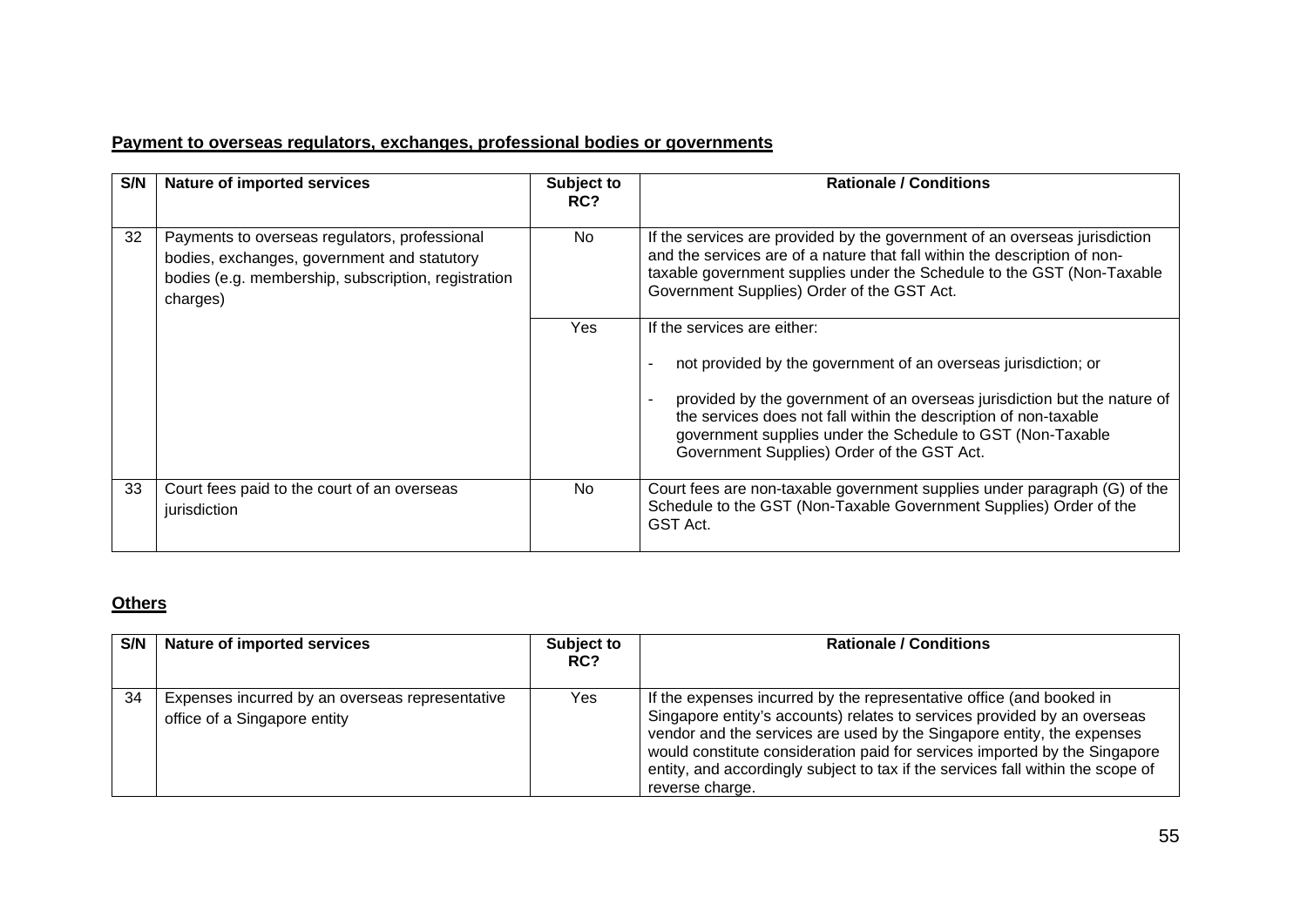| S/N | Nature of imported services                                                                                                                                                                                               | Subject to<br>RC? | <b>Rationale / Conditions</b>                                                                                                                                                                                                                                                                                                                                                                                                                                                                                                                     |
|-----|---------------------------------------------------------------------------------------------------------------------------------------------------------------------------------------------------------------------------|-------------------|---------------------------------------------------------------------------------------------------------------------------------------------------------------------------------------------------------------------------------------------------------------------------------------------------------------------------------------------------------------------------------------------------------------------------------------------------------------------------------------------------------------------------------------------------|
|     |                                                                                                                                                                                                                           | No                | If the overseas representative office constitutes a business or fixed<br>establishment of the Singapore entity outside Singapore, and the overseas<br>representative office is the establishment that most directly uses the<br>services procured from the overseas supplier, then the supply is considered<br>as being made by the overseas supplier to the overseas representative<br>office. Hence, it is not an imported service.                                                                                                             |
| 35  | Purchase of mileage from overseas airlines as<br>credit card rewards, where the supply of miles by<br>the overseas airlines qualify as multi-redemption<br>vouchers (MRVs) and is sold at or below the<br>specified value | <b>No</b>         | GST is not chargeable on the sale of MRVs if the MRVs are sold at or<br>below their specified value.                                                                                                                                                                                                                                                                                                                                                                                                                                              |
| 36  | Purchase of credit cards and engraving services<br>performed outside Singapore                                                                                                                                            | <b>No</b>         | If the engraving services are ancillary to the purchase of the credit cards,<br>the transaction will be considered a single supply of credit cards (i.e. a<br>supply of goods). If the credit cards are imported into Singapore, import<br>GST will apply accordingly.<br>Even if the engraving services are not ancillary to the purchase of the credit<br>cards, the engraving services performed outside Singapore would qualify<br>for zero-rating under section 21(3)(f) had it been supplied by a taxable<br>person belonging in Singapore. |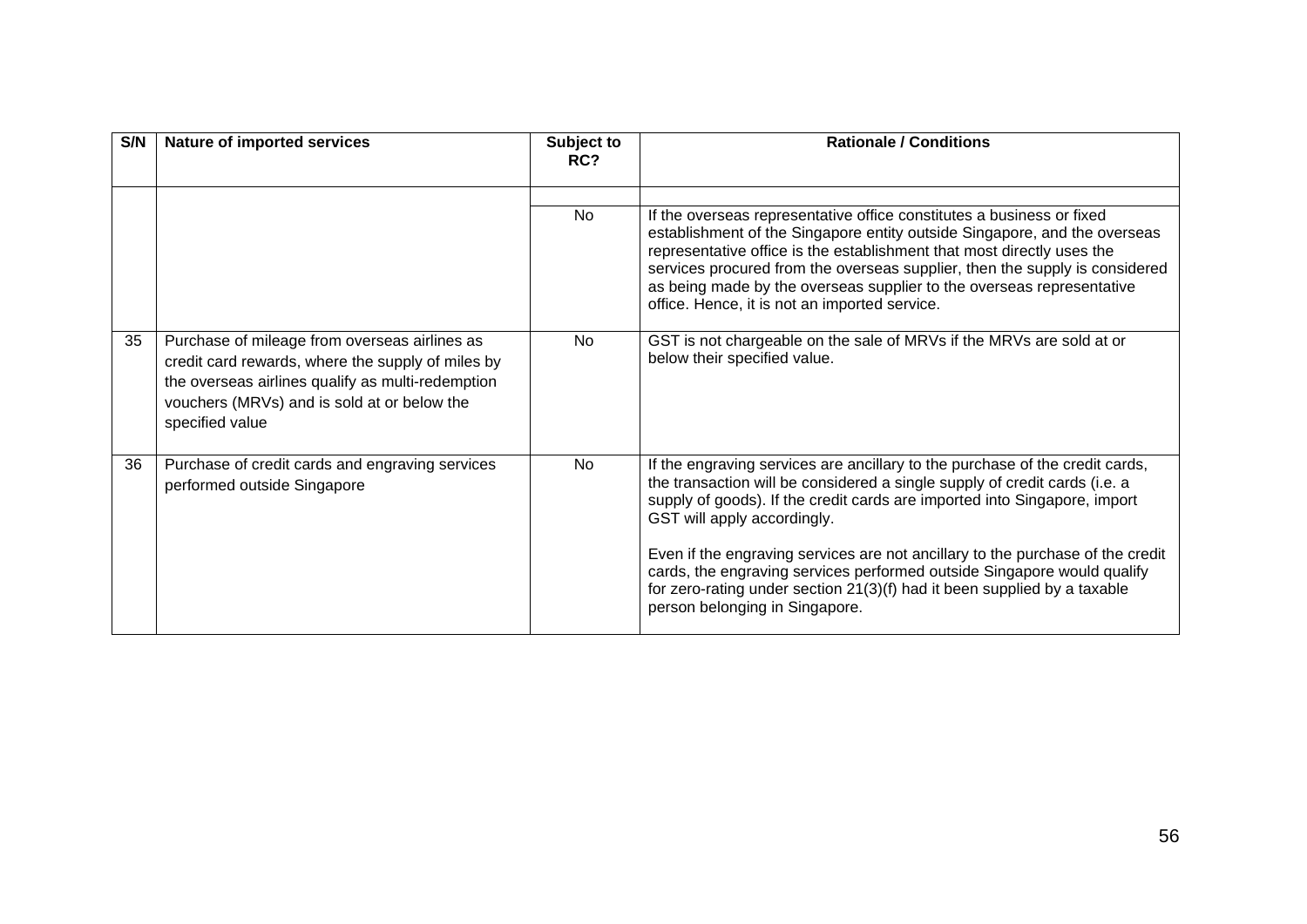## <span id="page-56-0"></span>**Annex C – Connected persons**

#### **Individuals**

A person (i.e. an individual) is connected with an individual if he is the:

- a) individual's wife or husband;
- b) individual's relative;
- c) wife or husband of a relative of the individual; and
- d) wife or husband of a relative of the individual's wife or husband

#### **Trustee**

A person in his capacity as trustee of a settlement is connected with:

- a) any individual who in relation to the settlement is a settlor;
- b) any person who is connected with such an individual referred to in (a) above; and
- c) a body corporate which is connected with that settlement

#### **Partnership**

Except in relation to acquisitions or disposals of partnership assets pursuant to bona fide commercial arrangements, a person is connected with:

- a) any person with whom he is in partnership, and
- b) the wife or husband or relative of any individual with whom he is in partnership.

#### **Company**

A company is connected with another company if:

- a) the same person has control of both; or
- b) a person has control of one and persons connected with him, or he and persons connected with him, have control of the other; or
- c) a group of 2 or more persons has control of each company, and the groups either consist of the same persons or could be regarded as consisting of the same persons by treating (in one or more cases) a member of either group as replaced by a person with whom he is connected.

A company is connected with another person if:

- a) that person has control of it; or
- b) that person and persons connected with him together have control of it.

Any 2 or more persons acting together to secure or exercise control of a company shall be treated in relation to that company as connected with:

- a) one another; and
- b) any person acting on the directions of any of them to secure or exercise control of the company.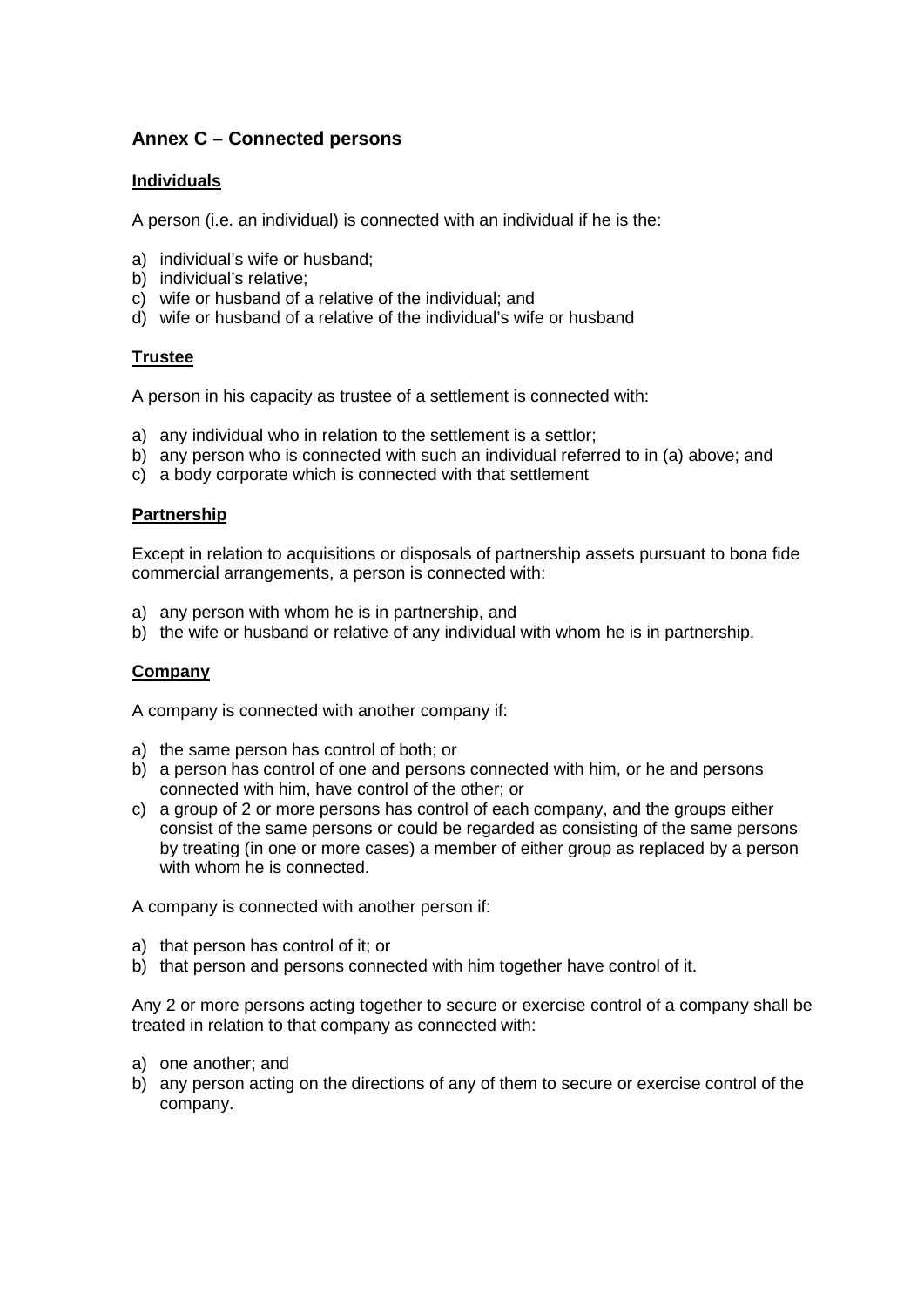#### **Meaning of Control**

A person (or a group of 2 or more persons) shall be taken to have control of a company if he exercises, or is able to exercise or is entitled to acquire, direct or indirect control over the company's affairs. In particular, a person (or group of persons) would generally have direct or indirect control over the company's affairs if that person (or group) possesses or is entitled to acquire  $-$ 

- a) the greater part of the share capital or issued share capital of the company or of the voting power in the company;
- b) such part of the issued share capital of the company as would, if the whole of the income of the company were in fact distributed among the participators (without regard to any rights which he or any other person has as a loan creditor), entitle him to receive the greater part of the amount so distributed; or
- c) such rights as would, in the event of the winding up of the company or in any other circumstances, entitle him to receive the greater part of the assets of the company which would then be available for distribution among the participators.

For the above purpose of establishing control, the rights or powers of a person (or group of persons) shall include any rights or powers of a nominee for him, that is to say, any rights or powers which another person possesses on his behalf or may be required to exercise on his direction or behalf.

In this Annex —

"company" includes any body corporate or unincorporated association, but does not include a partnership. It will also apply in relation to any unit trust scheme as if the scheme were a company and as if the rights of the unit holders were shares in the company;

"relative" means brother, sister, ancestor or lineal descendant;

A "participator" is, in relation to any company, a person having a share or interest in the capital or income of the company. This generally includes —

- a) any person who possesses, or is entitled to acquire, share capital or voting rights in the company;
- b) any loan creditor of the company;
- c) any person who possesses, or is entitled to acquire, a right to receive or participate in distributions of the company or any amounts payable by the company (in cash or in kind) to loan creditors by way of premium on redemption; and
- d) any person who is entitled to secure that income or assets (whether present or future) of the company will be applied, directly or indirectly, for his benefit.

"entitled to acquire" will include anything which a person is entitled to acquire at a future date, or will at a future date be entitled to acquire.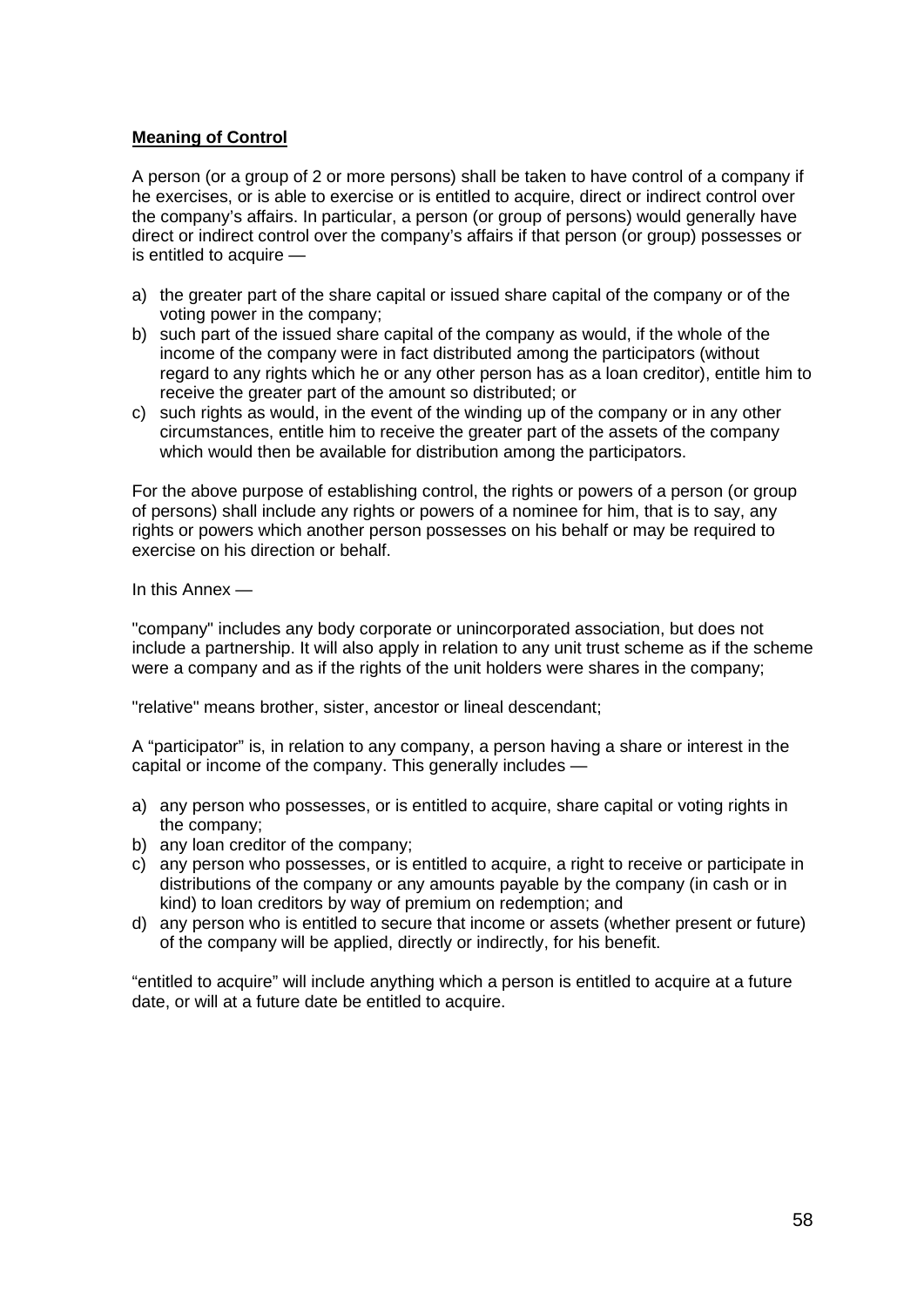# **Annex D – Checklist for applying tax on reverse charge transactions straddling 1 Jan 2020**

# **(1) Supplier's invoice issued before 1 Jan 2020**

<span id="page-58-0"></span>

| <b>Payment made</b>                          | <b>Services performed</b>                    | <b>Subject to</b><br>reverse charge? | <b>Remarks</b>                                                                                                                                          |
|----------------------------------------------|----------------------------------------------|--------------------------------------|---------------------------------------------------------------------------------------------------------------------------------------------------------|
| Before 1 Jan 2020                            | Before 1 Jan 2020                            | No                                   | When full payment is made and/ or full services are performed                                                                                           |
| Before 1 Jan 2020                            | On or after 1 Jan 2020                       | <b>No</b>                            | before 1 Jan 2020, the transaction is not subject to tax.                                                                                               |
| On or after 1 Jan 2020                       | Before 1 Jan 2020                            | <b>No</b>                            |                                                                                                                                                         |
| Before 1 Jan 2020                            | Part before and part on/<br>after 1 Jan 2020 | <b>No</b>                            |                                                                                                                                                         |
| Part before and part on/<br>after 1 Jan 2020 | Before 1 Jan 2020                            | <b>No</b>                            |                                                                                                                                                         |
| On or after 1 Jan 2020                       | Part before and part on/<br>after 1 Jan 2020 | Partial                              | The part of the services performed on/ after 1 Jan 2020 is subject<br>to tax                                                                            |
| Part before and part on/<br>after 1 Jan 2020 | On or after 1 Jan 2020                       | Partial                              | The part payment made on/ after 1 Jan 2020 is subject to tax                                                                                            |
| Part before and part on/<br>after 1 Jan 2020 | Part before and part on/<br>after 1 Jan 2020 | Partial                              | The <u>lower</u> of the value of (i) the payment made on/ after 1 Jan<br>2020 and (ii) the services performed on/ after 1 Jan 2020 is<br>subject to tax |
| On or after 1 Jan 2020                       | On or after 1 Jan 2020                       | Yes                                  | When no payment is made and no service is performed before 1<br>Jan 2020, the entire transaction is subject to tax.                                     |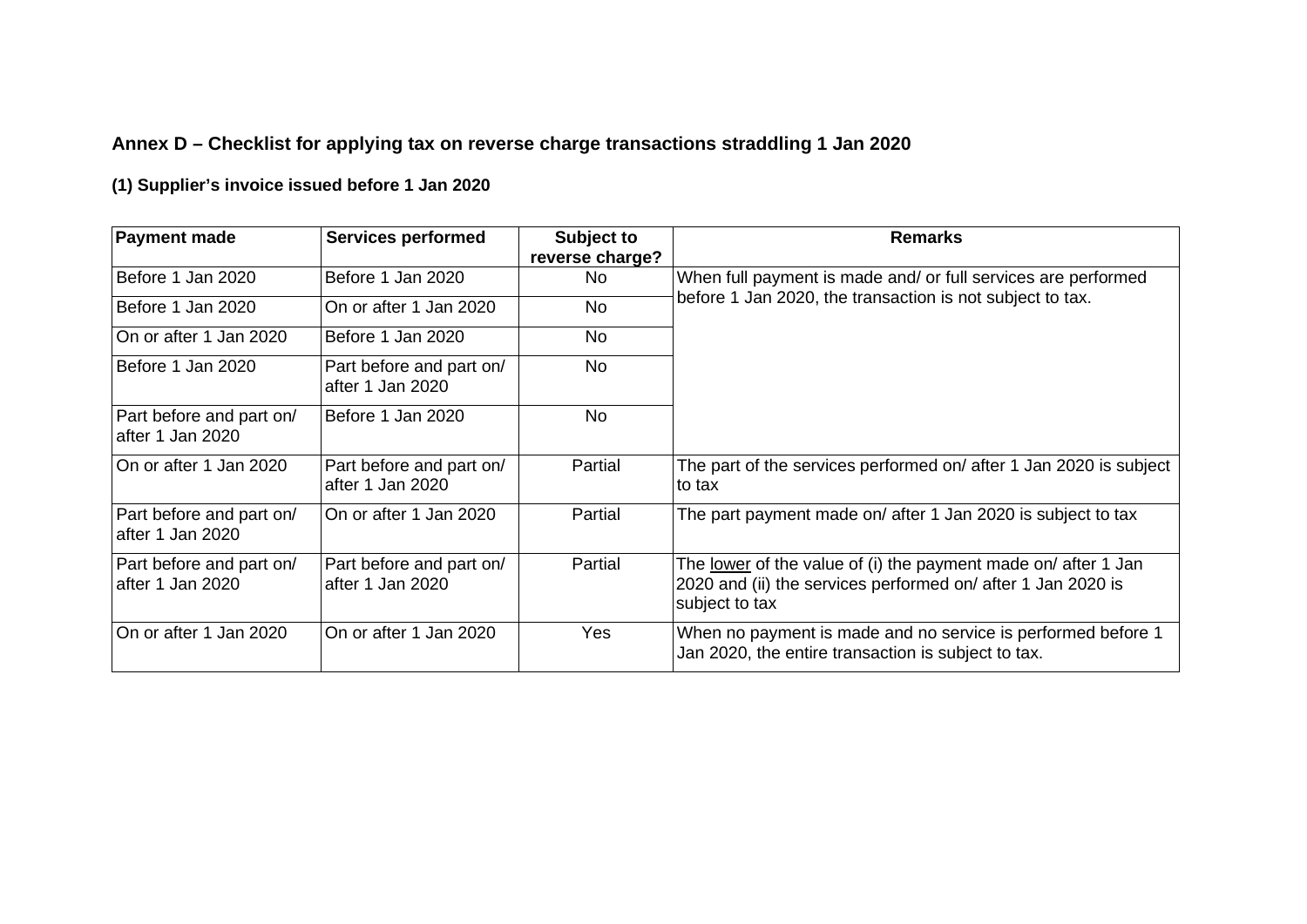**(2) Supplier's invoice issued on/ after 1 Jan 2020** 

| <b>Payment made</b>      | <b>Services performed</b>                    | Subject to<br>reverse charge? | <b>Remarks</b>                                                                                                                                                                                                      |
|--------------------------|----------------------------------------------|-------------------------------|---------------------------------------------------------------------------------------------------------------------------------------------------------------------------------------------------------------------|
| Before 1 Jan 2020        | Before 1 Jan 2020                            | No.                           | When full payment is made before 1 Jan 2020, the transaction is                                                                                                                                                     |
|                          | On or after 1 Jan 2020                       | No                            | not subject to tax.                                                                                                                                                                                                 |
|                          | Part before and part on/<br>after 1 Jan 2020 | No                            |                                                                                                                                                                                                                     |
| Part before and part on/ | Before 1 Jan 2020                            | Partial / No                  | The part payment made on/ after 1 Jan 2020 is subject to tax.                                                                                                                                                       |
| after 1 Jan 2020         | On or after 1 Jan 2020                       | Partial                       | Alternatively, the RC Business may elect for the lower of the value                                                                                                                                                 |
|                          | Part before and part on/<br>after 1 Jan 2020 | Partial                       | of (i) the payment made on/ after 1 Jan 2020 and (ii) the services<br>performed on/ after 1 Jan 2020 to be subject to tax, if applicable                                                                            |
| On or after 1 Jan 2020   | On or after 1 Jan 2020                       | Yes                           | When no payment is made before 1 Jan 2020, the entire                                                                                                                                                               |
|                          | Before 1 Jan 2020                            | Yes / No                      | transaction is subject to tax.                                                                                                                                                                                      |
|                          | Part before and part on/<br>after 1 Jan 2020 | Yes / Partial                 | Alternatively, the RC Business may elect for the lower of the<br>value of (i) the payment made on/ after 1 Jan 2020 and (ii) the<br>services performed on/ after 1 Jan 2020 to be subject to tax, if<br>applicable. |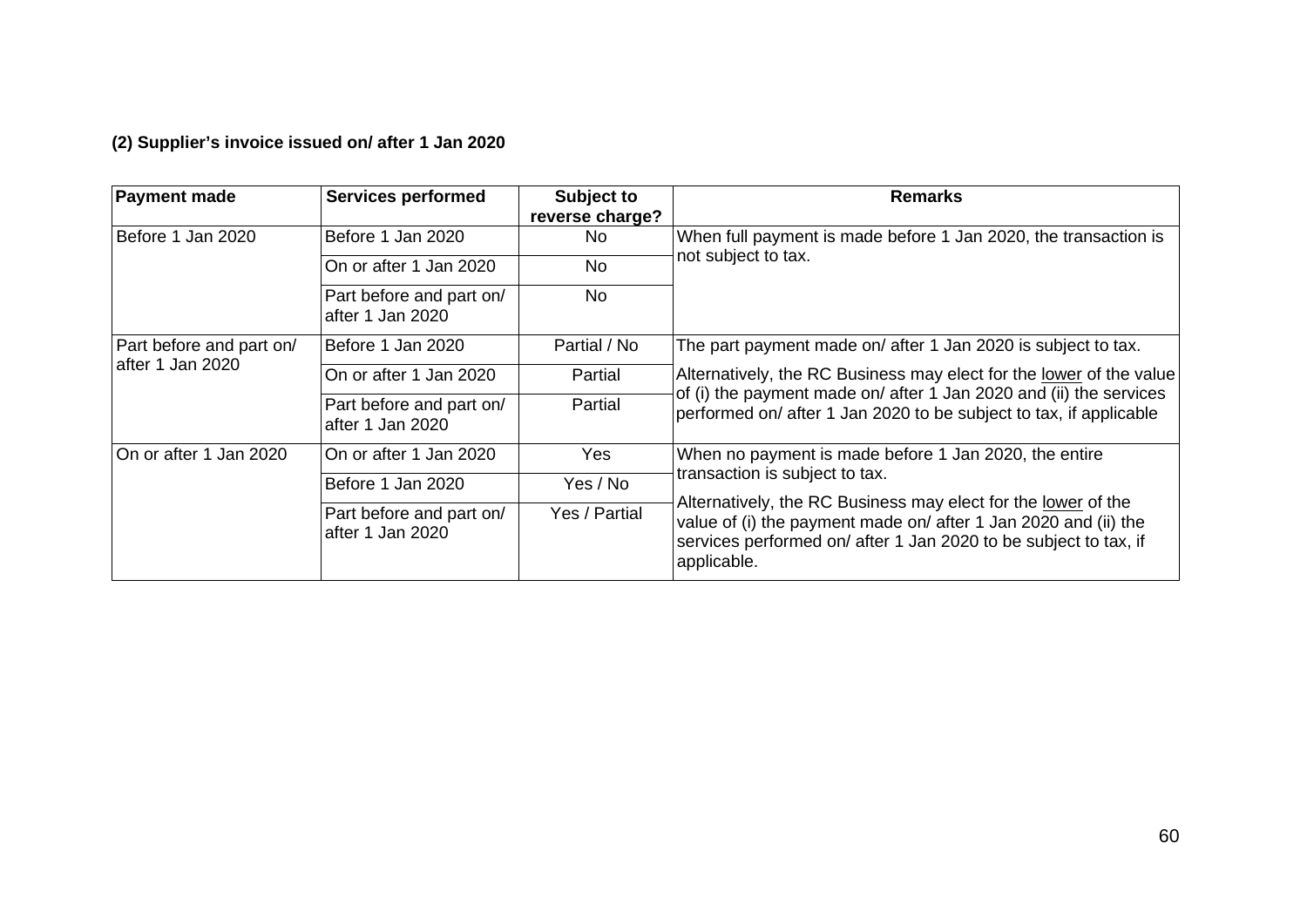#### **Annex E – Step-by-step guide for reverse charge transactions straddling 1 Jan 2020**

**(1) Supplier's invoice issued before 1 Jan 2020** 

<span id="page-60-0"></span>